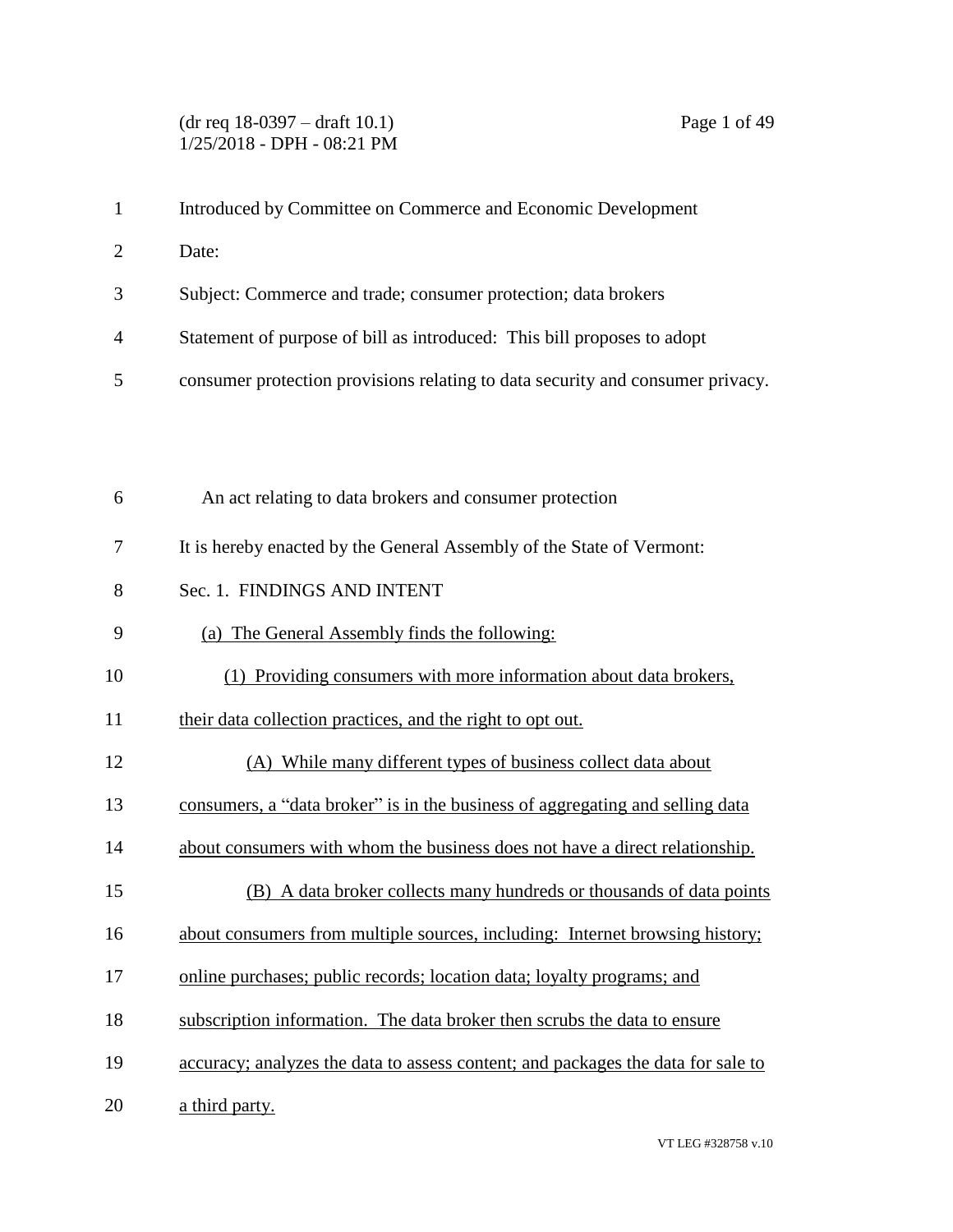(dr req 18-0397 – draft 10.1) Page 2 of 49 1/25/2018 - DPH - 08:21 PM

| $\mathbf{1}$   | (C) Data brokers provide information that is critical to services                     |
|----------------|---------------------------------------------------------------------------------------|
| $\overline{2}$ | offered in the modern economy, including: targeted marketing and sales;               |
| 3              | credit reporting; background checks; government information; risk mitigation          |
| $\overline{4}$ | and fraud detection; people search; decisions by banks, insurers, or others           |
| 5              | whether to provide services; ancestry research; and voter targeting and strategy      |
| 6              | by political campaigns.                                                               |
| 7              | (D) While data brokers offer many benefits, there are also risks                      |
| 8              | associated with the widespread aggregation and sale of data about consumers,          |
| 9              | including risks related to consumers' ability to know and control information         |
| 10             | held and sold about them and risks arising from the unauthorized or harmful           |
| 11             | acquisition and use of consumer information.                                          |
| 12             | (E) There are important differences between "data brokers" and                        |
| 13             | businesses with whom consumers have a direct relationship.                            |
| 14             | (i) Consumers who have a direct relationship with traditional and                     |
| 15             | e-commerce businesses may have some level of knowledge about and control              |
| 16             | over the collection of data by those business, including: the choice to use the       |
| 17             | business's products or services; the ability to review and consider data              |
| 18             | collection policies; the ability to opt out of certain data collection practices; the |
| 19             | ability to identify and contact customer representatives; the ability to pursue       |
| 20             | contractual remedies through litigation; and the knowledge necessary to               |
| 21             | complain to law enforcement if other methods fail.                                    |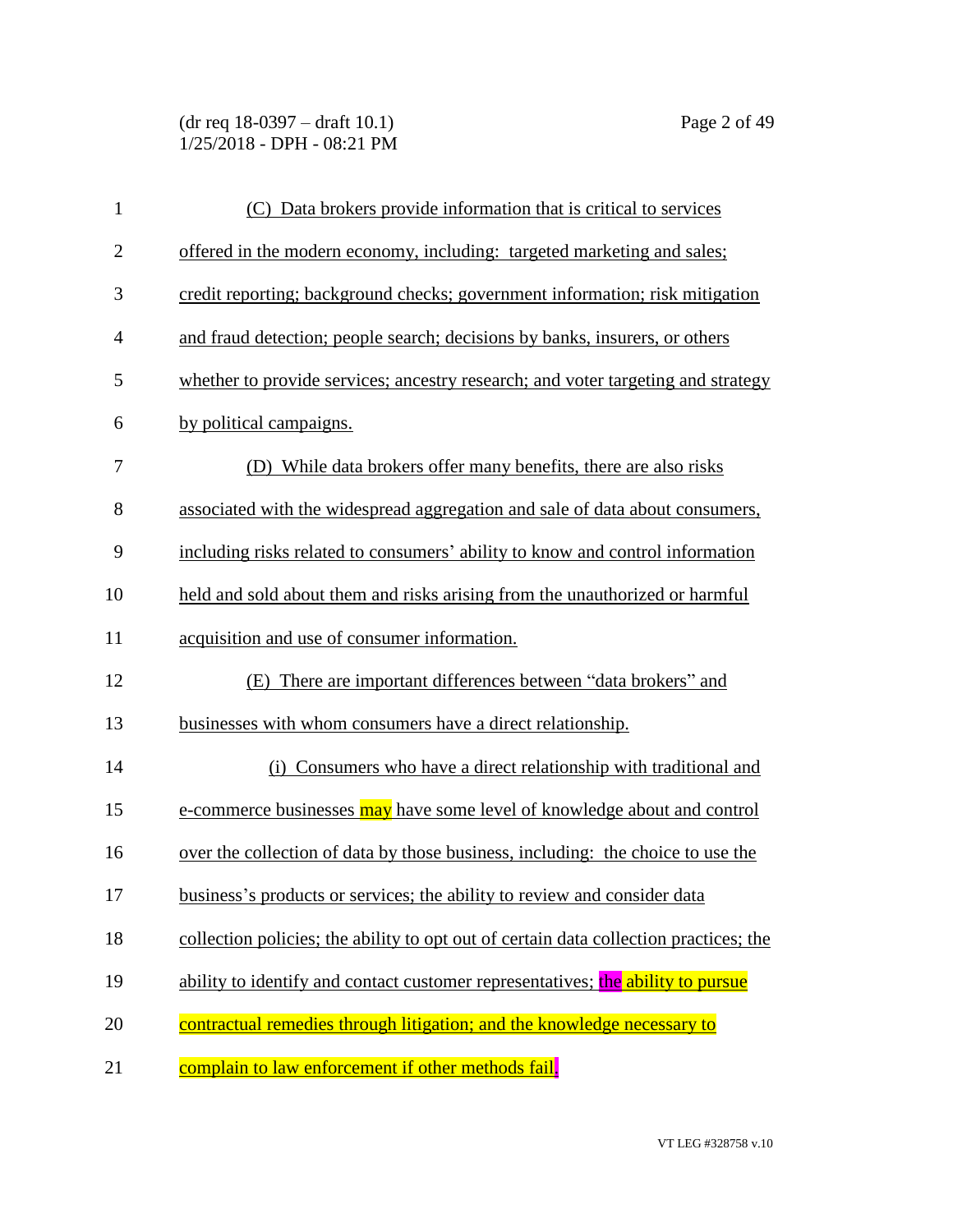(dr req 18-0397 – draft 10.1) Page 3 of 49 1/25/2018 - DPH - 08:21 PM

| 1              | (ii) By contrast, consumers may not be aware that data brokers                    |
|----------------|-----------------------------------------------------------------------------------|
| $\mathbf{2}$   | exist, who the companies are, or what information they collect, and may have      |
| 3              | little recourse to address grievances.                                            |
| $\overline{4}$ | (F) The State of Vermont has the legal authority and duty to exercise             |
| 5              | its traditional "Police Powers" to ensure the public health, safety, and welfare, |
| 6              | which includes both the right to regulate businesses that operate in the State    |
| 7              | and engage in activities that affect Vermont consumers as well as the right to    |
| 8              | require disclosure of information to protect consumers from harm.                 |
| 9              | (G) To provide consumers with necessary information about data                    |
| 10             | brokers, Vermont should adopt a narrowly tailored definition of "data broker"     |
| 11             | and require data brokers to register annually with the Secretary of State and     |
| 12             | provide information about their data collection activities, opt out policies,     |
| 13             | purchaser credentialing practices, and security breaches.                         |
| 14             | (2) Ensuring that data brokers have adequate security standards.                  |
| 15             | (A) News headlines in the past several years demonstrate that large               |
| 16             | and sophisticated businesses, governments, and other public and private           |
| 17             | institutions are constantly subject to cyberattacks, which have compromised       |
| 18             | sensitive personal information of literally billions of consumers worldwide.      |
| 19             | (B) While neither government nor industry can prevent every                       |
| 20             | security breach, the State of Vermont has the authority and the duty to enact     |
| 21             | legislation to protect its consumers where possible.                              |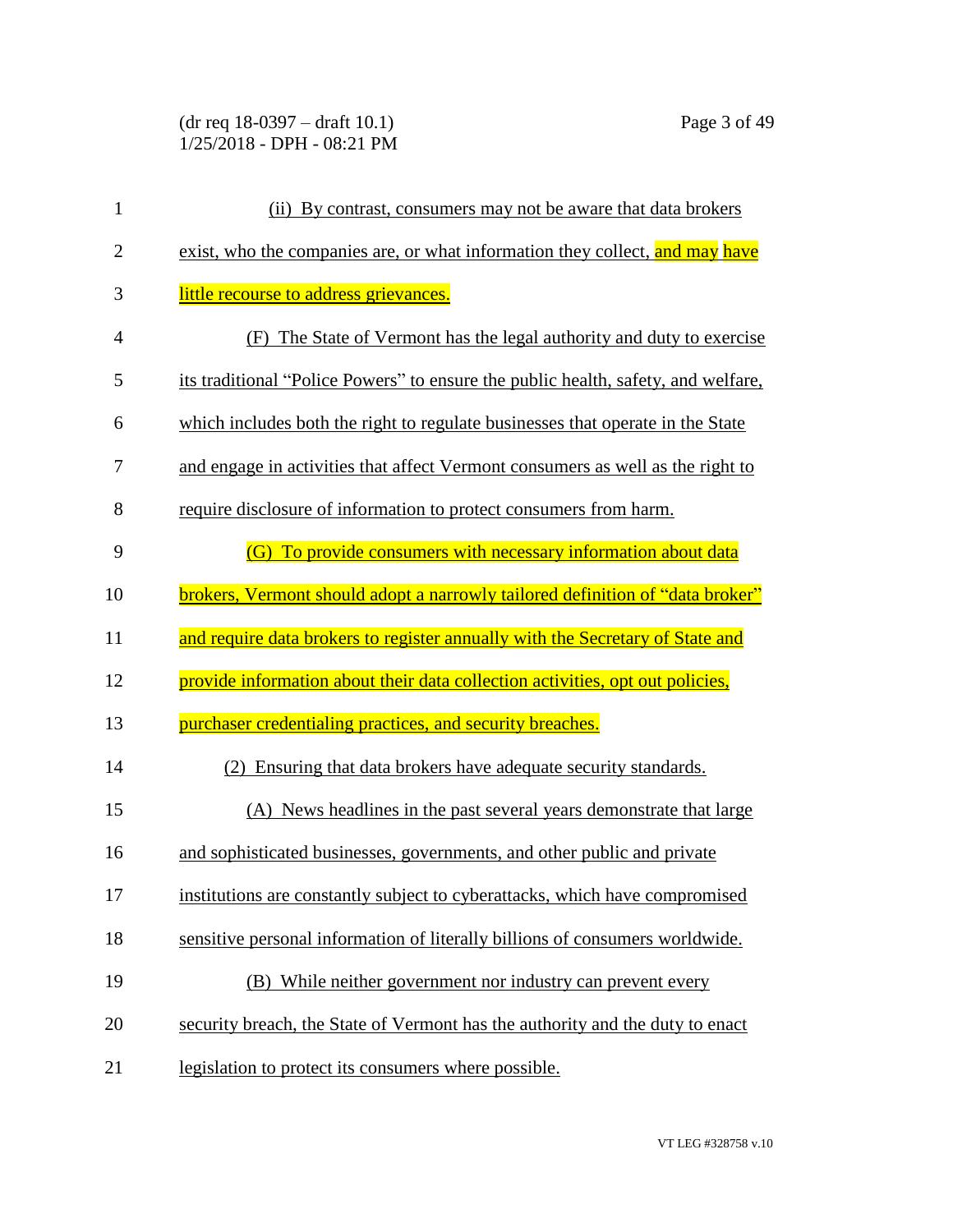(dr req 18-0397 – draft 10.1) Page 4 of 49 1/25/2018 - DPH - 08:21 PM

| $\mathbf{1}$   | (C) One approach to protecting consumer data has been to require                  |
|----------------|-----------------------------------------------------------------------------------|
| $\mathbf{2}$   | government agencies and certain regulated businesses to adopt an "information     |
| 3              | security program" that has "appropriate administrative, technical, and physical   |
| $\overline{4}$ | safeguards to ensure the security and confidentiality of records" and "to protect |
| 5              | against any anticipated threats or hazards to their security or integrity which   |
| 6              | could result in substantial harm." Federal Privacy Act; 5 U.S.C. § 552a.          |
| $\tau$         | (D) The requirement to adopt such an information security program                 |
| 8              | currently applies to "financial institutions" subject to the Gramm-Leach-Blilely  |
| 9              | Act, 15 U.S.C. § 6801 et seq; to certain entities regulated by the Vermont        |
| 10             | Department of Financial Regulation pursuant to rules adopted by the               |
| 11             | Department; to persons who maintain or transmit health information regulated      |
| 12             | by the Health Insurance Portability and Accountability Act; and to various        |
| 13             | types of businesses under laws in at least 13 other states.                       |
| 14             | (E) Vermont can better protect its consumers from data broker                     |
| 15             | security breaches and related harm by requiring data brokers to adopt an          |
| 16             | information security program with appropriate administrative, technical, and      |
| 17             | physical safeguards to protect sensitive personal information.                    |
| 18             | (3) Prohibiting the acquisition of personal information through                   |
| 19             | fraudulent means or with the intent to commit wrongful acts.                      |
| 20             | (A) One of the <b>significant</b> dangers of the broad availability of            |
| 21             | sensitive personal information is that it can be used with malicious intent to    |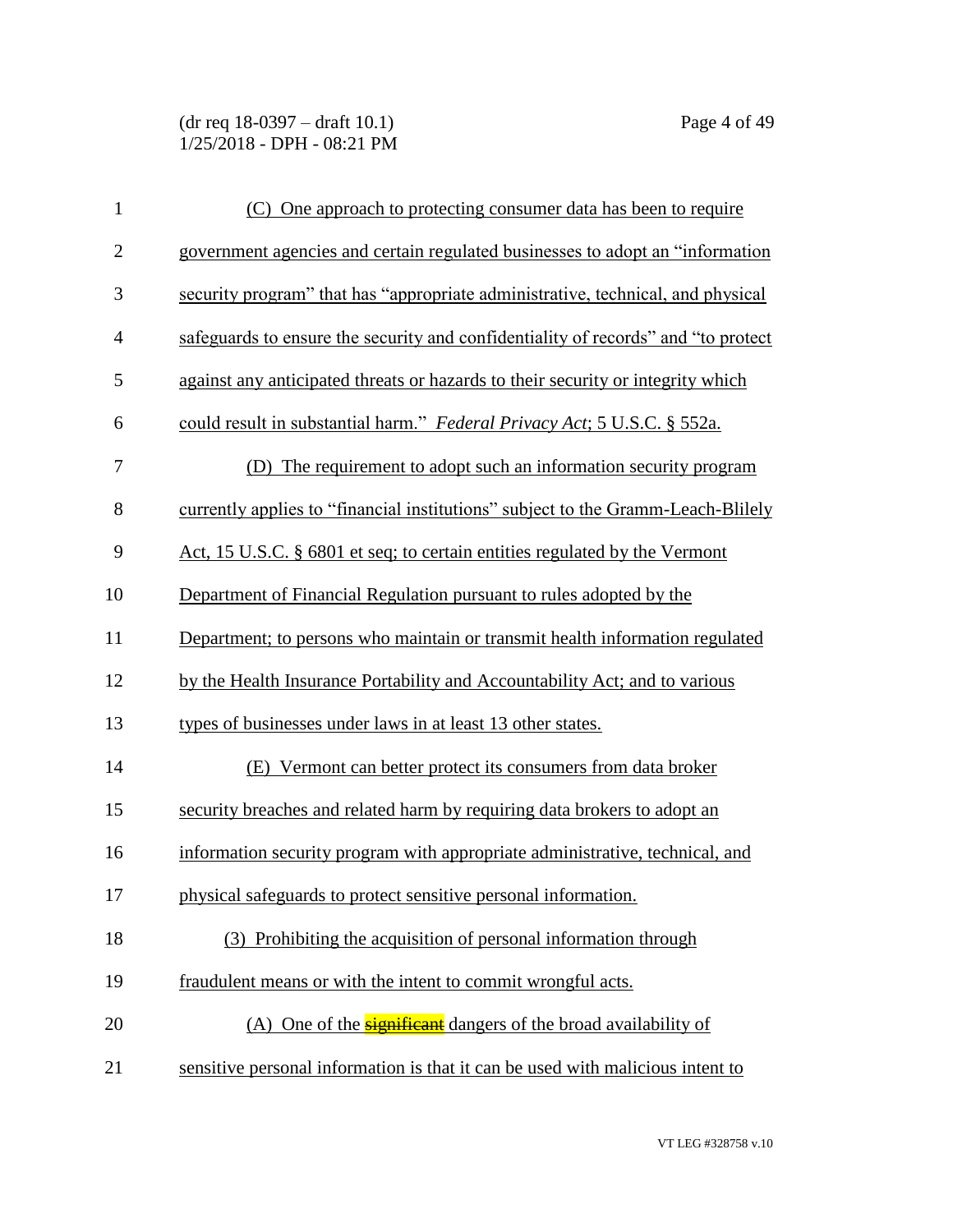(dr req 18-0397 – draft 10.1) Page 5 of 49 1/25/2018 - DPH - 08:21 PM

| $\mathbf{1}$   | commit wrongful acts, such as stalking, harassment, fraud, discrimination, and |
|----------------|--------------------------------------------------------------------------------|
| $\overline{2}$ | identity theft.                                                                |
| 3              | (B) While various criminal and civil statutes prohibit these wrongful          |
| $\overline{4}$ | acts, there is currently no prohibition on acquiring data for the purpose of   |
| 5              | committing such acts.                                                          |
| 6              | (C) Vermont should create new causes of action to prohibit the                 |
| 7              | acquisition of personal information through fraudulent means, or for the       |
| 8              | purpose of committing a wrongful act, to enable authorities and consumers to   |
| 9              | take action before harm occurs.                                                |
| 10             | (4) Removing financial barriers to protect consumer credit information.        |
| 11             | (A) In September 2017, Equifax Inc., one of the three largest national         |
| 12             | credit reporting agencies, experienced a security breach involving over 145    |
| 13             | million Americans, including over 247,000 Vermonters—roughly 40 percent        |
| 14             | of the State's population.                                                     |
| 15             | (B) The data exposed included names, Social Security numbers, birth            |
| 16             | dates, addresses, driver's license numbers, and credit card numbers.           |
| 17             | (C) In the weekend immediately following the breach, Vermont's                 |
| 18             | Consumer Assistance Program received over 700 complaints, the highest          |
| 19             | volume of complaints ever received for a single incident.                      |
| 20             | (D) In the aftermath of the breach, members of the General Assembly            |
| 21             | held hearings throughout the State to take testimony from Vermont consumers    |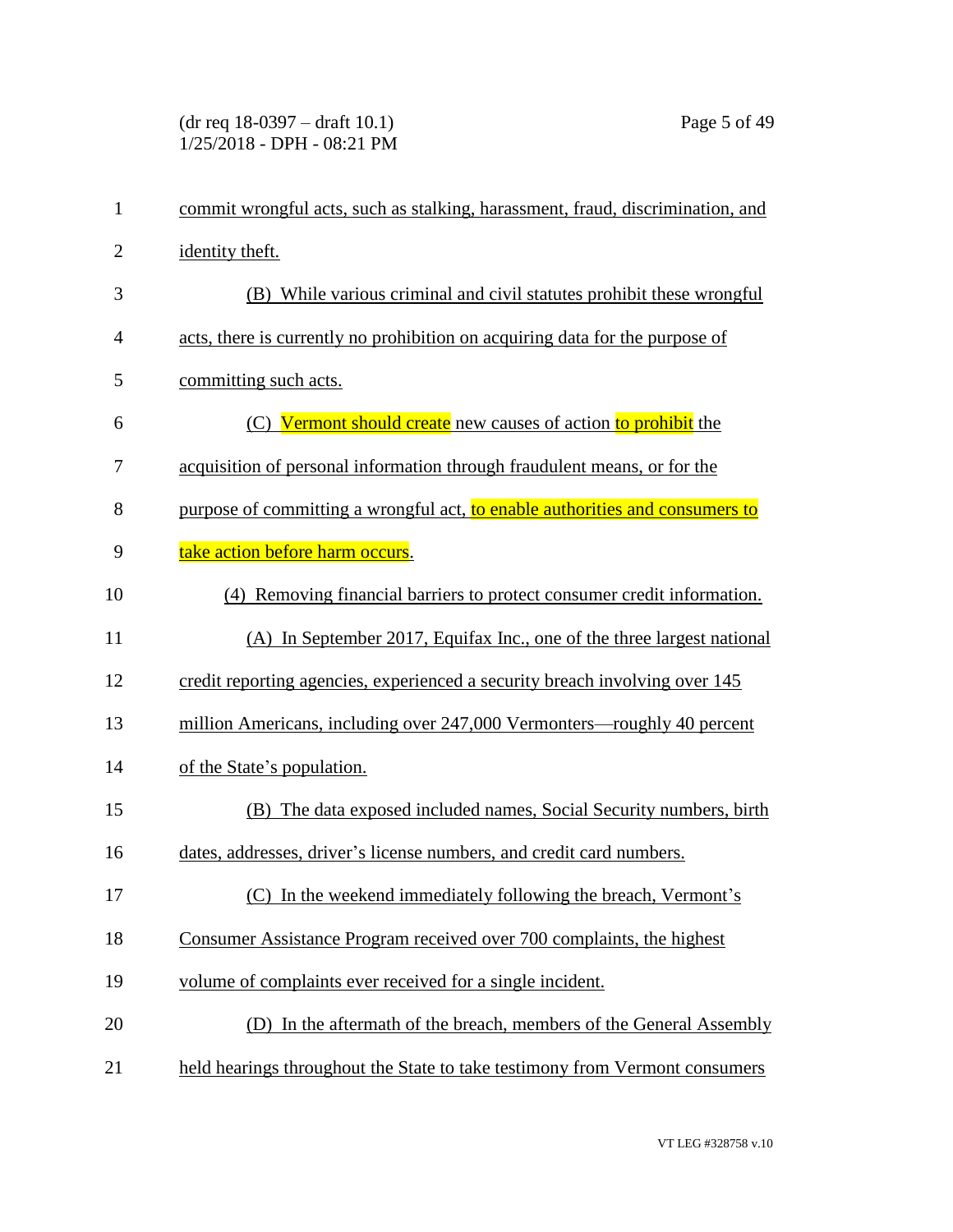(dr req 18-0397 – draft 10.1) Page 6 of 49 1/25/2018 - DPH - 08:21 PM

| $\mathbf{1}$   | concerned about the breach, gather information about their experiences, and        |
|----------------|------------------------------------------------------------------------------------|
| $\overline{2}$ | disseminate guidance from the Vermont Attorney General and the Department          |
| 3              | of Financial Regulation on steps consumers should take to protect their            |
| $\overline{4}$ | identities and credit information.                                                 |
| 5              | (E) Chief among these steps, the Attorney General recommends that                  |
| 6              | consumers make a request to each of the credit reporting agencies to place a       |
| 7              | security freeze on their credit file.                                              |
| 8              | (F) Under State law, when a consumer places a security freeze, the                 |
| 9              | credit reporting agency issues a unique personal identification number or          |
| 10             | password to the consumer. The consumer must provide the PIN or password,           |
| 11             | and his or her express consent, to allow a potential creditor to access his or her |
| 12             | credit information.                                                                |
| 13             | (G) Except in cases of identity theft, current Vermont law allows a                |
| 14             | credit reporting agency to charge a fee of up to \$10.00 to place a security       |
| 15             | freeze, and up to \$5.00 to lift temporarily or remove a security freeze.          |
| 16             | (H) Although Equifax has waived temporarily its fees to place a                    |
| 17             | security freeze, Vermont consumers should not have to pay credit reporting         |
| 18             | agencies a fee to protect their credit information, particularly when most         |
| 19             | Vermonters do not have a direct business relationship with these companies         |
| 20             | and in many cases are not aware that the companies possess so much sensitive       |
| 21             | data about consumers.                                                              |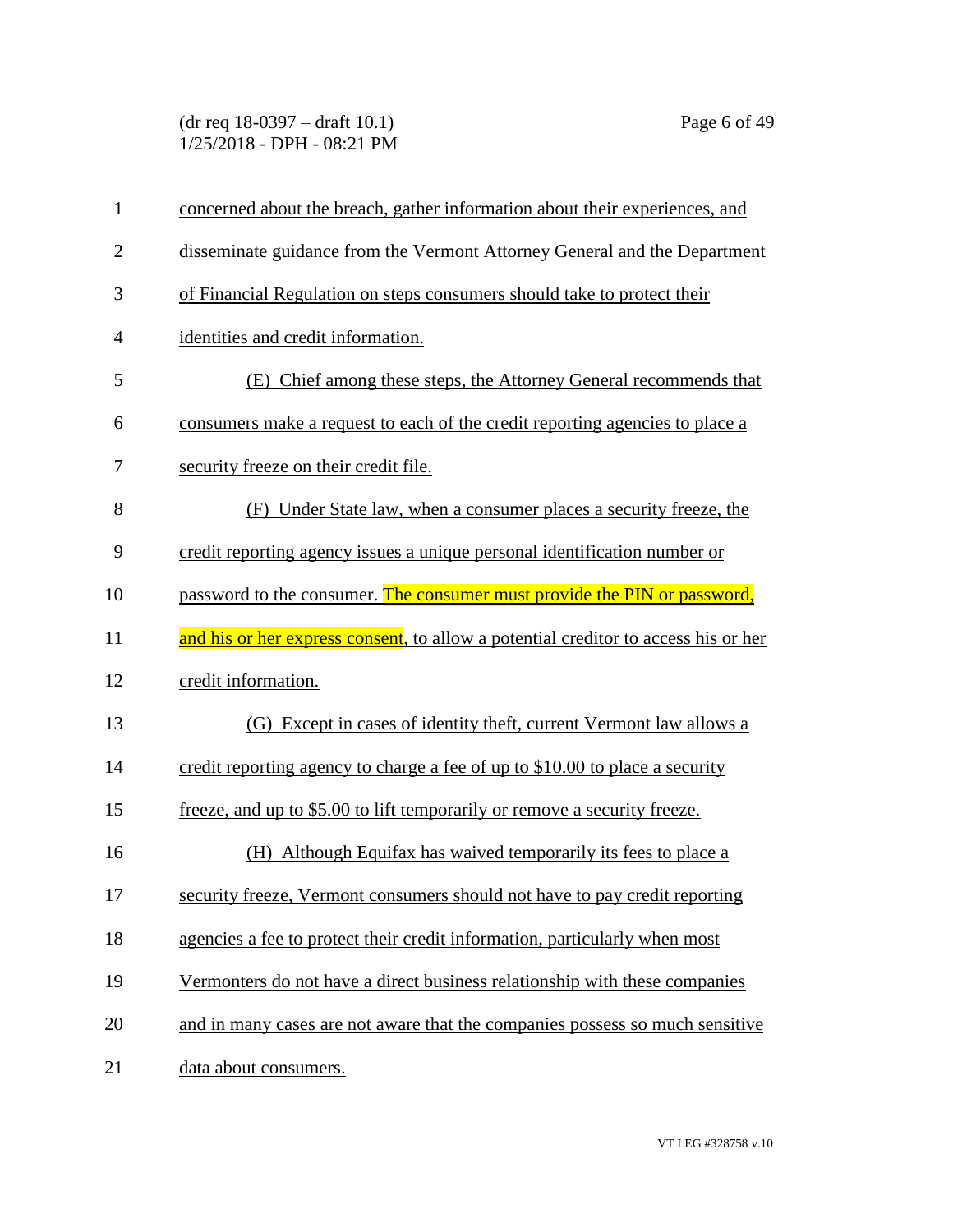| $\mathbf{1}$   | (b) Intent.                                                                           |
|----------------|---------------------------------------------------------------------------------------|
| $\overline{2}$ | (1) Providing consumers with more information about data brokers,                     |
| 3              | their data collection practices, and the right to opt out. It is the intent of the    |
| 4              | General Assembly to provide Vermonters with access to more information                |
| 5              | about the data brokers that collect consumer data and their collection                |
| 6              | practices by:                                                                         |
| 7              | (A) adopting a narrowly tailored definition of "data broker" that:                    |
| 8              | (i) includes only those businesses that aggregate and sell the                        |
| 9              | personal information of consumers with whom they do not have a direct                 |
| 10             | relationship; and                                                                     |
| 11             | (ii) excludes businesses that collect information from their own                      |
| 12             | customers, employees, users, or donors, including: banks and other financial          |
| 13             | institutions; utilities; insurers; retailers and grocers; restaurants and hospitality |
| 14             | businesses; social media websites and mobile "apps;" search websites; and             |
| 15             | businesses that provide services for consumer-facing businesses and                   |
| 16             | maintain a direct relationship with those consumers, such as website, "app,"          |
| 17             | and e-commerce platforms; and                                                         |
| 18             | (B) requiring a data broker to register annually with the Secretary of                |
| 19             | State and make certain disclosures in order to provide consumers and                  |
| 20             | regulators with relevant information about its business practices.                    |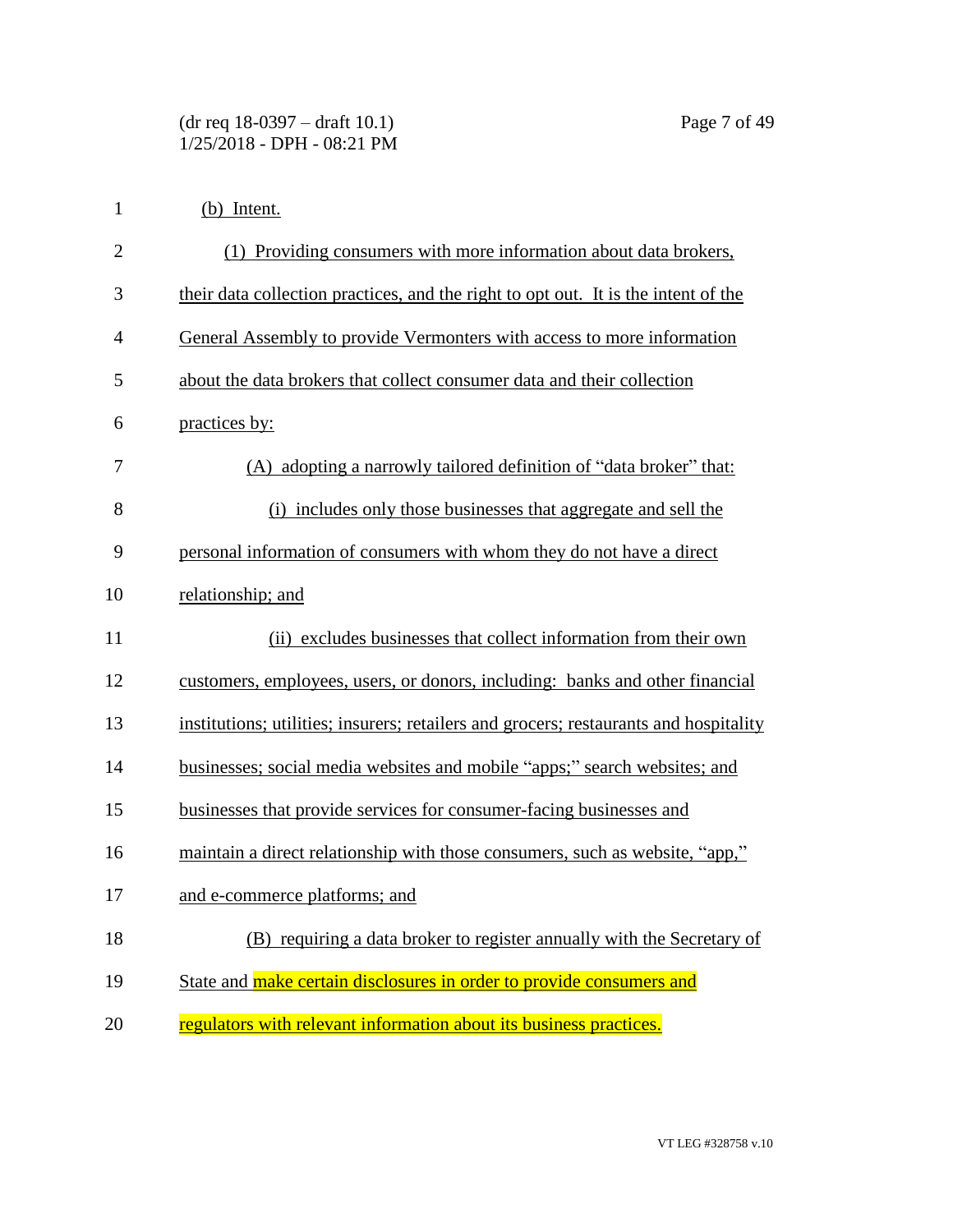(dr req 18-0397 – draft 10.1) Page 8 of 49 1/25/2018 - DPH - 08:21 PM

| $\mathbf{1}$   | (2) Ensuring that data brokers have adequate security standards. It is the     |
|----------------|--------------------------------------------------------------------------------|
| $\overline{2}$ | intent of the General Assembly to protect against potential cyber threats by   |
| 3              | requiring data brokers to adopt an information security program with           |
| $\overline{4}$ | appropriate technical, physical, and administrative safeguards.                |
| 5              | (3) Prohibiting the acquisition of personal information with the intent to     |
| 6              | commit wrongful acts. It is the intent of the General Assembly to protect      |
| 7              | Vermonters from potential harm by creating new causes of action that prohibit  |
| 8              | the acquisition or use of personal information for the purpose of stalking,    |
| 9              | harassment, fraud, identity theft, or discrimination.                          |
| 10             | (4) Removing financial barriers to protect consumer credit information.        |
| 11             | It is the intent of the General Assembly to remove any financial barrier for   |
| 12             | Vermonters who wish to place a security freeze on their credit report by       |
| 13             | prohibiting credit reporting agencies from charging a fee to place or remove a |
| 14             | freeze.                                                                        |
| 15             | Sec. 2. 9 V.S.A. chapter 62 is amended to read:                                |
| 16             | CHAPTER 62. PROTECTION OF PERSONAL INFORMATION                                 |
| 17             | Subchapter 1. General Provisions                                               |
| 18             | § 2430. DEFINITIONS                                                            |
| 19             | The following definitions shall apply throughout this chapter unless           |
| 20             | otherwise required As used in this chapter:                                    |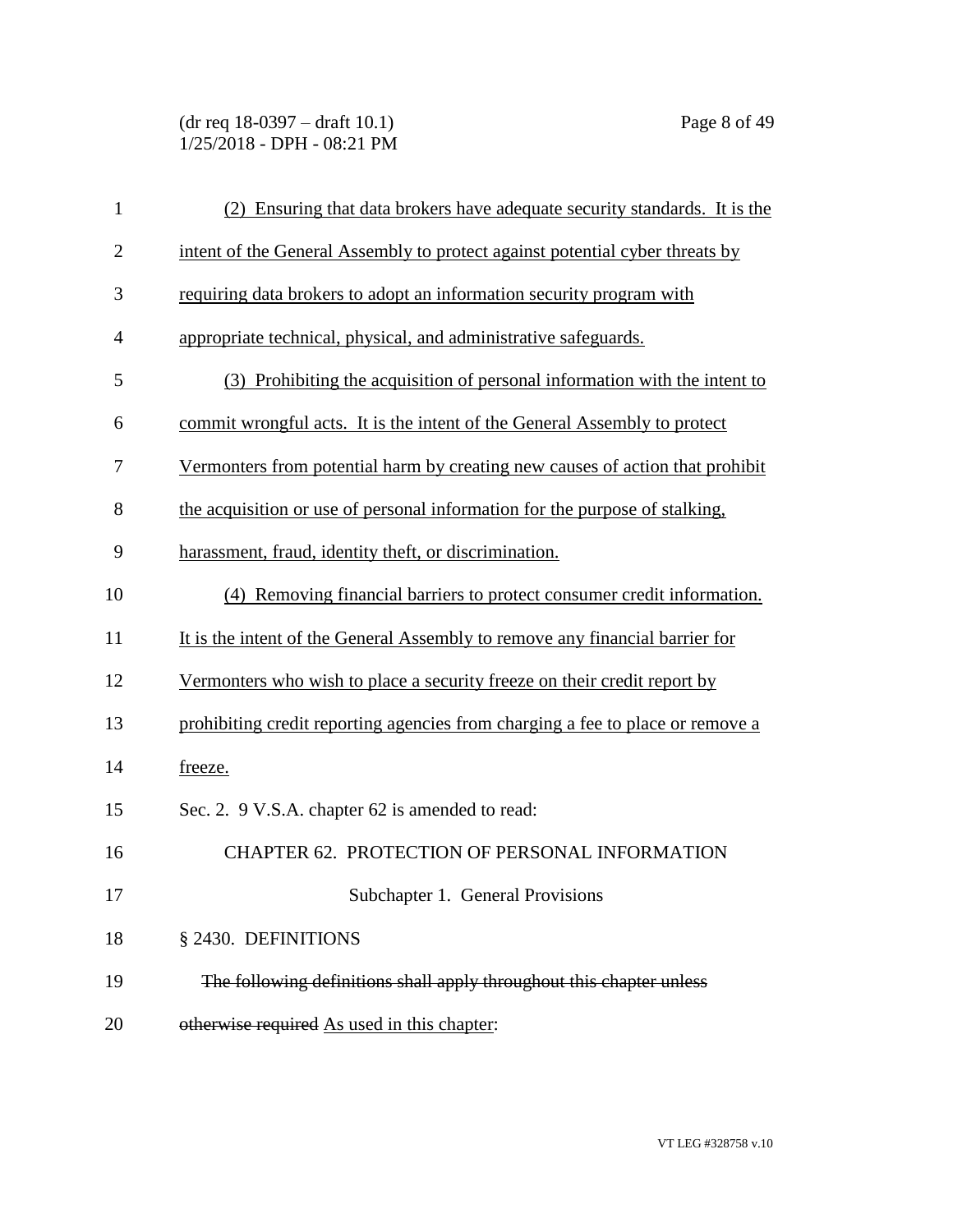(dr req 18-0397 – draft 10.1) Page 9 of 49 1/25/2018 - DPH - 08:21 PM

| $\mathbf{1}$   | (1) "Business" means a sole proprietorship, partnership, corporation,                 |
|----------------|---------------------------------------------------------------------------------------|
| $\overline{2}$ | association, limited liability company, or other group, however organized and         |
| 3              | whether or not organized to operate at a profit, including a financial institution    |
| $\overline{4}$ | organized, chartered, or holding a license or authorization certificate under the     |
| 5              | laws of this State, any other state, the United States, or any other country, or      |
| 6              | the parent, affiliate, or subsidiary of a financial institution, but in no case shall |
| 7              | it does not include the State, a State agency, or any political subdivision of the    |
| 8              | State.                                                                                |
| 9              | (2) "Consumer" means an individual residing in this State.                            |
| 10             | $(3)(A)$ "Data broker" means a business that collects and licenses or sells           |
| 11             | to one or more third parties the personal information of a consumer with whom         |
| 12             | the business does not have a direct relationship.                                     |
| 13             | (B) For purposes of this definition a consumer has a direct                           |
| 14             | relationship with a business if the consumer is a past or present:                    |
| 15             | (i) customer, client, subscriber, or user of the business's goods or                  |
| 16             | services;                                                                             |
| 17             | (ii) employee, contractor, or agent of the business; or                               |
| 18             | (iii) donor to the business.                                                          |
| 19             | The term "data broker" does not include a vendor acting solely                        |
| 20             | on behalf of the State, a State agency, or a political subdivision of the State.      |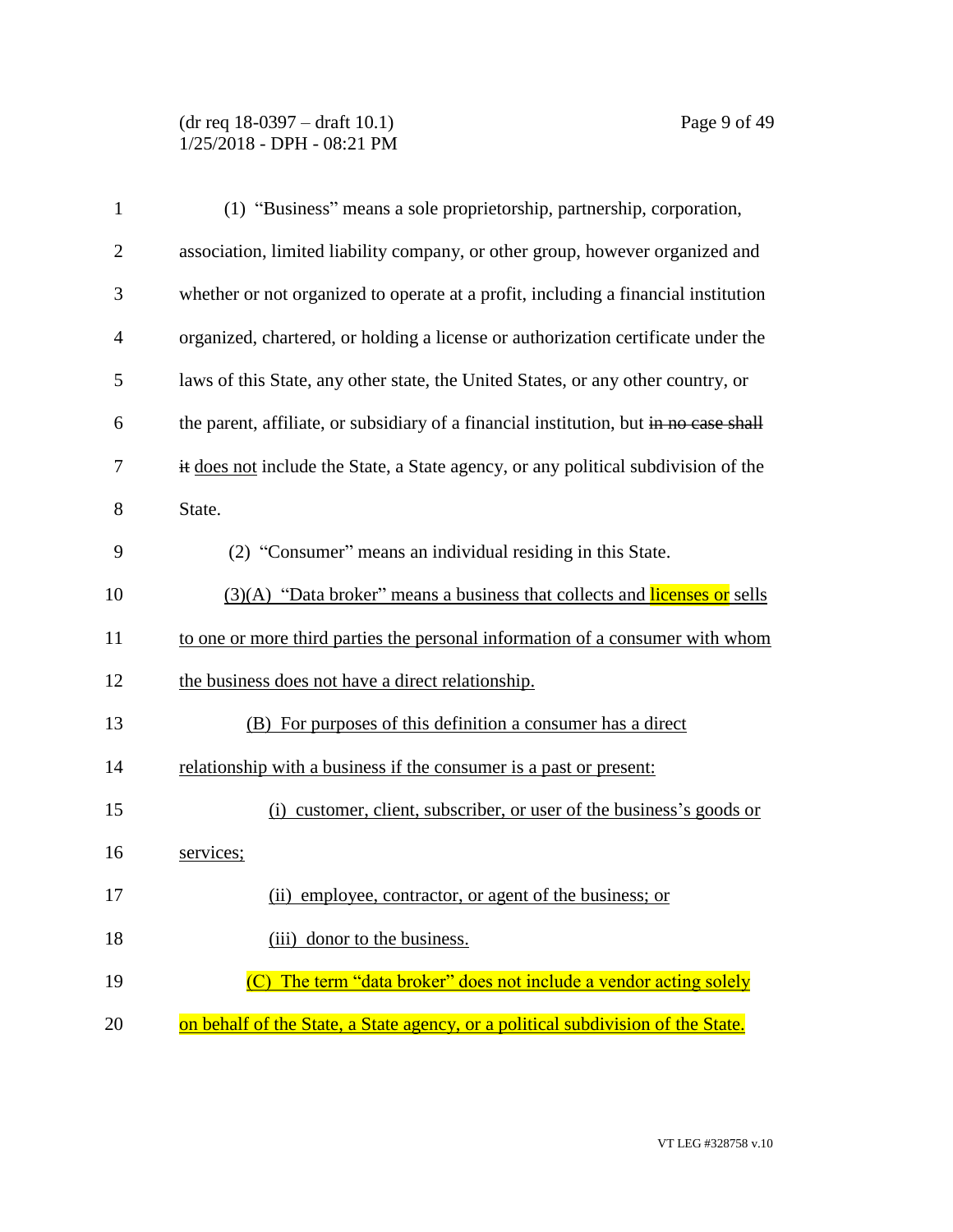(dr req 18-0397 – draft 10.1) Page 10 of 49 1/25/2018 - DPH - 08:21 PM

| $\mathbf{1}$   | $(4)(A)$ "Data broker security breach" means an unauthorized acquisition          |
|----------------|-----------------------------------------------------------------------------------|
| $\mathbf{2}$   | or a reasonable belief of an unauthorized acquisition of more than one element    |
| 3              | of personal information maintained by a data broker when the personal             |
| $\overline{4}$ | information is not encrypted, redacted, or protected by another method that       |
| 5              | renders the information unreadable or unusable by an unauthorized person.         |
| 6              | (B) "Data broker security breach" does not include good faith but                 |
| 7              | unauthorized acquisition of personal information by an employee or agent of       |
| 8              | the data broker for a legitimate purpose of the data broker, provided that the    |
| 9              | personal information is not used for a purpose unrelated to the data broker's     |
| 10             | business or subject to further unauthorized disclosure.                           |
| 11             | (C) In determining whether personal information has been acquired                 |
| 12             | or is reasonably believed to have been acquired by a person without valid         |
| 13             | authorization, a data broker may consider the following factors, among others:    |
| 14             | (i) indications that the personal information is in the physical                  |
| 15             | possession and control of a person without valid authorization, such as a lost or |
| 16             | stolen computer or other device containing personal information;                  |
| 17             | (ii) indications that the personal information has been downloaded                |
| 18             | or copied;                                                                        |
| 19             | (iii) indications that the personal information was used by an                    |
| 20             | unauthorized person, such as fraudulent accounts opened or instances of           |
| 21             | identity theft reported; or                                                       |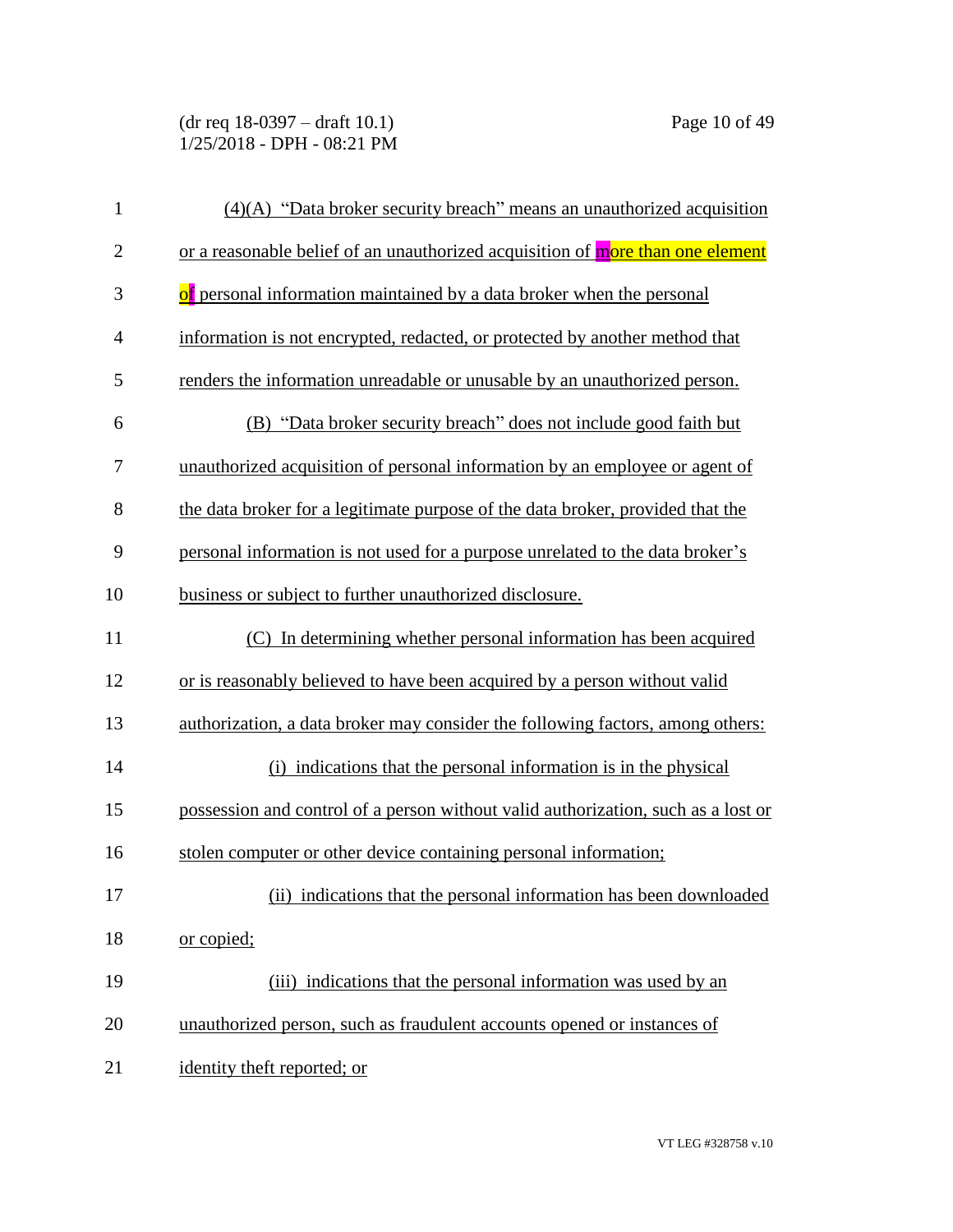(dr req 18-0397 – draft 10.1) Page 11 of 49 1/25/2018 - DPH - 08:21 PM

| $\mathbf{1}$   | (iv) that the personal information has been made public.                                     |
|----------------|----------------------------------------------------------------------------------------------|
| $\overline{2}$ | $\left(\frac{3}{5}\right)$ "Data collector" may include the State, State agencies, political |
| 3              | subdivisions of the State, public and private universities, privately and publicly           |
| $\overline{4}$ | held corporations, limited liability companies, financial institutions, retail               |
| 5              | operators, and any other entity that, means a person who, for any purpose,                   |
| 6              | whether by automated collection or otherwise, handles, collects, disseminates,               |
| 7              | or otherwise deals with nonpublic personal information personally identifiable               |
| 8              | information, and includes the State, State agencies, political subdivisions of the           |
| 9              | State, public and private universities, privately and publicly held corporations,            |
| 10             | limited liability companies, financial institutions, and retail operators.                   |
| 11             | $\left(\frac{4}{6}\right)$ "Encryption" means use of an algorithmic process to transform     |
| 12             | data into a form in which the data is rendered unreadable or unusable without                |
| 13             | use of a confidential process or key.                                                        |
| 14             | $\frac{5}{(2)}$ (A) "Personally identifiable information" means an individual's a            |
| 15             | consumer's first name or first initial and last name in combination with any                 |
| 16             | one or more of the following digital data elements, when either the name or the              |
| 17             | data elements are not encrypted or redacted or protected by another method                   |
| 18             | that renders them unreadable or unusable by unauthorized persons:                            |
| 19             | (i) Social Security number;                                                                  |
| 20             | (ii) motor vehicle operator's license number or nondriver                                    |
| 21             | identification card number;                                                                  |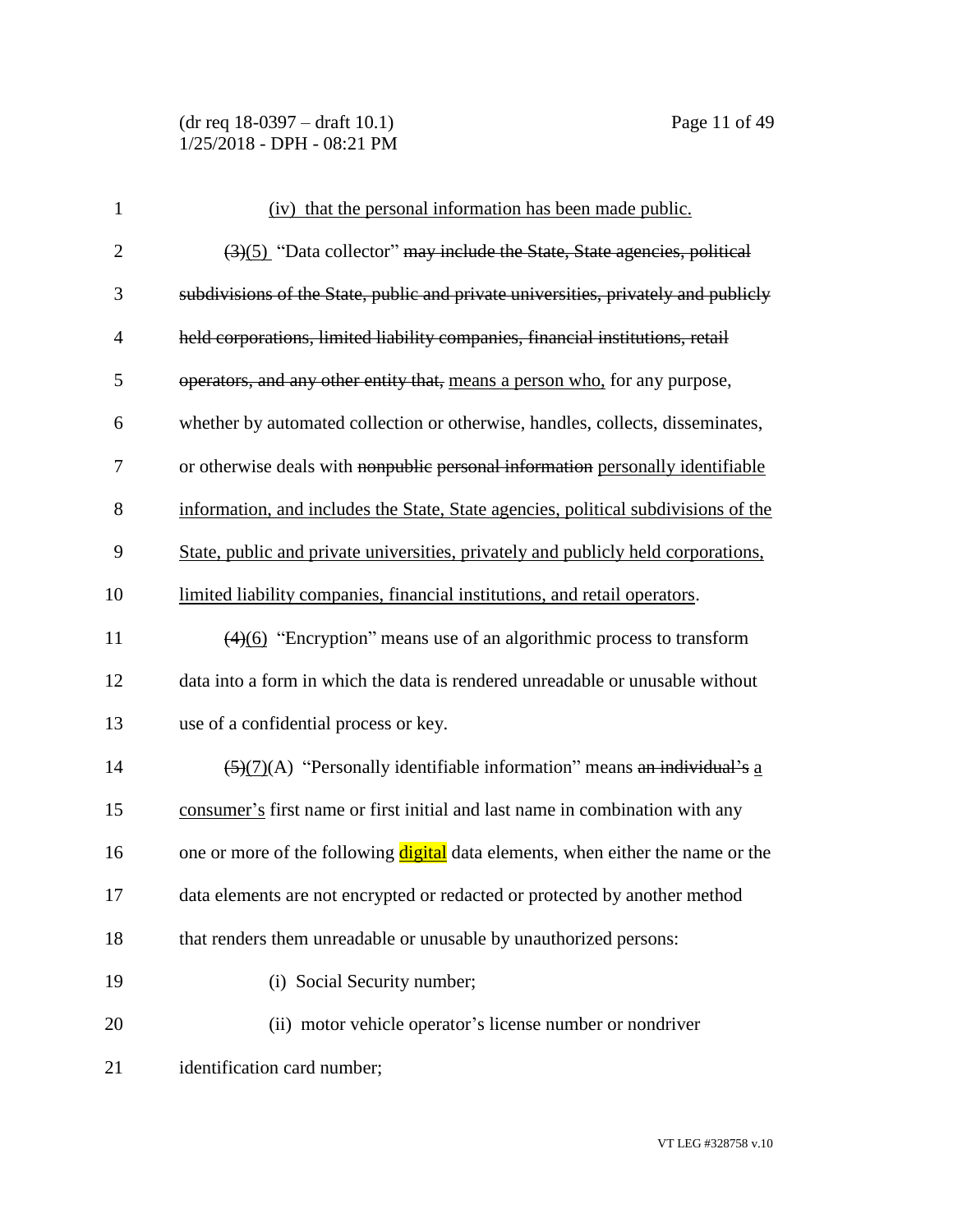### (dr req 18-0397 – draft 10.1) Page 12 of 49 1/25/2018 - DPH - 08:21 PM

| $\mathbf{1}$   | (iii) financial account number or credit or debit card number, if                |
|----------------|----------------------------------------------------------------------------------|
| $\overline{2}$ | circumstances exist in which the number could be used without additional         |
| 3              | identifying information, access codes, or passwords;                             |
| $\overline{4}$ | (iv) account passwords or personal identification numbers or other               |
| 5              | access codes for a financial account.                                            |
| 6              | (B) "Personally identifiable information" does not mean publicly                 |
| 7              | available information that is lawfully made available to the general public from |
| 8              | federal, State, or local government records.                                     |
| 9              | (8) "Personal information" means one or more of the following digital            |
| 10             | data elements about a consumer:                                                  |
| 11             | $(A)$ name;                                                                      |
| 12             | (B) address;                                                                     |
| 13             | name or address of a member of his or her immediate family or<br>(C)             |
| 14             | household;                                                                       |
| 15             | (D) a personal identifier, including a Social Security number, other             |
| 16             | government-issued identification number, or biometric record;                    |
| 17             | (E) an indirect identifier, including date of birth, place of birth, or          |
| 18             | mother's maiden name; or                                                         |
| 19             | (F) other information that, alone or in combination, is linked or                |
| 20             | linkable to the consumer that would allow a reasonable person to identify the    |
| 21             | consumer with reasonable certainty.                                              |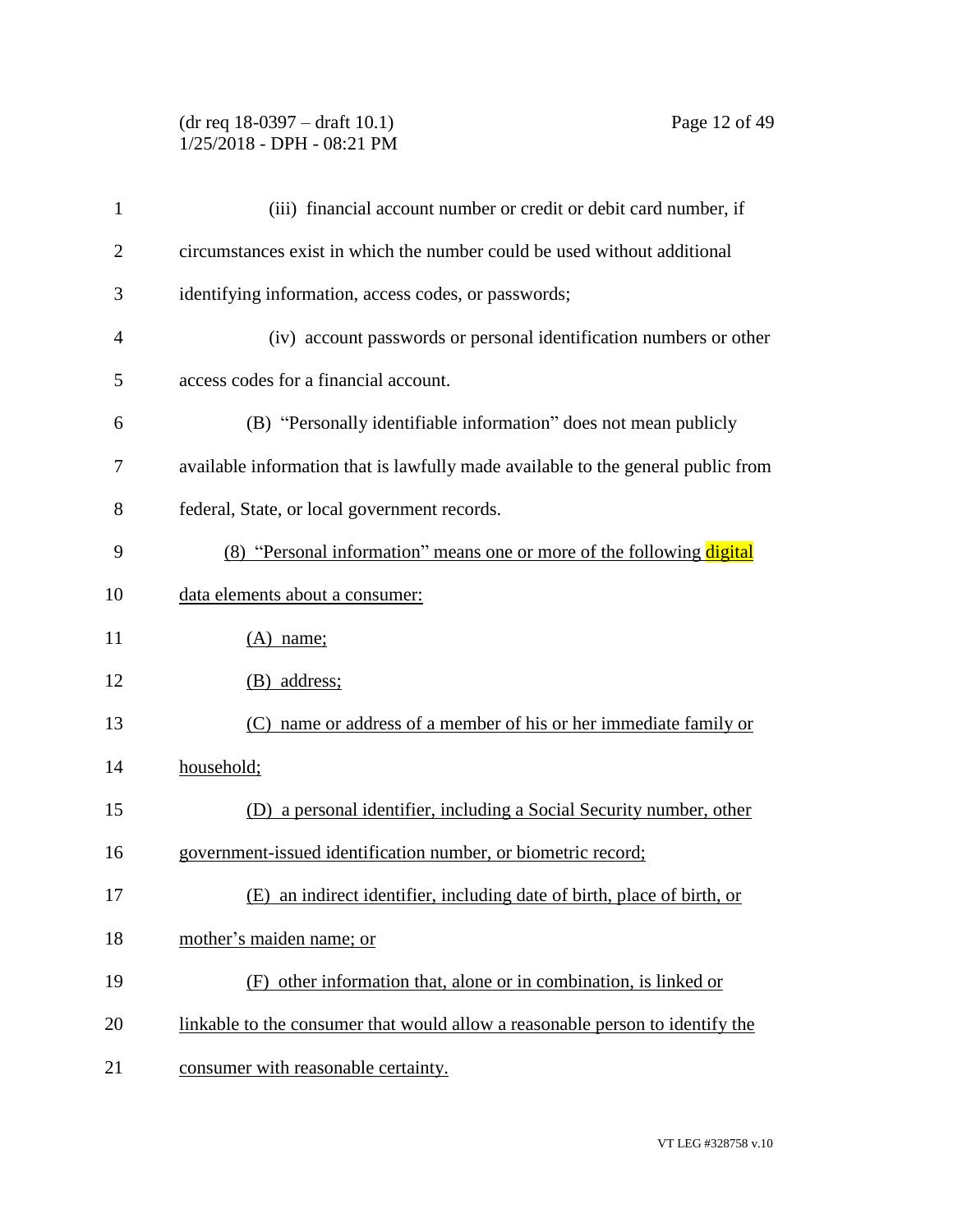(dr req 18-0397 – draft 10.1) Page 13 of 49 1/25/2018 - DPH - 08:21 PM

| $\mathbf{1}$   | (6)(9) "Records Record" means any material on which written, drawn,                          |
|----------------|----------------------------------------------------------------------------------------------|
| $\overline{c}$ | spoken, visual, or electromagnetic information is recorded or preserved,                     |
| 3              | regardless of physical form or characteristics.                                              |
| $\overline{4}$ | $\left(\frac{7}{10}\right)$ "Redaction" means the rendering of data so that it is unreadable |
| 5              | or is truncated so that no more than the last four digits of the identification              |
| 6              | number are accessible as part of the data.                                                   |
| 7              | $\frac{1}{2}(8)(11)(A)$ "Security breach" means unauthorized acquisition of                  |
| 8              | electronic data or a reasonable belief of an unauthorized acquisition of.                    |
| 9              | electronic data that compromises the security, confidentiality, or integrity of a            |
| 10             | eonsumer's personally identifiable information maintained by the a data                      |
| 11             | collector.                                                                                   |
| 12             | (B) "Security breach" does not include good faith but unauthorized                           |
| 13             | acquisition of personally identifiable information by an employee or agent of                |
| 14             | the data collector for a legitimate purpose of the data collector, provided that             |
| 15             | the personally identifiable information is not used for a purpose unrelated to               |
| 16             | the data collector's business or subject to further unauthorized disclosure.                 |
| 17             | (C) In determining whether personally identifiable information has                           |
| 18             | been acquired or is reasonably believed to have been acquired by a person                    |
| 19             | without valid authorization, a data collector may consider the following                     |
| 20             | factors, among others:                                                                       |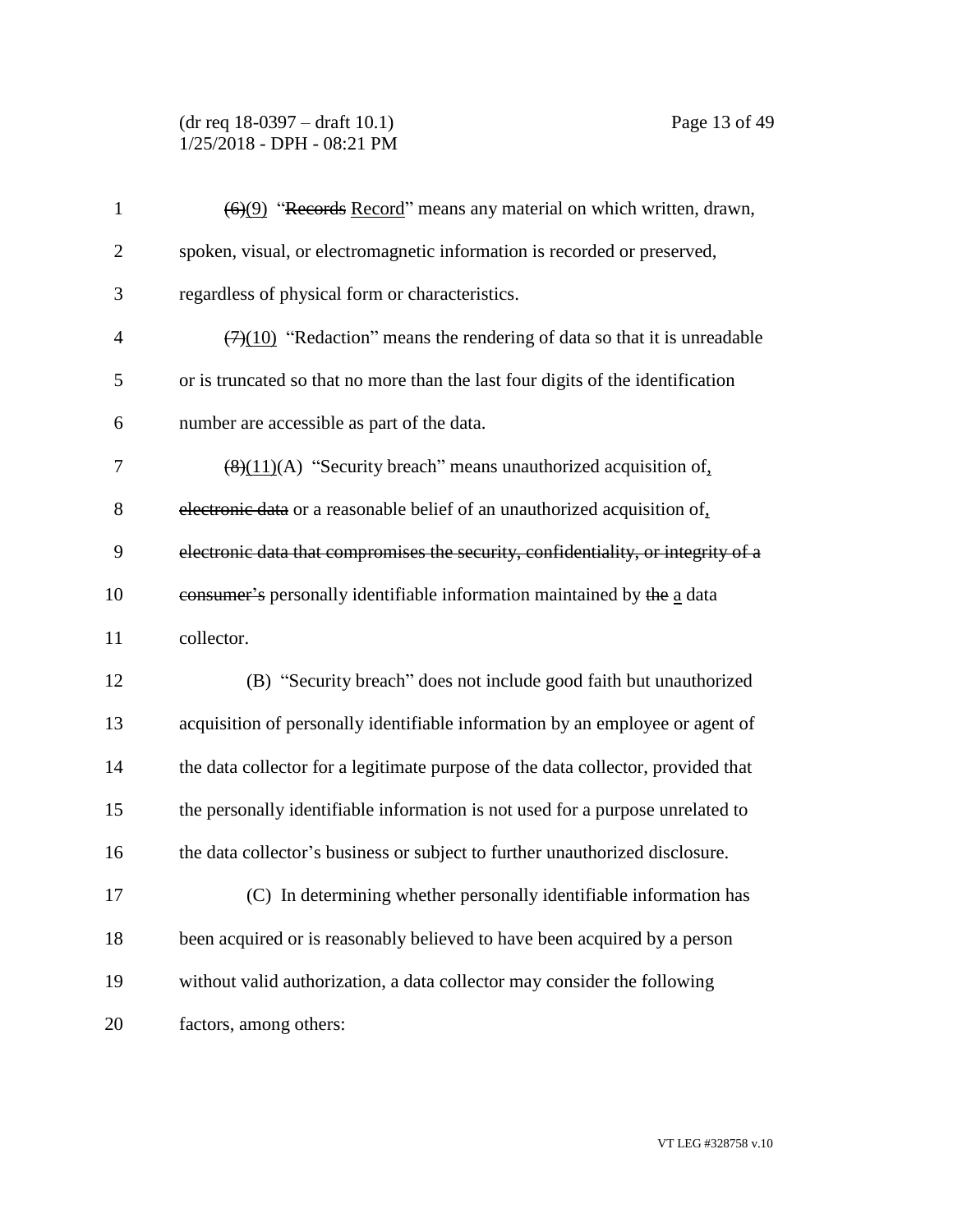### (dr req 18-0397 – draft 10.1) Page 14 of 49 1/25/2018 - DPH - 08:21 PM

| 1              | (i) indications that the information is in the physical possession            |
|----------------|-------------------------------------------------------------------------------|
| $\overline{2}$ | and control of a person without valid authorization, such as a lost or stolen |
| 3              | computer or other device containing information;                              |
| 4              | (ii) indications that the information has been downloaded or                  |
| 5              | copied;                                                                       |
| 6              | (iii) indications that the information was used by an unauthorized            |
| 7              | person, such as fraudulent accounts opened or instances of identity theft     |
| 8              | reported; or                                                                  |
| 9              | (iv) that the information has been made public.                               |
| 10             | § 2433. ACQUISITION OF PERSONAL INFORMATION; PROHIBITIONS                     |
| 11             | (a) Prohibited acquisition and use.                                           |
| 12             | (1) A person shall not acquire personal information through fraudulent        |
| 13             | means.                                                                        |
| 14             | (2) A person shall not acquire or use personal information for the            |
| 15             | purpose of:                                                                   |
| 16             | (A) stalking or harassing another person;                                     |
| 17             | (B) committing a fraud, including identity theft, financial fraud, or e-      |
| 18             | mail fraud; or                                                                |
| 19             | (C) engaging in unlawful discrimination, including employment                 |
| 20             | discrimination and housing discrimination.                                    |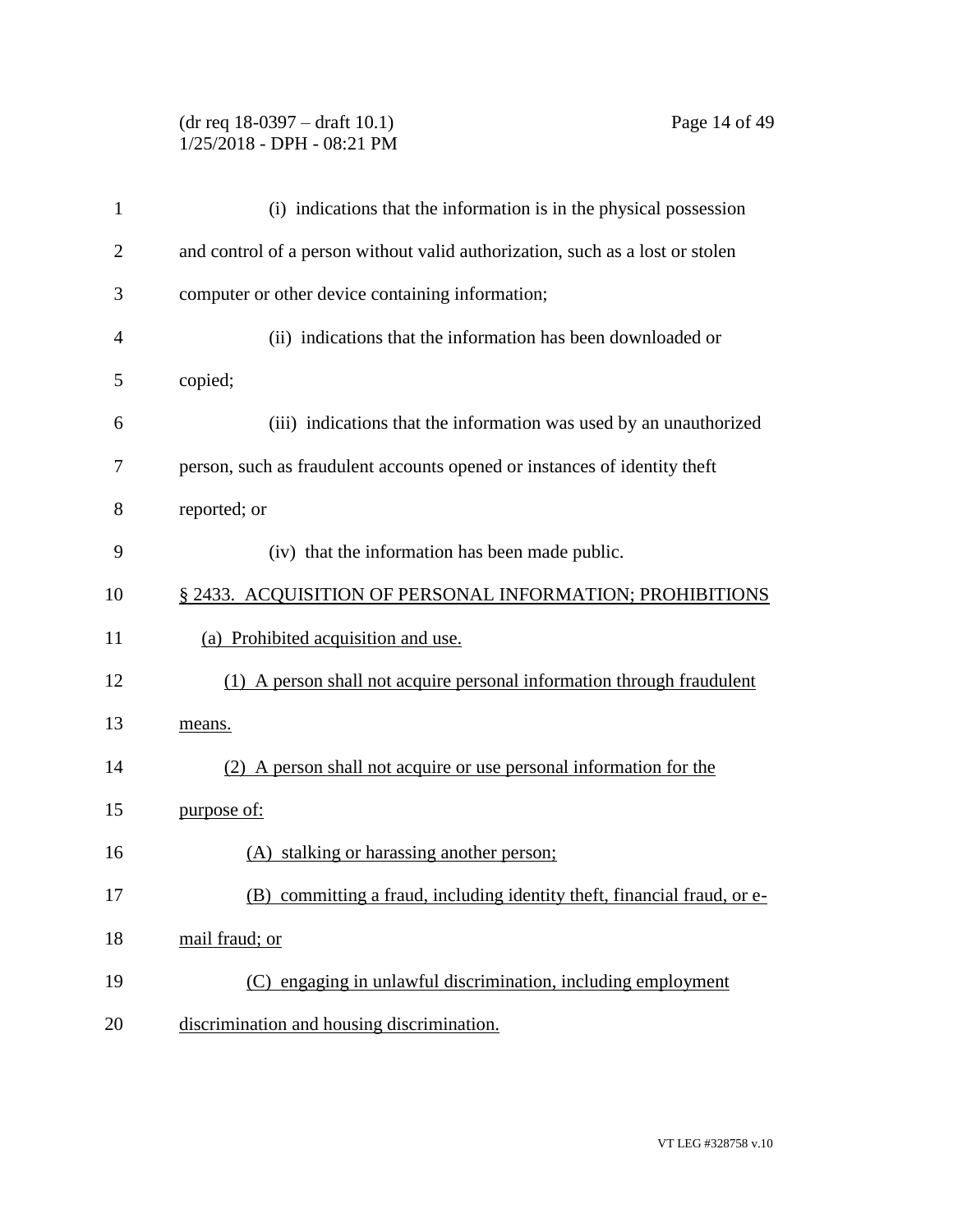| $\mathbf{1}$   | (b) Enforcement.                                                                |
|----------------|---------------------------------------------------------------------------------|
| $\overline{2}$ | (1) A person who violates a provision of this section commits an unfair         |
| 3              | and deceptive act in commerce in violation of section 2453 of this title.       |
| 4              | (2) The Attorney General has the same authority to adopt rules to               |
| 5              | implement the provisions of this section and to conduct civil investigations,   |
| 6              | enter into assurances of discontinuance, bring civil actions, and take other    |
| 7              | enforcement actions as provided under chapter 63, subchapter 1 of this title.   |
| 8              | Subchapter 2. Security Breach Notice Act                                        |
| 9              | § 2435. NOTICE OF SECURITY BREACHES                                             |
| 10             | (a) This section shall be known as the Security Breach Notice Act.              |
| 11             | (b) Notice of breach.                                                           |
| 12             | $(1)(A)$ Except as set forth in subsection (d) of this section, any a data      |
| 13             | collector that owns or licenses computerized personally identifiable            |
| 14             | information that includes personal information concerning a consumer shall      |
| 15             | notify the consumer that there has been of a security breach following          |
| 16             | discovery or notification to the data collector of the breach.                  |
| 17             | (B) Notice A data collector shall provide notice of the security breach         |
| 18             | shall be made to consumers pursuant to subdivision $(1)(A)$ of this subsection  |
| 19             | (b) in the most expedient time possible and without unreasonable delay, but not |
| 20             | later than 45 days after the discovery or notification, consistent with the     |
| 21             | legitimate needs of the law enforcement agency, as provided in subdivisions     |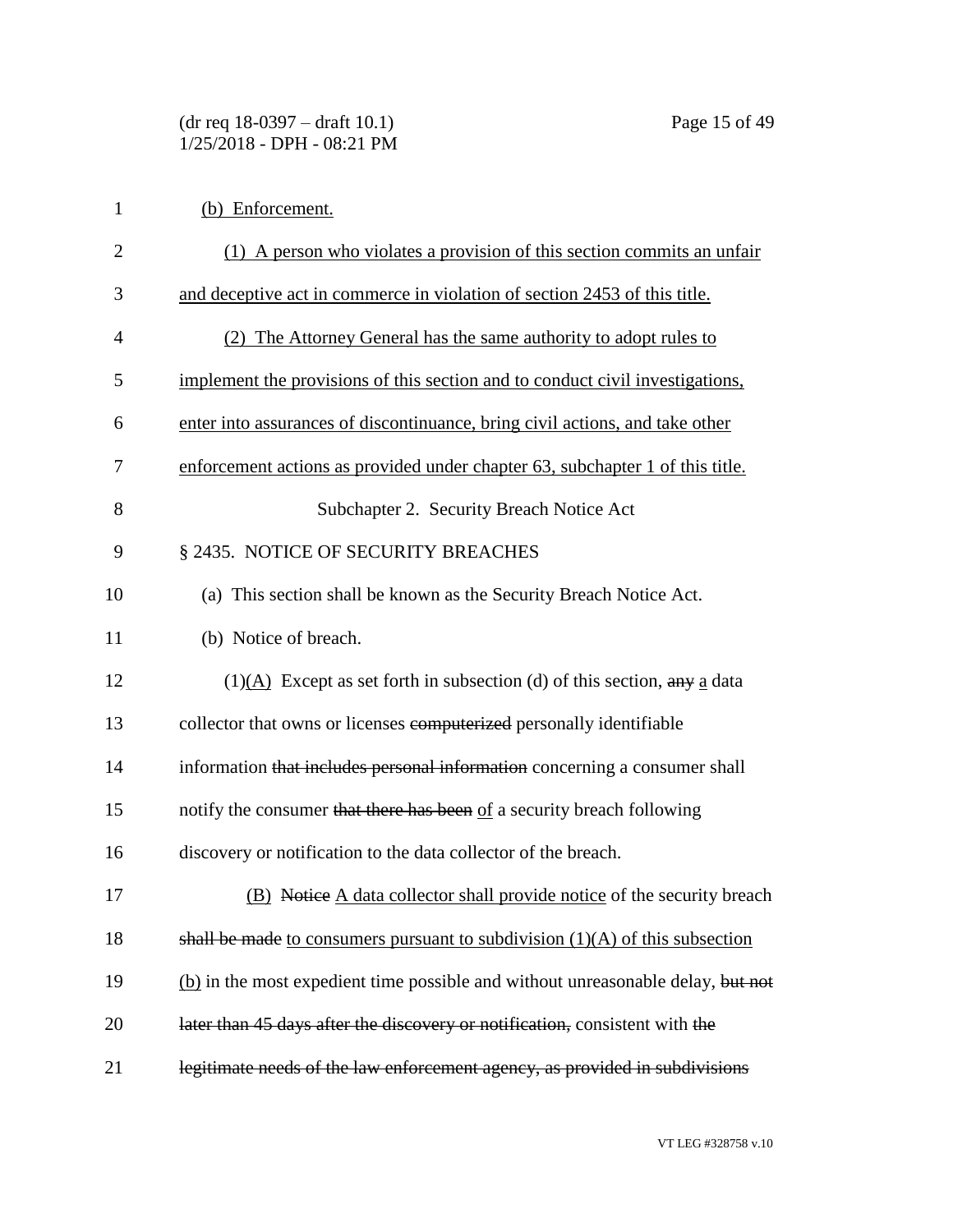(dr req 18-0397 – draft 10.1) Page 16 of 49 1/25/2018 - DPH - 08:21 PM

| $\mathbf{1}$   | $(3)$ and $(4)$ of this subsection $(b)$ , or with any measures necessary to determine |
|----------------|----------------------------------------------------------------------------------------|
| $\overline{2}$ | the scope of the security breach and restore the reasonable integrity, security,       |
| 3              | and confidentiality of the data system, but not later than 45 days after the           |
| $\overline{4}$ | discovery or notification of the breach, unless a law enforcement agency, as           |
| 5              | provided in subdivisions $(3)$ and requests a delay pursuant to subdivision $(4)$ of   |
| 6              | this subsection (b).                                                                   |
| 7              | (2) Any $\underline{A}$ data collector that maintains or possesses computerized data   |
| 8              | containing personally identifiable information of a consumer that the data             |
| 9              | collector does not own or license, or any a data collector that acts or conducts       |
| 10             | business in Vermont that maintains or possesses records or data containing             |
| 11             | personally identifiable information that the data collector does not own or            |
| 12             | license, shall notify the owner or licensee of the information of any security         |
| 13             | breach immediately following discovery of the breach, consistent with the              |
| 14             | legitimate needs of law enforcement as provided in subdivisions (3) and                |
| 15             | subdivision $(4)$ of this subsection $(b)$ .                                           |
| 16             | (3) A data collector or other entity subject to this subchapter shall                  |
| 17             | provide notice of a security breach to the Attorney General or to the                  |
| 18             | Department of Financial Regulation, as applicable, as follows:                         |
| 19             | (A) A data collector or other entity regulated by the Department of                    |
| 20             | Financial Regulation under Title 8 or this title shall provide notice of a breach      |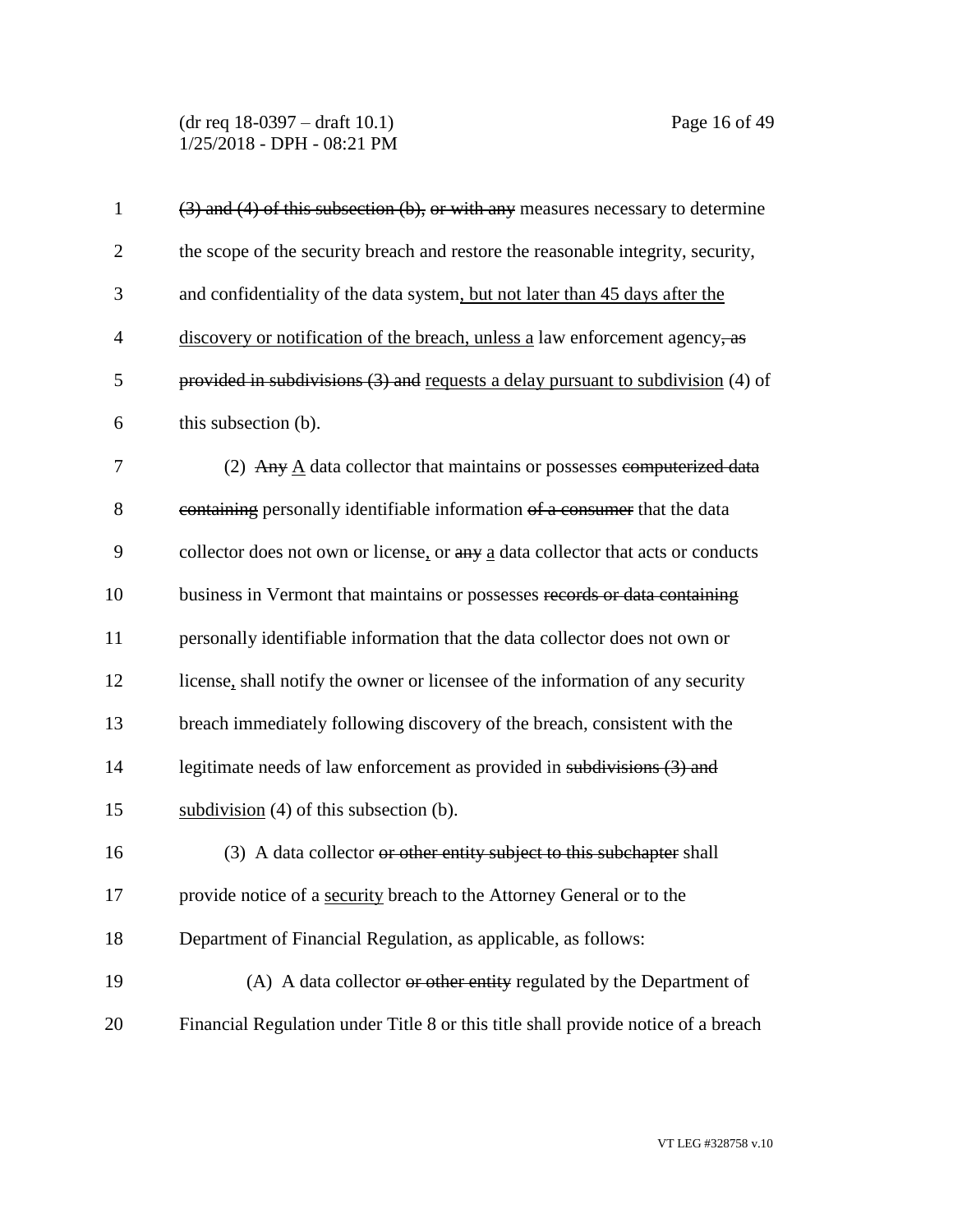(dr req 18-0397 – draft 10.1) Page 17 of 49 1/25/2018 - DPH - 08:21 PM

| $\mathbf{1}$   | to the Department. All other data collectors or other entities subject to this      |
|----------------|-------------------------------------------------------------------------------------|
| $\overline{2}$ | subchapter shall provide notice of a breach to the Attorney General.                |
| 3              | (B)(i) The data collector shall notify the Attorney General or the                  |
| $\overline{4}$ | Department, as applicable, of the date of the security breach and the date of       |
| 5              | discovery of the breach and shall provide a preliminary description of the          |
| 6              | breach within 14 business days, consistent with the legitimate needs of the a       |
| 7              | law enforcement agency as provided in this subdivision $(3)$ and subdivision $(4)$  |
| 8              | of this subsection (b), of the data collector's discovery of the security breach or |
| 9              | when the data collector provides notice to consumers pursuant to this section,      |
| 10             | whichever is sooner.                                                                |
| 11             | (ii) Notwithstanding subdivision $(B)(i)$ of this subdivision $(b)(3)$ , a          |
| 12             | data collector who that, prior to the date of the security breach, on a form and    |
| 13             | in a manner prescribed by the Attorney General, had sworn in writing to the         |
| 14             | Attorney General that it maintains written policies and procedures to maintain      |
| 15             | the security of personally identifiable information and respond to a breach in a    |
| 16             | manner consistent with Vermont law shall notify the Attorney General of the         |
| 17             | date of the security breach and the date of discovery of the breach and shall       |
| 18             | provide a description of the breach prior to providing notice of the breach to      |
| 19             | consumers pursuant to subdivision (1) of this subsection (b).                       |
| 20             | (iii) If the date of the security breach is unknown at the time notice              |
| 21             | is sent to the Attorney General or to the Department, the data collector shall      |

VT LEG #328758 v.10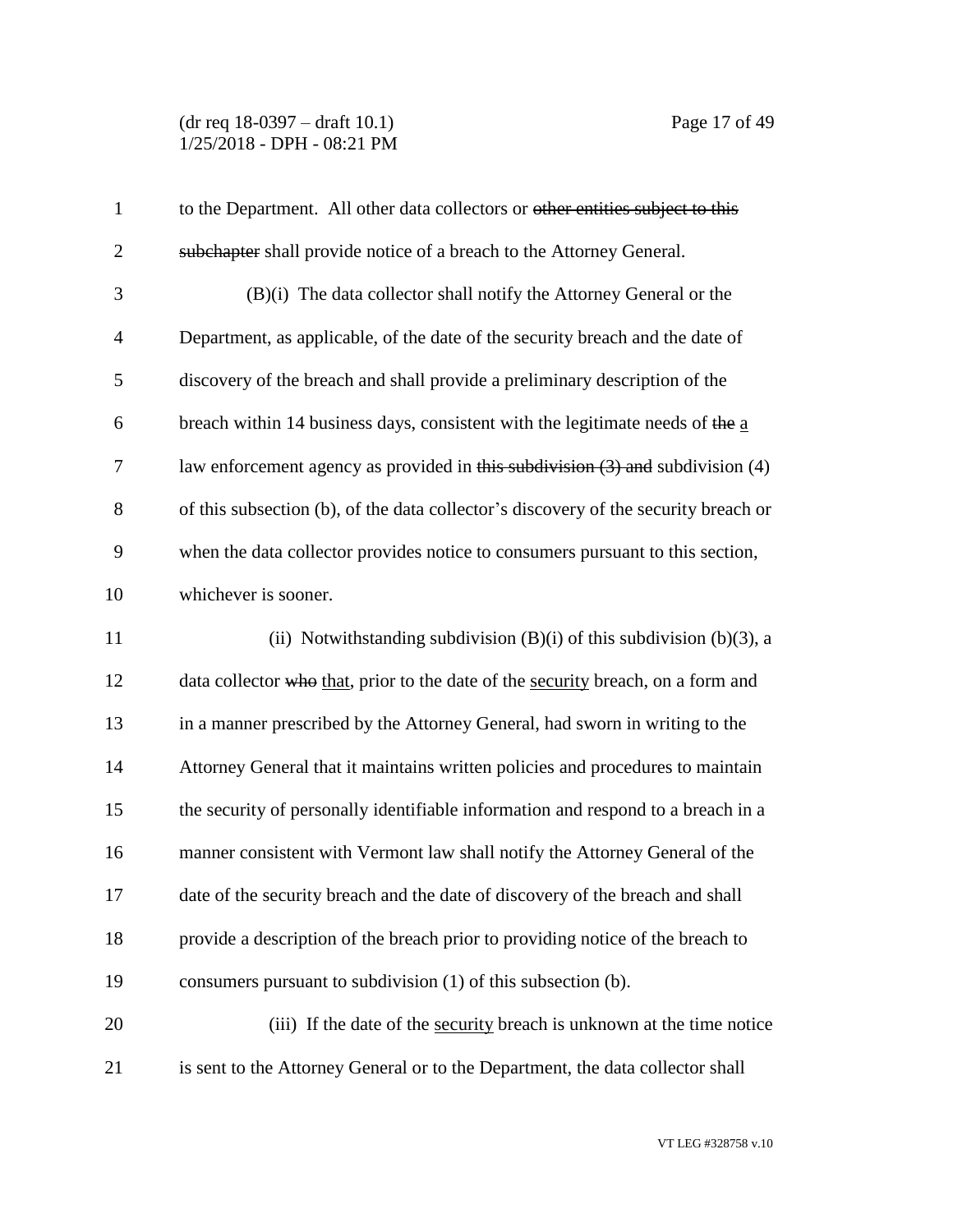1 send the Attorney General or the Department the date of the breach as soon as it is known. (iv) Unless otherwise ordered by a court of this State for good cause shown, a notice provided under this subdivision (3)(B), or any later supplemental information provided by the data collector, other than notice to consumer or the number of Vermont consumers affected, shall not be disclosed to any person other than the Department, the authorized agent or representative of the Attorney General, a State's Attorney, or another law enforcement officer engaged in legitimate law enforcement activities without the consent of the data collector. (C)(i) When the data collector provides notice of the security breach to consumers pursuant to subdivision (1) of this subsection (b), the data collector shall notify the Attorney General or the Department, as applicable, of 14 the number of Vermont consumers affected, if known to the data collector, and shall provide a copy of the notice provided to consumers under subdivision (1) of this subsection (b). (ii) The data collector may send to the Attorney General or the Department, as applicable, a second copy of the consumer notice, from which is redacted the type of personally identifiable information that was subject to the security breach, and which the Attorney General or the Department shall use for any public disclosure of the breach.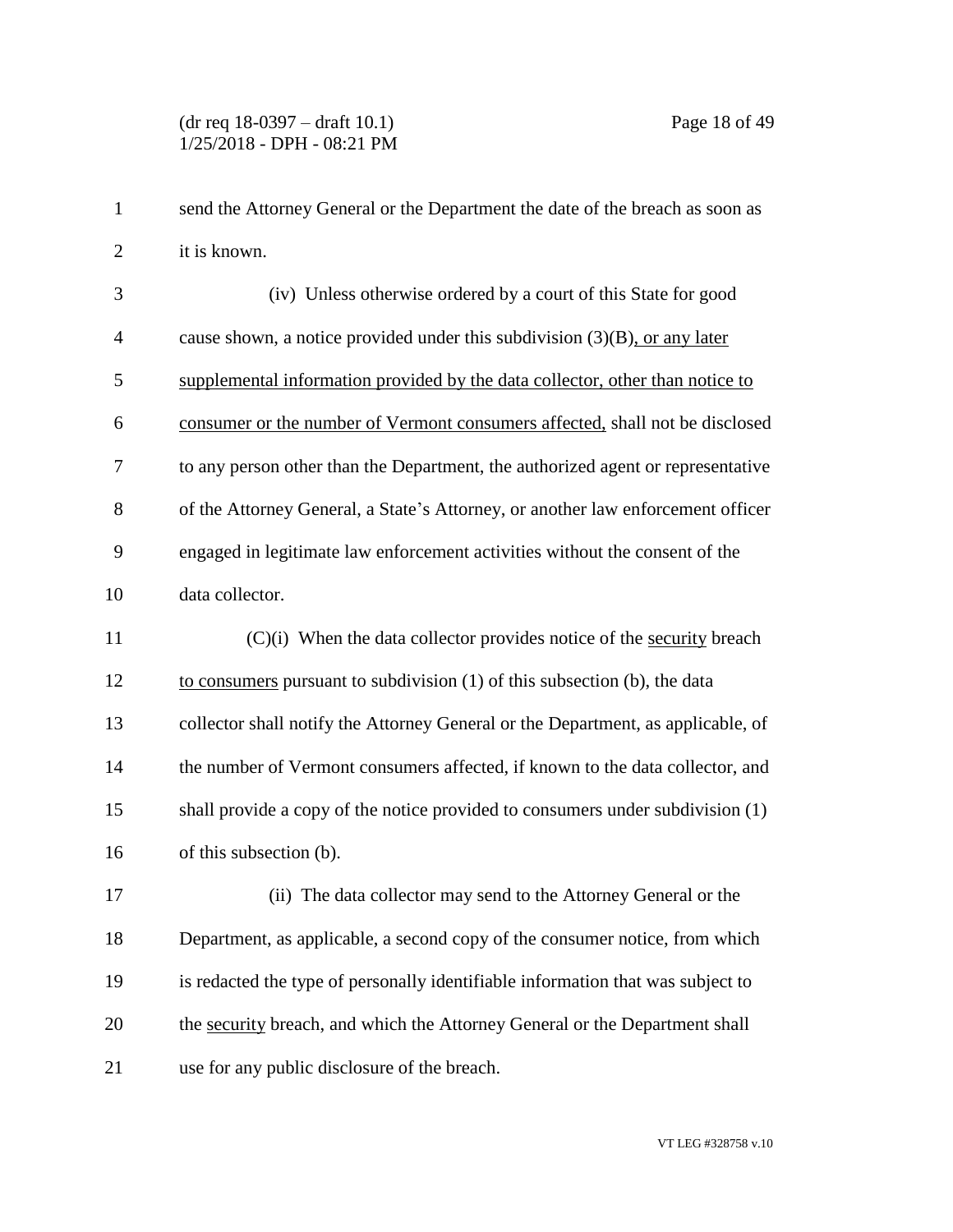(dr req 18-0397 – draft 10.1) Page 19 of 49 1/25/2018 - DPH - 08:21 PM

| $\mathbf{1}$   | $(4)(A)$ (i) The notice to a consumer required by this subsection shall be     |
|----------------|--------------------------------------------------------------------------------|
| $\overline{2}$ | delayed upon request of a law enforcement agency.                              |
| 3              | (ii) A law enforcement agency may request the delay if it believes             |
| $\overline{4}$ | that notification may impede a law enforcement investigation, or a national or |
| 5              | Homeland Security investigation, or jeopardize public safety or national or    |
| 6              | Homeland Security interests.                                                   |
| 7              | (iii) In the event If law enforcement makes the request for requests           |
| 8              | a delay in a manner other than in writing, the data collector shall document   |
| 9              | such the request contemporaneously in writing, including the name of the law   |
| 10             | enforcement officer making the request and the officer's law enforcement       |
| 11             | agency engaged in the investigation.                                           |
| 12             | (iv) A law enforcement agency shall promptly notify the data                   |
| 13             | collector in writing when the law enforcement agency no longer believes that   |
| 14             | notification may impede a law enforcement investigation, or a national or      |
| 15             | Homeland Security investigation, or jeopardize public safety or national or    |
| 16             | Homeland Security interests.                                                   |
| 17             | $(v)$ The data collector shall provide notice required by this section         |
| 18             | without unreasonable delay upon receipt of a written communication, which      |
| 19             | includes facsimile or electronic communication, from the law enforcement       |
| 20             | agency withdrawing its request for delay.                                      |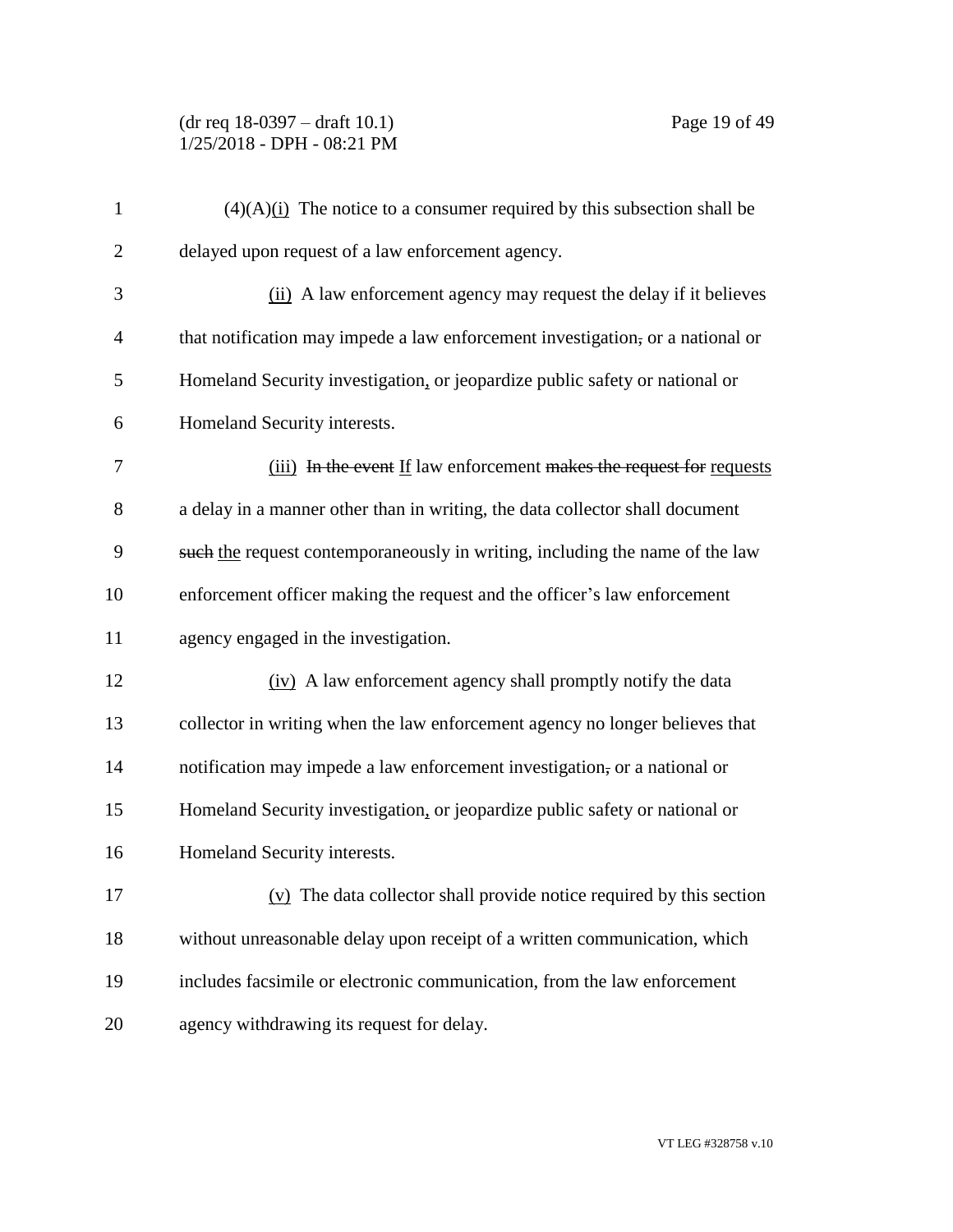(dr req 18-0397 – draft 10.1) Page 20 of 49 1/25/2018 - DPH - 08:21 PM

| $\mathbf{1}$   | (B)(i) A Vermont law enforcement agency with a reasonable belief                  |
|----------------|-----------------------------------------------------------------------------------|
| $\overline{2}$ | that a security breach has or may have occurred at a specific business shall      |
| 3              | notify the business in writing of its belief.                                     |
| $\overline{4}$ | (ii) The agency shall also notify the business that additional                    |
| 5              | information on the security breach may need to be furnished to the Office of      |
| 6              | the Attorney General or the Department of Financial Regulation and shall          |
| 7              | include the website and telephone number for the Office and the Department in     |
| 8              | the notice required by this subdivision.                                          |
| 9              | $(iii)$ Nothing in this subdivision $(B)$ shall alter the responsibilities        |
| 10             | of a data collector under this section or provide a cause of action against a law |
| 11             | enforcement agency that fails, without bad faith, to provide the notice required  |
| 12             | by this subdivision.                                                              |
| 13             | (5) The notice to a consumer shall be clear and conspicuous. The notice           |
| 14             | shall include a description of each of the following, if known to the data        |
| 15             | collector:                                                                        |
| 16             | (A) the incident in general terms;                                                |
| 17             | (B) the type of personally identifiable information that was subject to           |
| 18             | the security breach;                                                              |
| 19             | (C) the general acts of the data collector to protect the personally              |
| 20             | identifiable information from further security breach;                            |
|                |                                                                                   |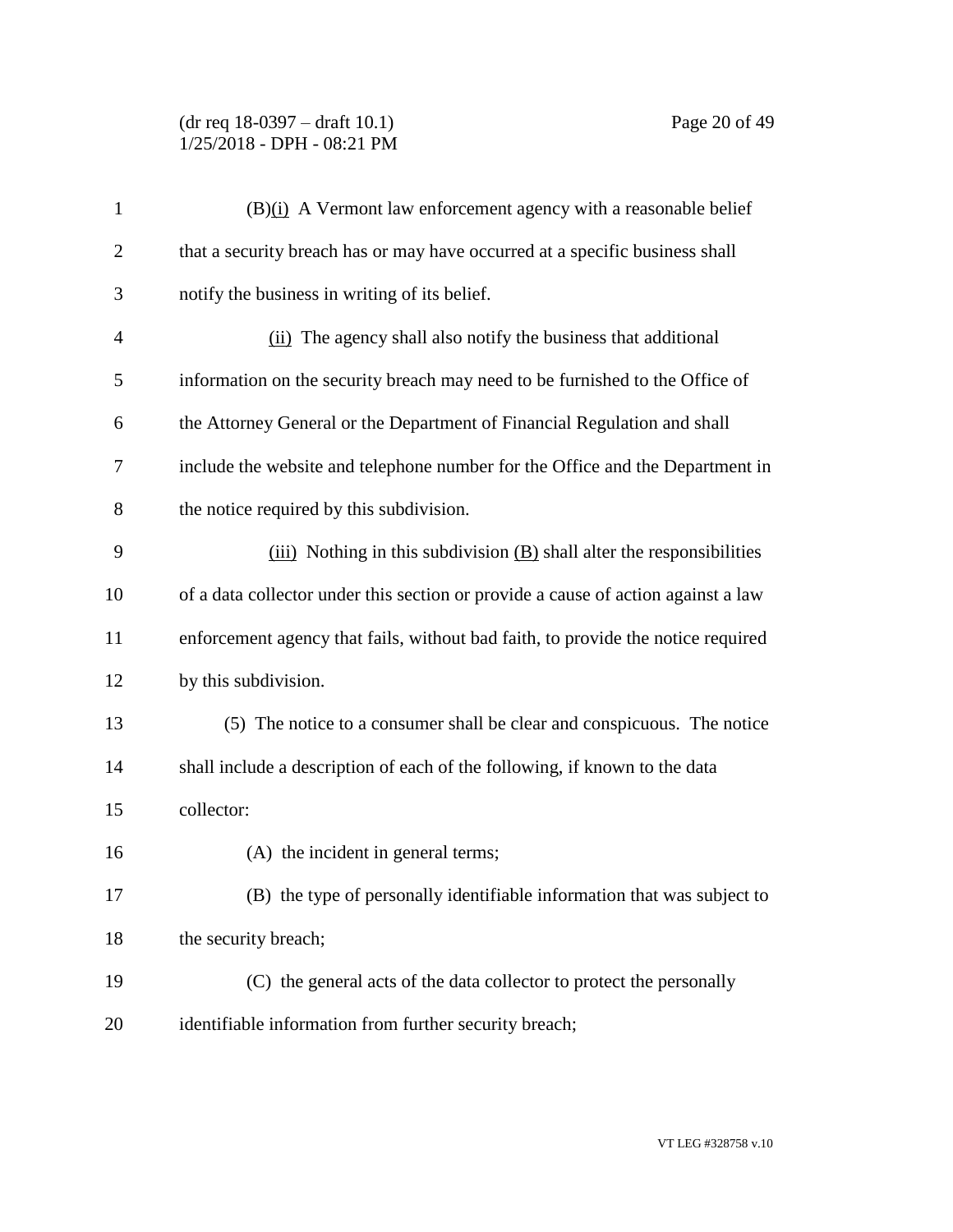(dr req 18-0397 – draft 10.1) Page 21 of 49 1/25/2018 - DPH - 08:21 PM

| $\mathbf{1}$   | (D) a telephone number, toll-free if available, that the consumer may          |
|----------------|--------------------------------------------------------------------------------|
| $\overline{2}$ | call for further information and assistance;                                   |
| 3              | (E) advice that directs the consumer to remain vigilant by reviewing           |
| $\overline{4}$ | account statements and monitoring free credit reports; and                     |
| 5              | (F) the approximate date of the security breach.                               |
| 6              | (6) A data collector may provide notice of a security breach to a              |
| 7              | consumer by one or more of the following methods:                              |
| 8              | (A) Direct notice, which may be by one of the following methods:               |
| 9              | (i) written notice mailed to the consumer's residence;                         |
| 10             | (ii) electronic notice, for those consumers for whom the data                  |
| 11             | collector has a valid e-mail address if:                                       |
| 12             | (I) the data collector's primary method of communication with                  |
| 13             | the consumer is by electronic means, the electronic notice does not request or |
| 14             | contain a hypertext link to a request that the consumer provide personal       |
| 15             | information, and the electronic notice conspicuously warns consumers not to    |
| 16             | provide personal information in response to electronic communications          |
| 17             | regarding security breaches; or                                                |
| 18             | (II) the notice is consistent with the provisions regarding                    |
| 19             | electronic records and signatures for notices in 15 U.S.C. § 7001; or          |
| 20             | (iii) telephonic notice, provided that telephonic contact is made              |
| 21             | directly with each affected consumer and not through a prerecorded message.    |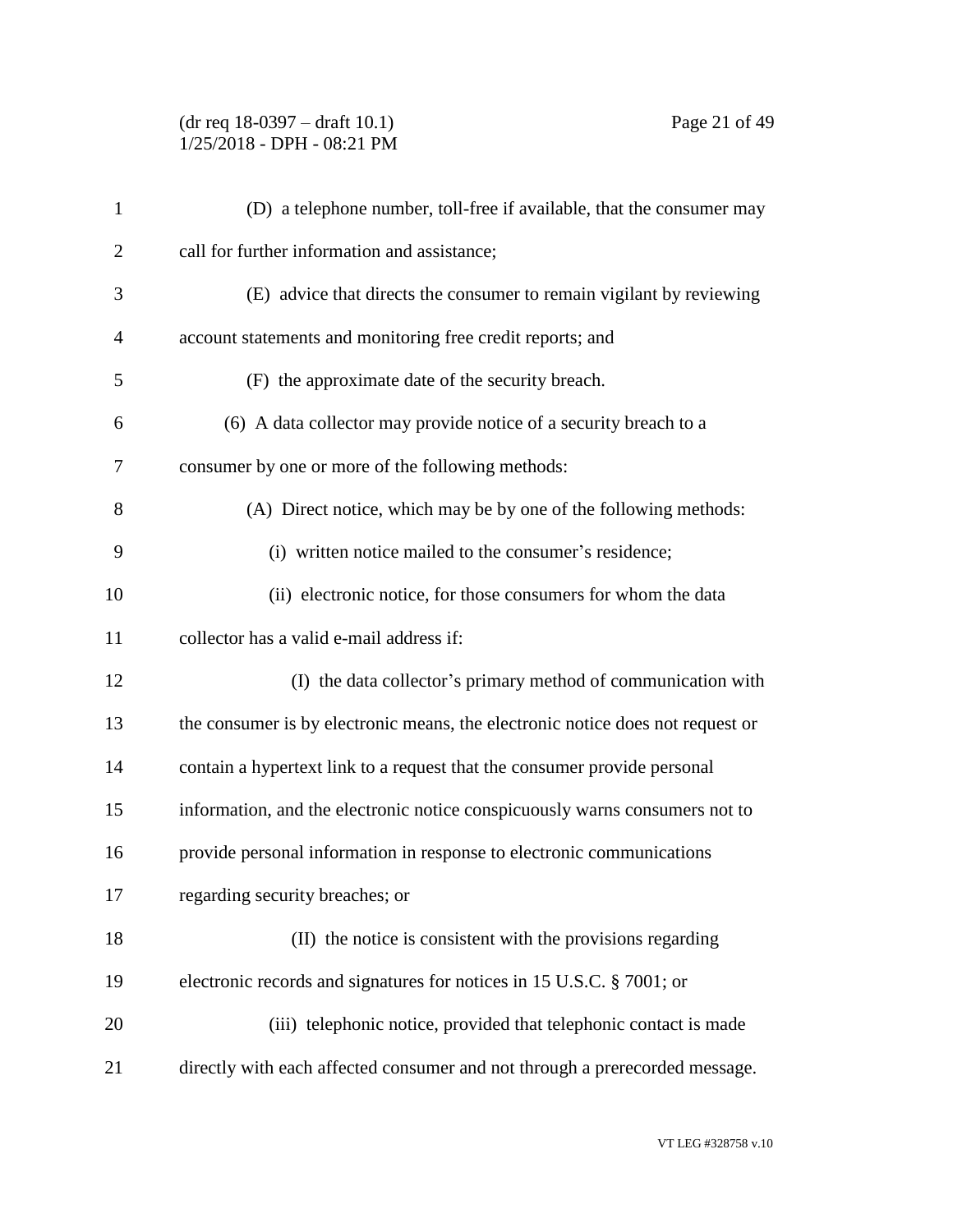| 1  | $(B)(i)$ Substitute notice, if:                                                   |
|----|-----------------------------------------------------------------------------------|
| 2  | (I) the data collector demonstrates that the cost of providing                    |
| 3  | written or telephonic notice to affected consumers would exceed \$5,000.00;       |
| 4  | (II) the class of affected consumers to be provided written or                    |
| 5  | telephonic notice exceeds 5,000; or                                               |
| 6  | (III) the data collector does not have sufficient contact                         |
| 7  | information.                                                                      |
| 8  | (ii) A data collector shall provide substitute notice by:                         |
| 9  | (I) conspicuously posting the notice on the data collector's                      |
| 10 | website if the data collector maintains one; and                                  |
| 11 | (II) notifying major statewide and regional media.                                |
| 12 | (c) In the event If a data collector provides notice to more than $1,000$         |
| 13 | consumers at one time pursuant to this section, the data collector shall notify,  |
| 14 | without unreasonable delay, all consumer reporting agencies that compile and      |
| 15 | maintain files on consumers on a nationwide basis, as defined in 15 U.S.C.        |
| 16 | $§$ 1681a(p), of the timing, distribution, and content of the notice. This        |
| 17 | subsection shall not apply to a person who is licensed or registered under Title  |
| 18 | 8 by the Department of Financial Regulation.                                      |
| 19 | $(d)(1)(A)$ Notice of a security breach pursuant to subsection (b) of this        |
| 20 | section is not required if the data collector establishes that misuse of personal |
| 21 | personally identifiable information is not reasonably possible and the data       |

VT LEG #328758 v.10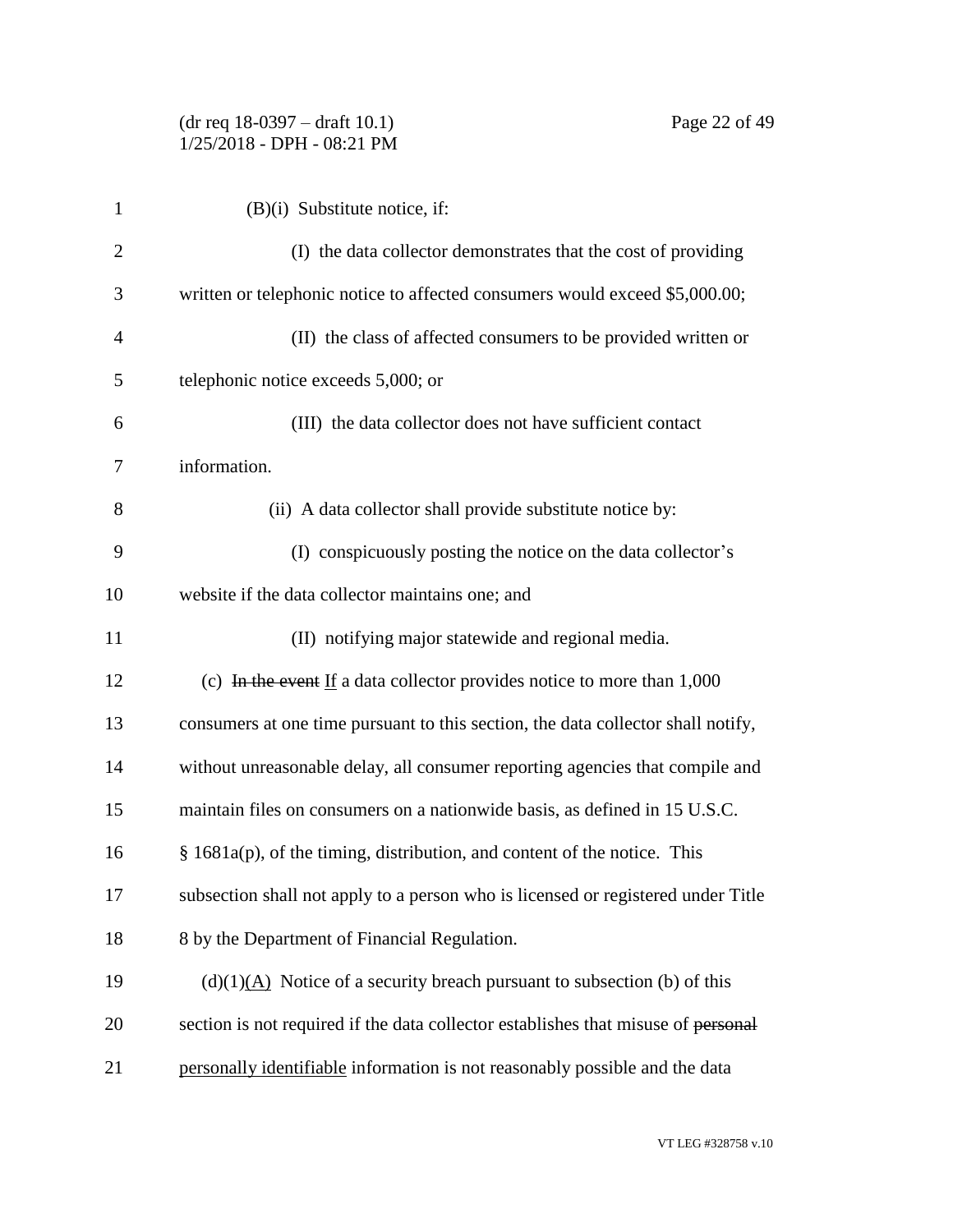(dr req 18-0397 – draft 10.1) Page 23 of 49 1/25/2018 - DPH - 08:21 PM

| $\mathbf{1}$   | collector provides notice of the its determination that the misuse of the         |
|----------------|-----------------------------------------------------------------------------------|
| $\overline{2}$ | personal information is not reasonably possible pursuant to the requirements of   |
| 3              | this subsection (d).                                                              |
| 4              | $(B)(i)$ If the data collector establishes that misuse of the personal            |
| 5              | personally identifiable information is not reasonably possible, the data          |
| 6              | collector shall provide notice of its determination that misuse of the personal   |
| 7              | information is not reasonably possible and a detailed explanation for said        |
| 8              | determination to the Vermont Attorney General or to the Department of             |
| 9              | Financial Regulation, in the event that the data collector is a person or entity  |
| 10             | licensed or registered with the Department under Title 8 or this title as         |
| 11             | applicable.                                                                       |
| 12             | (ii) The data collector may designate its notice and detailed                     |
| 13             | explanation to the Vermont Attorney General or the Department of Financial        |
| 14             | Regulation as "trade secret" if the notice and detailed explanation meet the      |
| 15             | definition of trade secret contained in 1 V.S.A. $\S 317(c)(9)$ .                 |
| 16             | (2) If a data collector established that misuse of personal information           |
| 17             | personally identifiable information was not reasonably possible under             |
| 18             | subdivision (1) of this subsection (d) and subsequently obtains facts indicating  |
| 19             | that misuse of the personal information personally identifiable information has   |
| 20             | occurred or is occurring, the data collector shall provide notice of the security |
| 21             | breach pursuant to subsection (b) of this section.                                |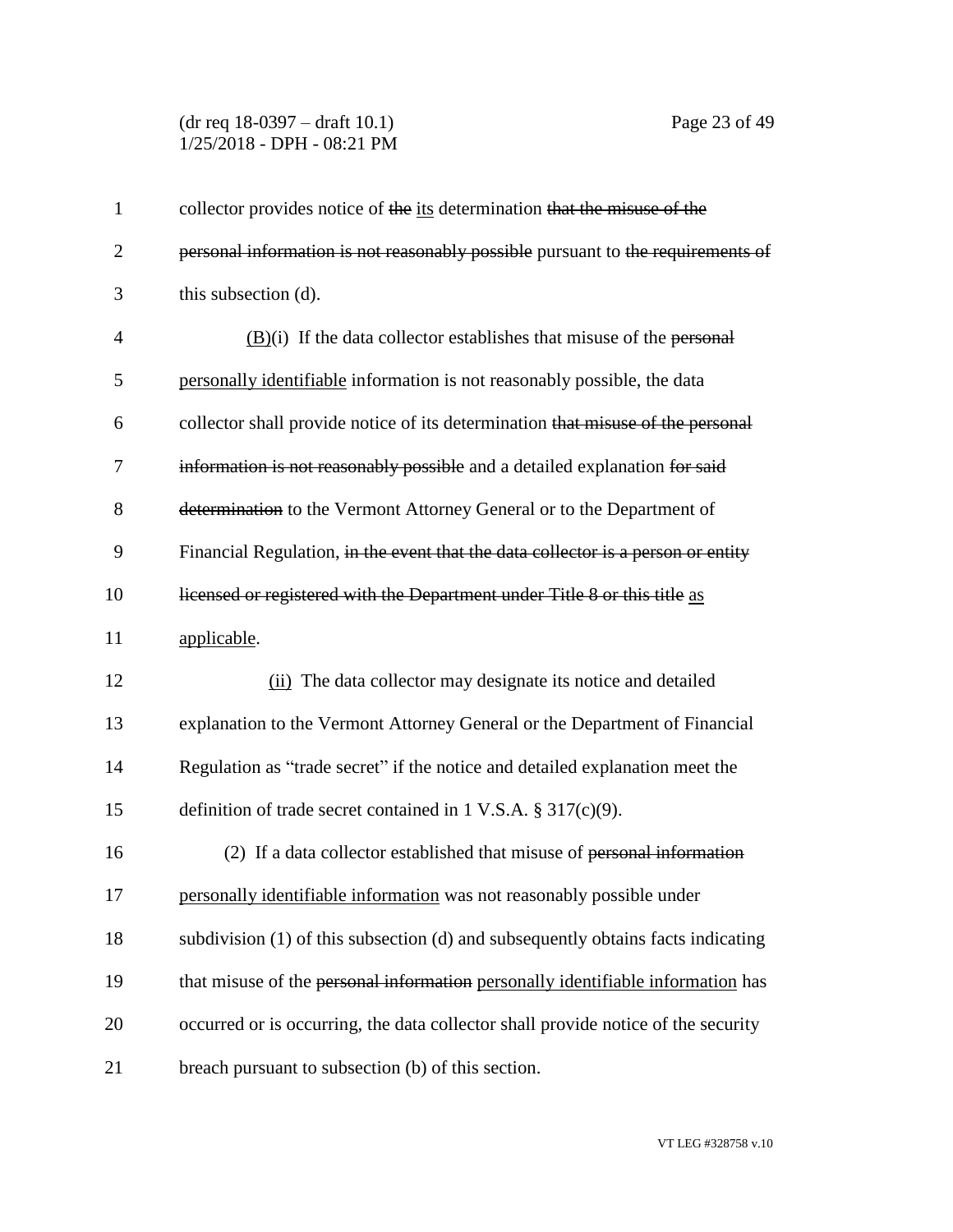| $\mathbf{1}$   | (e) Any $\underline{A}$ waiver of the provisions of this subchapter is contrary to public |
|----------------|-------------------------------------------------------------------------------------------|
| $\overline{2}$ | policy and is void and unenforceable.                                                     |
| 3              | (f) Except as provided in subdivision $(3)$ of this subsection $(f)$ , a financial        |
| $\overline{4}$ | institution that is subject to the following guidances, and any revisions,                |
| 5              | additions, or substitutions relating to an interagency guidance, shall be exempt          |
| 6              | from this section:                                                                        |
| 7              | (1) The Federal Interagency Guidance Response Programs for                                |
| 8              | Unauthorized Access to Consumer Information and Customer Notice, issued                   |
| 9              | on March 7, 2005, by the Board of Governors of the Federal Reserve System,                |
| 10             | the Federal Deposit Insurance Corporation, the Office of the Comptroller of               |
| 11             | the Currency, and the Office of Thrift Supervision.                                       |
| 12             | (2) Final Guidance on Response Programs for Unauthorized Access to                        |
| 13             | Member Information and Member Notice, issued on April 14, 2005, by the                    |
| 14             | National Credit Union Administration.                                                     |
| 15             | (3) A financial institution regulated by the Department of Financial                      |
| 16             | Regulation that is subject to subdivision $(1)$ or $(2)$ of this subsection $(f)$ shall   |
| 17             | notify the Department as soon as possible after it becomes aware of an incident           |
| 18             | involving unauthorized access to or use of personally identifiable information a          |
| 19             | security breach.                                                                          |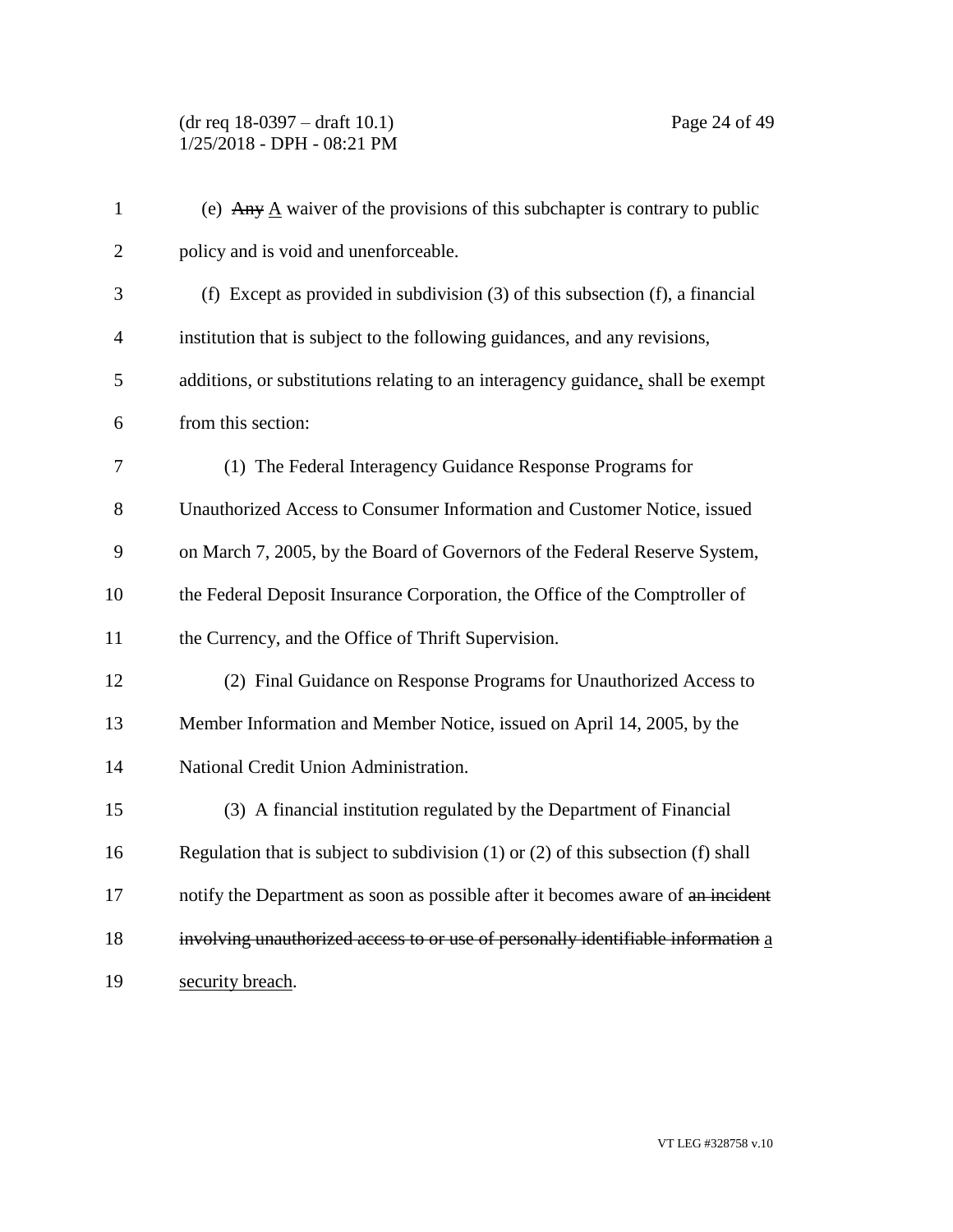(g) Enforcement.

| $\overline{2}$ | (1) With respect to all data collectors and other entities subject to this        |
|----------------|-----------------------------------------------------------------------------------|
| 3              | subchapter, other than a person or entity licensed or registered with the         |
| $\overline{4}$ | Department of Financial Regulation under Title 8 or this title, the Attorney      |
| 5              | General and State's Attorney shall have sole and full authority to investigate    |
| 6              | potential violations of this subchapter and to enforce, prosecute, obtain, and    |
| 7              | impose remedies for a violation of this subchapter or any rules or regulations    |
| 8              | made pursuant to this chapter as the Attorney General and State's Attorney        |
| 9              | have under chapter 63 of this title. The Attorney General may refer the matter    |
| 10             | to the State's Attorney in an appropriate case. The Superior Courts shall have    |
| 11             | jurisdiction over any enforcement matter brought by the Attorney General or a     |
| 12             | State's Attorney under this subsection.                                           |
| 13             | (2) With respect to a data collector that is a person or entity licensed or       |
| 14             | registered with the Department of Financial Regulation under Title 8 or this      |
| 15             | title, the Department of Financial Regulation shall have the full authority to    |
| 16             | investigate potential violations of this subchapter and to prosecute, obtain, and |
| 17             | impose remedies for a violation of this subchapter or any rules or regulations    |
| 18             | adopted pursuant to this subchapter, as the Department has under Title 8 or this  |
| 19             | title or any other applicable law or regulation.                                  |
| 20             | Subchapter 3. Social Security Number Protection Act                               |

21 § 2440. SOCIAL SECURITY NUMBER PROTECTION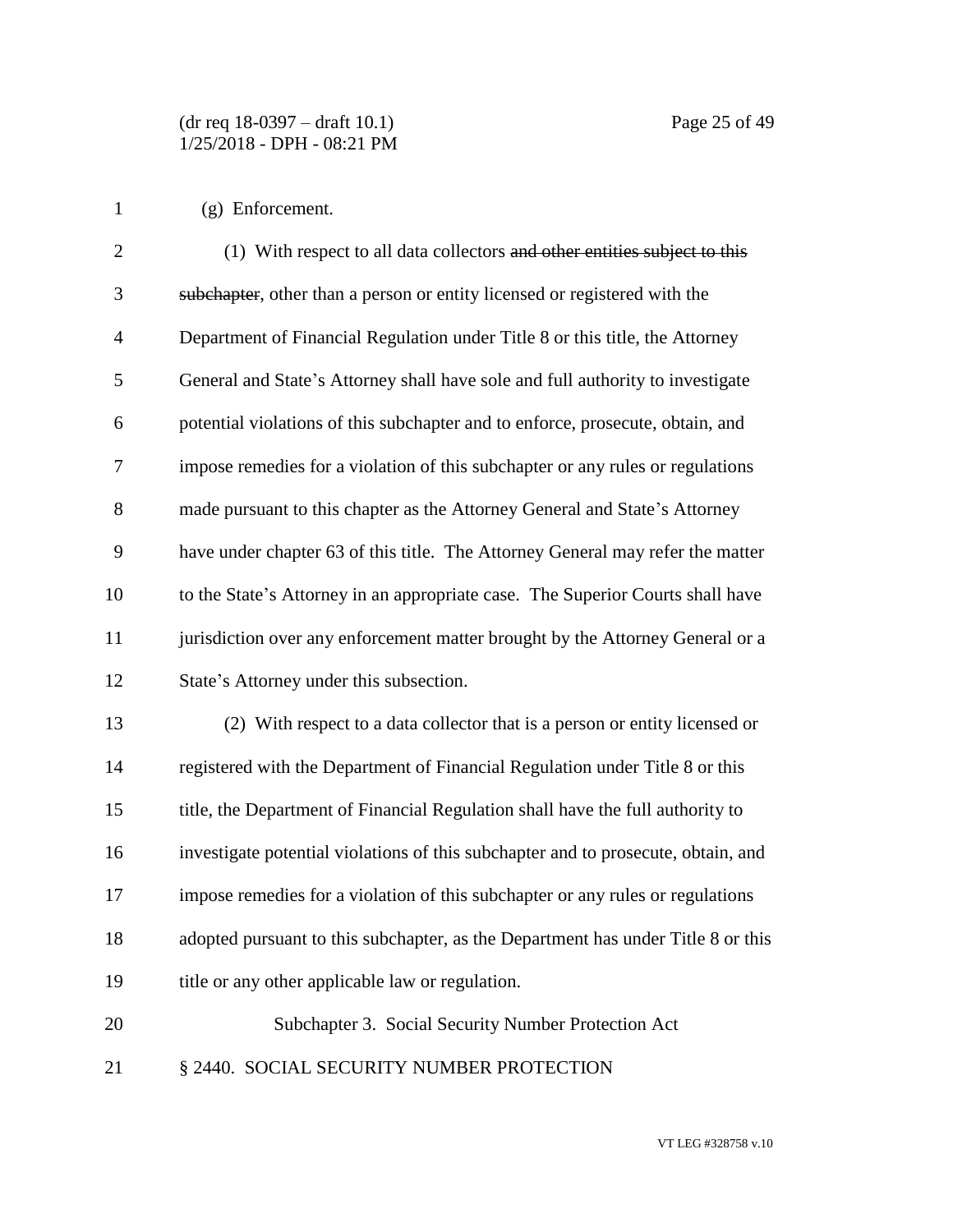| $\mathbf{1}$   | * * *                                                                            |
|----------------|----------------------------------------------------------------------------------|
| $\overline{2}$ | (f) Any person has the right to request that a town clerk or clerk of court      |
| 3              | remove from an image or copy of an official record placed on a town's or         |
| $\overline{4}$ | court's Internet website available to the general public or an Internet website  |
| 5              | available to the general public to display public records by the town clerk or   |
| 6              | clerk of court, the person's Social Security number, employer taxpayer           |
| 7              | identification number, driver's license number, State identification number,     |
| 8              | passport number, checking account number, savings account number, credit         |
| 9              | card or debit card number, or personal identification number (PIN) code or       |
| 10             | passwords contained in that official record. A town clerk or clerk of court is   |
| 11             | authorized to redact the personal information identified in a request submitted  |
| 12             | under this section. The request must be made in writing, legibly signed by the   |
| 13             | requester, and delivered by mail, facsimile, or electronic transmission, or      |
| 14             | delivered in person to the town clerk or clerk of court. The request must        |
| 15             | specify the personal information to be redacted, information that identifies the |
| 16             | document that contains the personal information to be redacted, and unique       |
| 17             | information that identifies the location within the document that contains the   |
| 18             | Social Security number, employer taxpayer identification number, driver's        |
| 19             | license number, State identification number, passport number, checking           |
| 20             | account number, savings account number, credit card number, or debit card        |
| 21             | number, or personal identification number (PIN) code or passwords to be          |

VT LEG #328758 v.10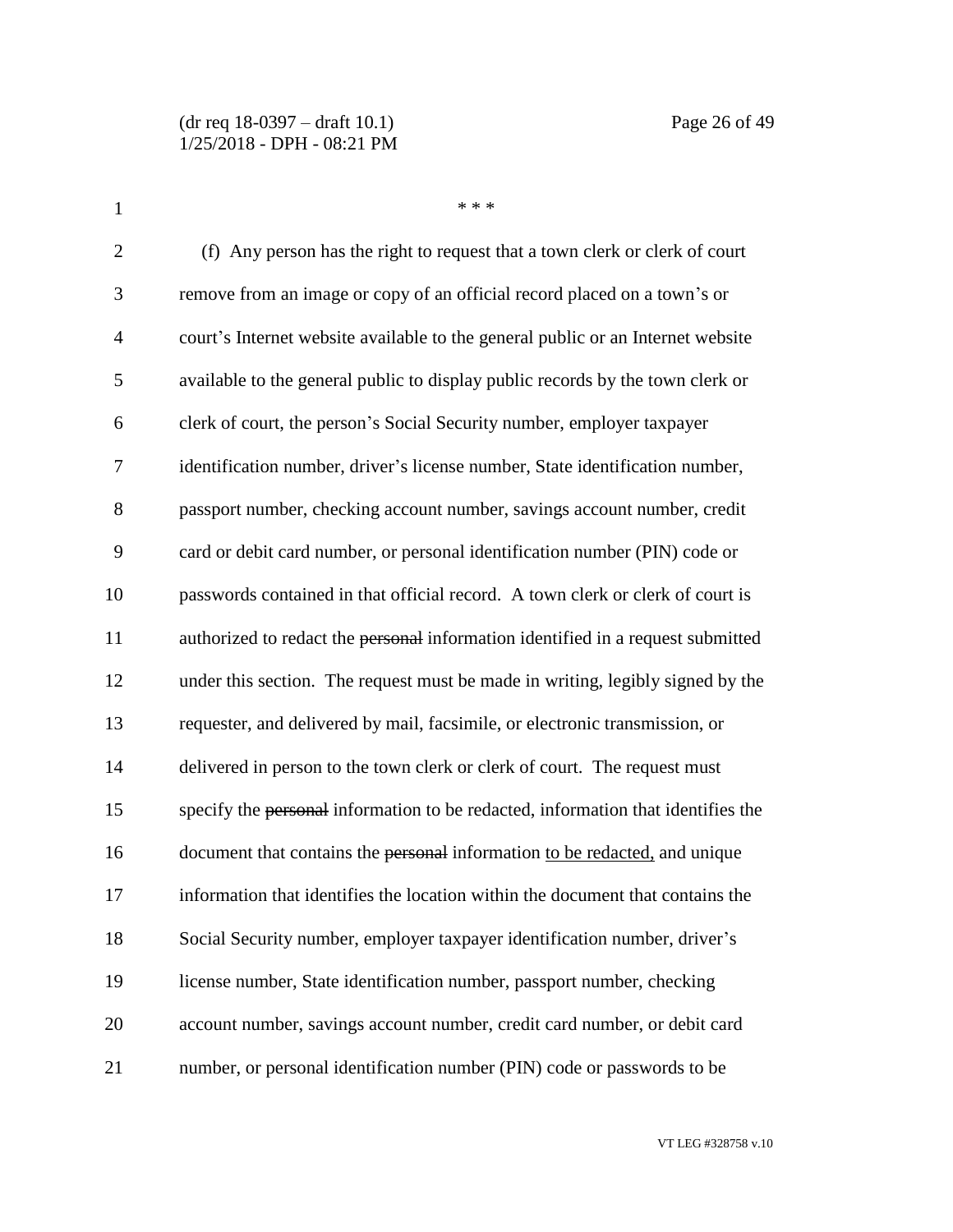(dr req 18-0397 – draft 10.1) Page 27 of 49 1/25/2018 - DPH - 08:21 PM

| $\mathbf{1}$   | redacted. The request for redaction shall be considered a public record with          |
|----------------|---------------------------------------------------------------------------------------|
| $\overline{2}$ | access restricted to the town clerk, the clerk of court, their staff, or upon order   |
| 3              | of the court. The town clerk or clerk of court shall have no duty to inquire          |
| $\overline{4}$ | beyond the written request to verify the identity of a person requesting              |
| 5              | redaction and shall have no duty to remove redaction for any reason upon              |
| 6              | subsequent request by an individual or by order of the court, if impossible to        |
| 7              | do so. No fee will be charged for the redaction pursuant to such request. Any         |
| 8              | person who requests a redaction without proper authority to do so shall be            |
| 9              | guilty of an infraction, punishable by a fine not to exceed \$500.00 for each         |
| 10             | violation.                                                                            |
| 11             | * * *                                                                                 |
| 12             | Subchapter 4. Document Safe Destruction Act                                           |
| 13             | § 2445. SAFE DESTRUCTION OF DOCUMENTS CONTAINING                                      |
| 14             | PERSONAL CONFIDENTIAL INFORMATION                                                     |
| 15             | (a) As used in this section:                                                          |
| 16             | (1) "Business" means sole proprietorship, partnership, corporation,                   |
| 17             | association, limited liability company, or other group, however organized and         |
| 18             | whether or not organized to operate at a profit, including a financial institution    |
| 19             | organized, chartered, or holding a license or authorization certificate under the     |
| 20             | laws of this State, any other state, the United States, or any other country, or      |
| 21             | the parent, affiliate, or subsidiary of a financial institution, but in no case shall |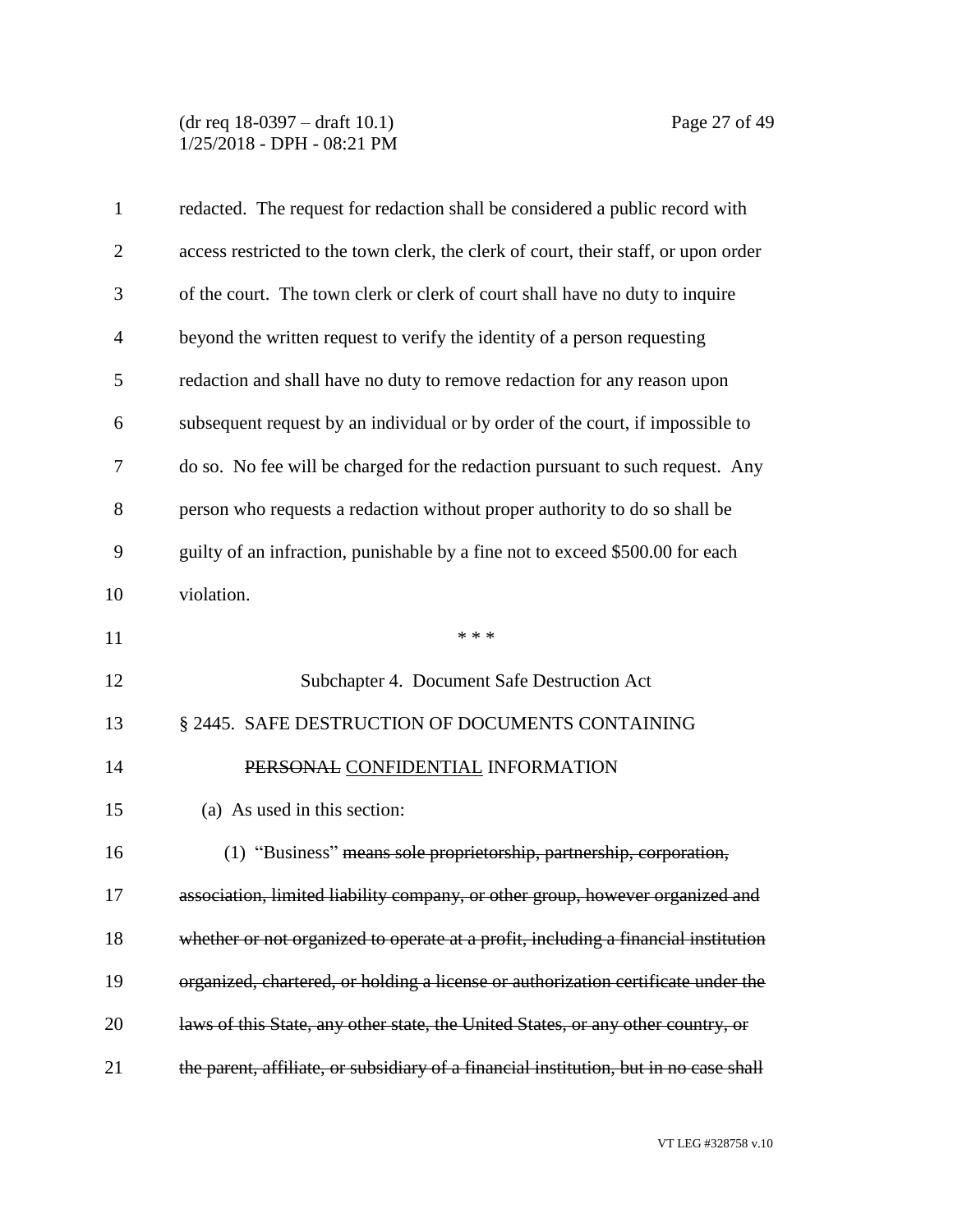(dr req 18-0397 – draft 10.1) Page 28 of 49 1/25/2018 - DPH - 08:21 PM

| $\mathbf{1}$   | it include the State, a State agency, or any political subdivision of the State. |
|----------------|----------------------------------------------------------------------------------|
| $\overline{2}$ | The term has the same meaning as in section 2430 of this title, and includes an  |
| 3              | entity that destroys records.                                                    |
| 4              | (2) "Customer" means an individual who provides personal confidential            |
| 5              | information to a business for the purpose of purchasing or leasing a product or  |
| 6              | obtaining a service from the business.                                           |
| 7              | (3) "Personal Confidential information" means the following                      |
| 8              | information that identifies, relates to, describes, or is capable of being       |
| 9              | associated with a particular individual: his or her signature, Social Security   |
| 10             | number, physical characteristics or description, passport number, driver's       |
| 11             | license or State identification card number, insurance policy number, bank       |
| 12             | account number, credit card number, debit card number, or any other financial    |
| 13             | information.                                                                     |
| 14             | (4)(A) "Record" means any material, regardless of the physical form, on          |
| 15             | which information is recorded or preserved by any means, including in written    |
| 16             | or spoken words, graphically depicted, printed, or electromagnetically           |
| 17             | transmitted.                                                                     |
| 18             | (B) "Record" does not include publicly available directories                     |
| 19             | containing information an individual has voluntarily consented to have           |
| 20             | publicly disseminated or listed, such as name, address, or telephone number.     |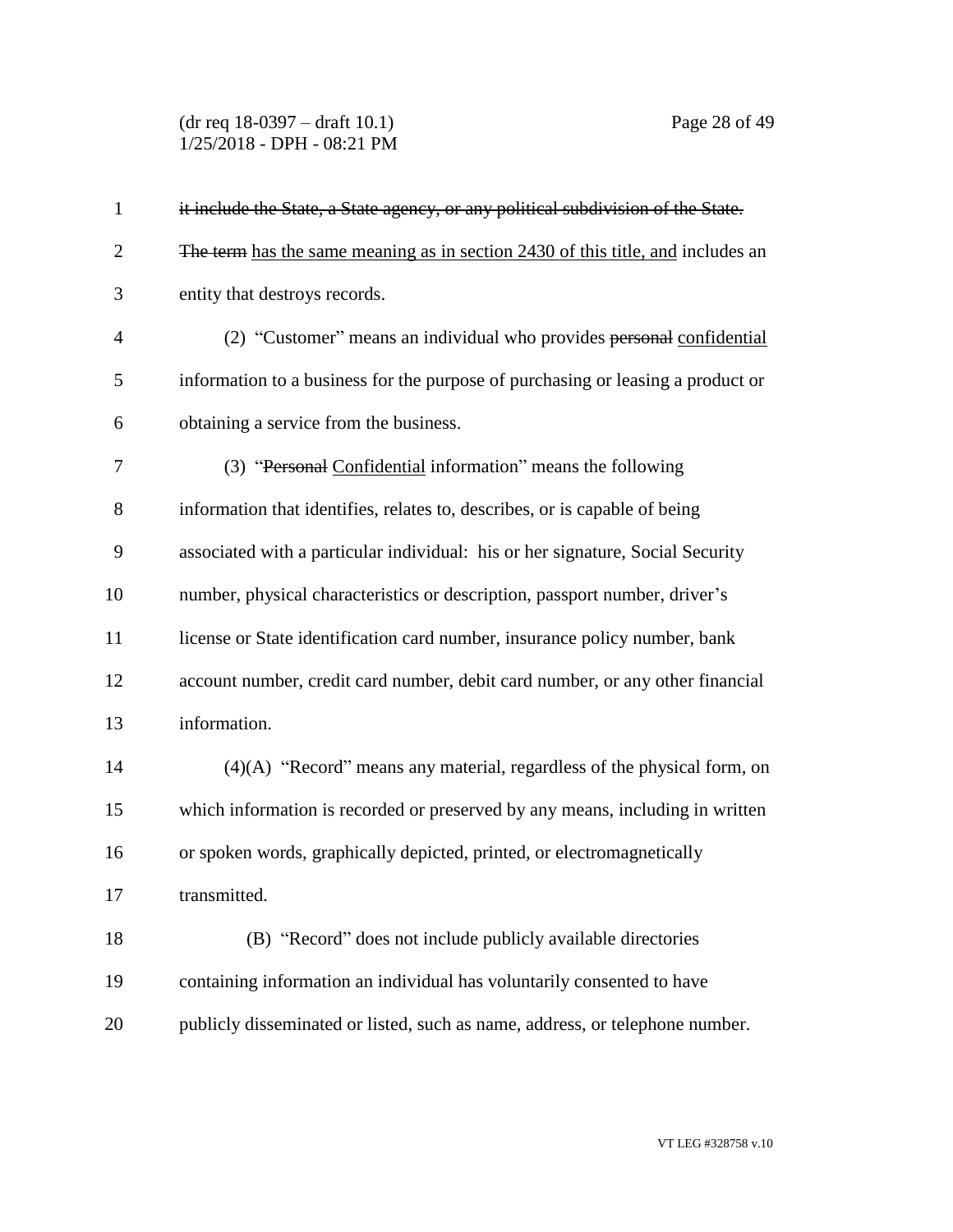# (dr req 18-0397 – draft 10.1) Page 29 of 49 1/25/2018 - DPH - 08:21 PM

| $\mathbf{1}$   | (b) A business shall take all reasonable steps to destroy or arrange for the    |
|----------------|---------------------------------------------------------------------------------|
| $\overline{c}$ | destruction of a customer's records within its custody or control containing    |
| 3              | personal confidential information which that is no longer to be retained by the |
| $\overline{4}$ | business by shredding, erasing, or otherwise modifying the personal             |
| 5              | confidential information in those records to make it unreadable or              |
| 6              | indecipherable through any means for the purpose of:                            |
| 7              | (1) ensuring the security and confidentiality of customer personal              |
| 8              | confidential information;                                                       |
| 9              | (2) protecting against any anticipated threats or hazards to the security       |
| 10             | or integrity of customer personal confidential information; and                 |
| 11             | (3) protecting against unauthorized access to or use of customer                |
| 12             | personal confidential information that could result in substantial harm or      |
| 13             | inconvenience to any customer.                                                  |
| 14             | (c) An entity that is in the business of disposing of personal financial        |
| 15             | confidential information that conducts business in Vermont or disposes of       |
| 16             | personal confidential information of residents of Vermont must take all         |
| 17             | reasonable measures to dispose of records containing personal confidential      |
| 18             | information by implementing and monitoring compliance with policies and         |
| 19             | procedures that protect against unauthorized access to or use of personal       |
| 20             | confidential information during or after the collection and transportation and  |
| 21             | disposing of such information.                                                  |

VT LEG #328758 v.10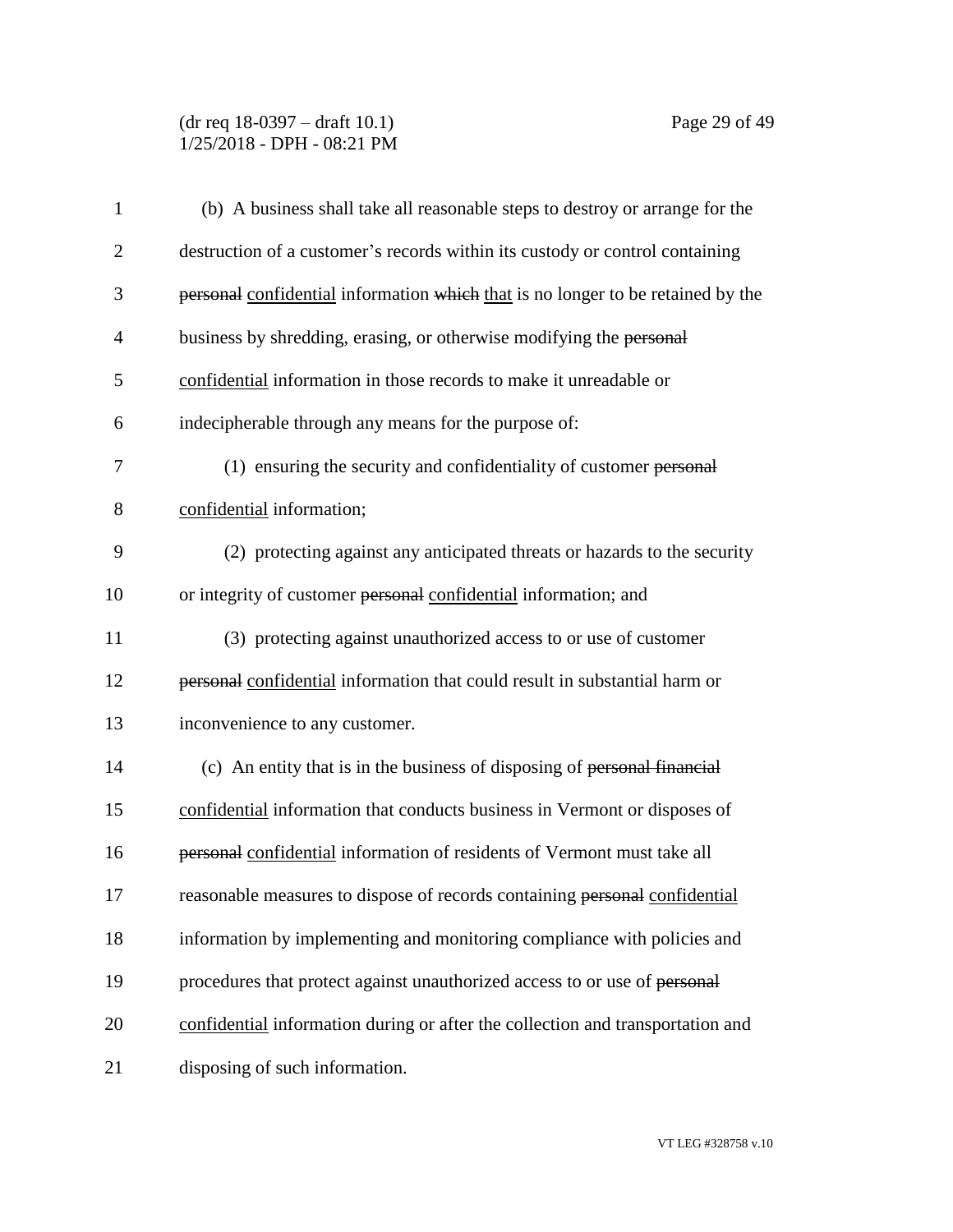|                | $(dr \text{ req } 18-0397 - draft 10.1)$<br>Page 30 of 49<br>1/25/2018 - DPH - 08:21 PM |
|----------------|-----------------------------------------------------------------------------------------|
| $\mathbf{1}$   | * * *                                                                                   |
| $\overline{2}$ | <b>Subchapter 5. Data Brokers</b>                                                       |
| 3              | § 2446. ANNUAL REGISTRATION                                                             |
| 4              | (a) Annually, on or before January 31 following a year in which a person                |
| 5              | meets the definition of data broker as provided in section 2430 of this title, a        |
| 6              | data broker shall:                                                                      |
| 7              | (1) register with the Secretary of State;                                               |
| 8              | pay a registration fee of \$100.00; and                                                 |
| 9              | (3) provide the following information:                                                  |
| 10             | (A) the name and primary physical, e-mail, and Internet addresses of                    |
| 11             | the data broker;                                                                        |
| 12             | (B) if the data broker permits a consumer to opt out of the data                        |
| 13             | broker's collection of personal information, opt out of its databases, or opt out       |
| 14             | of certain sales of data:                                                               |
| 15             | (i) the method for requesting an opt out;                                               |
| 16             | (ii) if the opt out applies to only certain activities or sales, which                  |
| 17             | ones; and                                                                               |
| 18             | (iii) whether the data broker permits a consumer to authorize a                         |
| 19             | third party to perform the opt out on the consumer's behalf;                            |
| 20             | (C) a statement specifying the data collection, databases, or sales                     |
| 21             | activities from which a consumer may not opt out;                                       |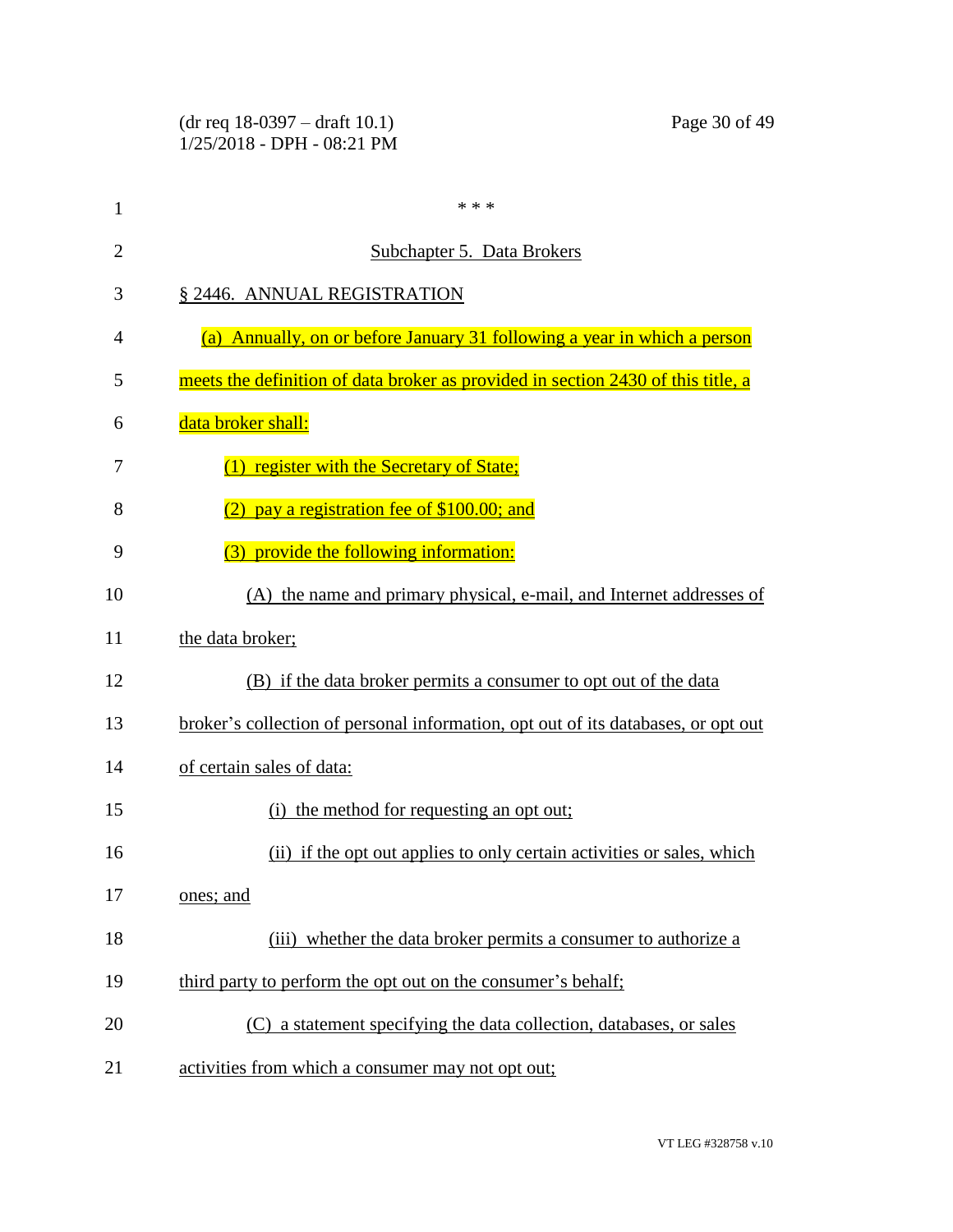| 1              | a statement whether the data broker implements a purchaser<br>(D)                  |
|----------------|------------------------------------------------------------------------------------|
| $\overline{2}$ | credentialing process;                                                             |
| 3              | (E) the number of data broker security breaches that the data broker               |
| 4              | has experienced during the prior year, and if known, the total number of           |
| 5              | consumers affected by the breaches;                                                |
| 6              | where the data broker has actual knowledge that it possesses the<br>(F)            |
| 7              | <b>personal</b> information of minors, a separate statement detailing the data     |
| 8              | collection practices, databases, sales activities, and opt out policies that are   |
| 9              | applicable to the personal information of minors; and                              |
| 10             | (G) any additional information or explanation the data broker                      |
| 11             | chooses to provide concerning its data collection practices.                       |
| 12             | (b) A data broker that fails to register pursuant to subsection (a) of this        |
| 13             | section is liable to the State for:                                                |
| 14             | $(1)$ a civil penalty of \$50.00 for each day, not to exceed a total of            |
| 15             | \$10,000.00 for each year, it transacts business in this State without registering |
| 16             | pursuant to this section;                                                          |
| 17             | (2) an amount equal to the fees due under this section during the period it        |
| 18             | transacted business in this State without registering; and                         |
| 19             | (3) other penalties imposed by law.                                                |
| 20             | (c) The Attorney General may maintain an action in the Civil Division of           |
| 21             | the Superior Court to collect the penalties imposed in this section and to         |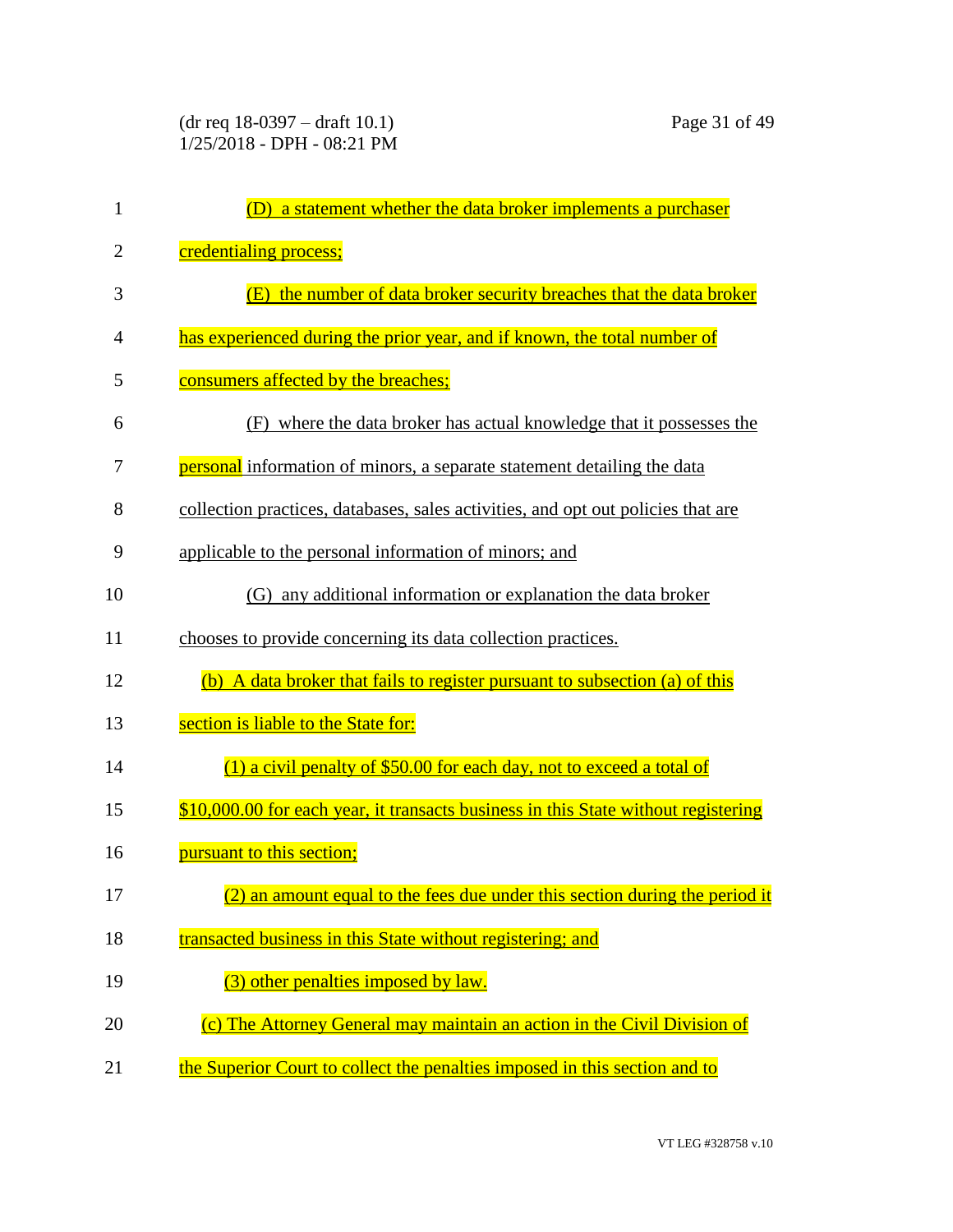| $\mathbf{1}$   | restrain a data broker not in compliance with this chapter from doing business       |
|----------------|--------------------------------------------------------------------------------------|
| $\overline{2}$ | within this State.                                                                   |
| 3              | § 2447. DATA BROKER DUTY TO PROTECT PERSONAL                                         |
| $\overline{4}$ | INFORMATION; STANDARDS; TECHNICAL REQUIREMENTS                                       |
| 5              | (a) Duty to protect <b>personally identifiable information</b> .                     |
| 6              | (1) A data broker shall develop, implement, and maintain a                           |
| 7              | comprehensive information security program that is written in one or more            |
| 8              | readily accessible parts and contains administrative, technical, and physical        |
| 9              | safeguards that are appropriate to:                                                  |
| 10             | (A) the size, scope, and type of business of the data broker obligated               |
| 11             | to safeguard the <b>personally identifiable information</b> under such comprehensive |
| 12             | information security program;                                                        |
| 13             | the amount of resources available to the data broker;<br>(B)                         |
| 14             | (C) the amount of stored data; and                                                   |
| 15             | (D) the need for security and confidentiality of <b>personally identifiable</b>      |
| 16             | information.                                                                         |
| 17             | (2) A data broker subject to this subsection shall adopt safeguards in the           |
| 18             | comprehensive security program that are consistent with the safeguards for           |
| 19             | protection of personally identifiable information and information of a similar       |
| 20             | character set forth in other State rules or federal regulations applicable to the    |
| 21             | data broker.                                                                         |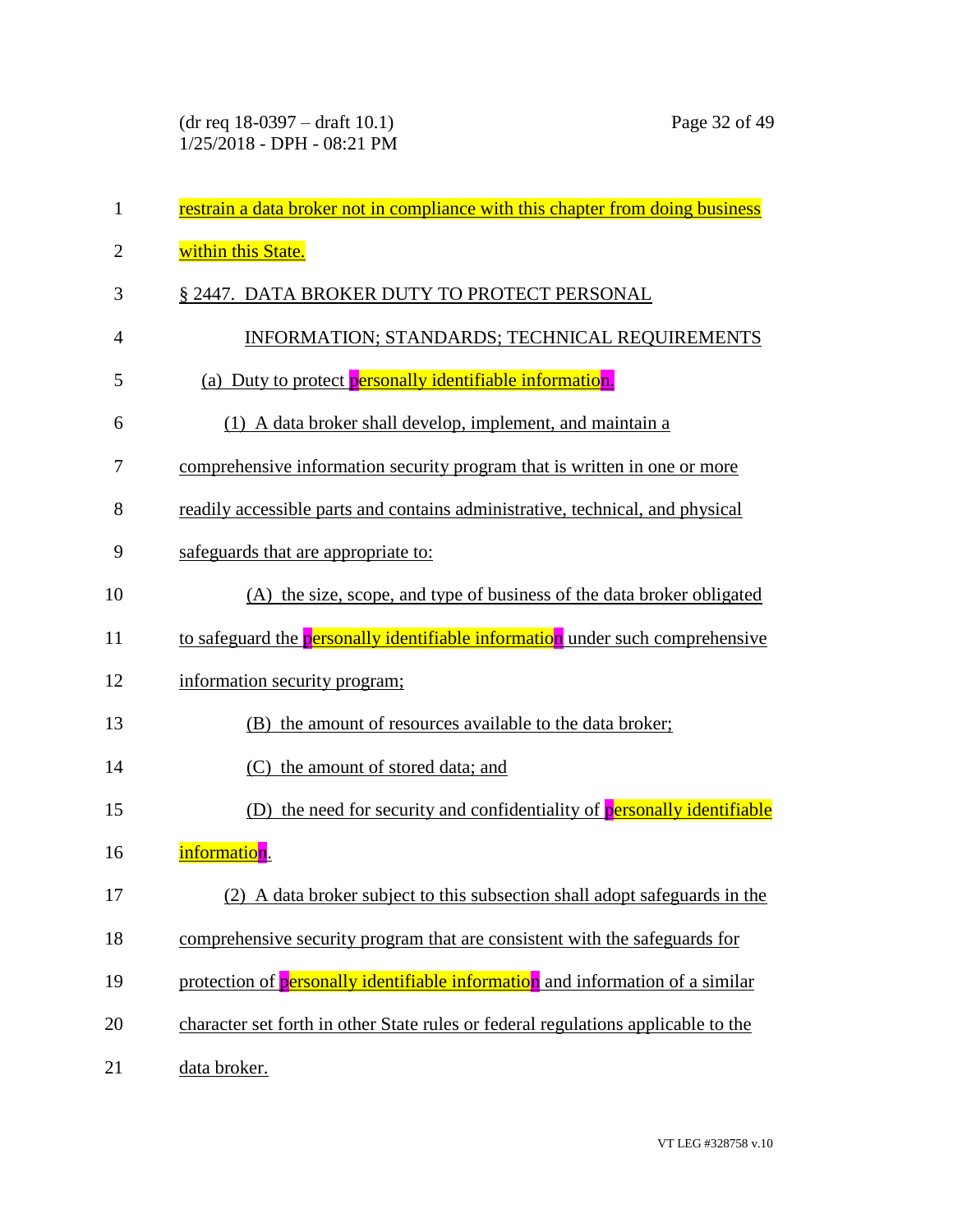(dr req 18-0397 – draft 10.1) Page 33 of 49 1/25/2018 - DPH - 08:21 PM

| $\mathbf{1}$   | (b) Information security program; minimum features. A comprehensive               |
|----------------|-----------------------------------------------------------------------------------|
| $\overline{2}$ | information security program shall at minimum have the following features:        |
| 3              | (1) designation of one or more employees to maintain the program;                 |
| $\overline{4}$ | (2) identification and assessment of reasonably foreseeable internal and          |
| 5              | external risks to the security, confidentiality, and integrity of any electronic, |
| 6              | paper, or other records containing personally identifiable information, and a     |
| 7              | process for evaluating and improving, where necessary, the effectiveness of the   |
| 8              | current safeguards for limiting such risks, including:                            |
| 9              | (A) ongoing employee training, including training for temporary and               |
| 10             | contract employees;                                                               |
| 11             | (B) employee compliance with policies and procedures; and                         |
| 12             | (C) means for detecting and preventing security system failures;                  |
| 13             | (3) security policies for employees relating to the storage, access, and          |
| 14             | transportation of records containing personally identifiable information outside  |
| 15             | business premises;                                                                |
| 16             | (4) disciplinary measures for violations of the comprehensive                     |
| 17             | information security program rules;                                               |
| 18             | (5) measures that prevent terminated employees from accessing records             |
| 19             | containing personally identifiable information;                                   |
| 20             | (6) supervision of service providers, by:                                         |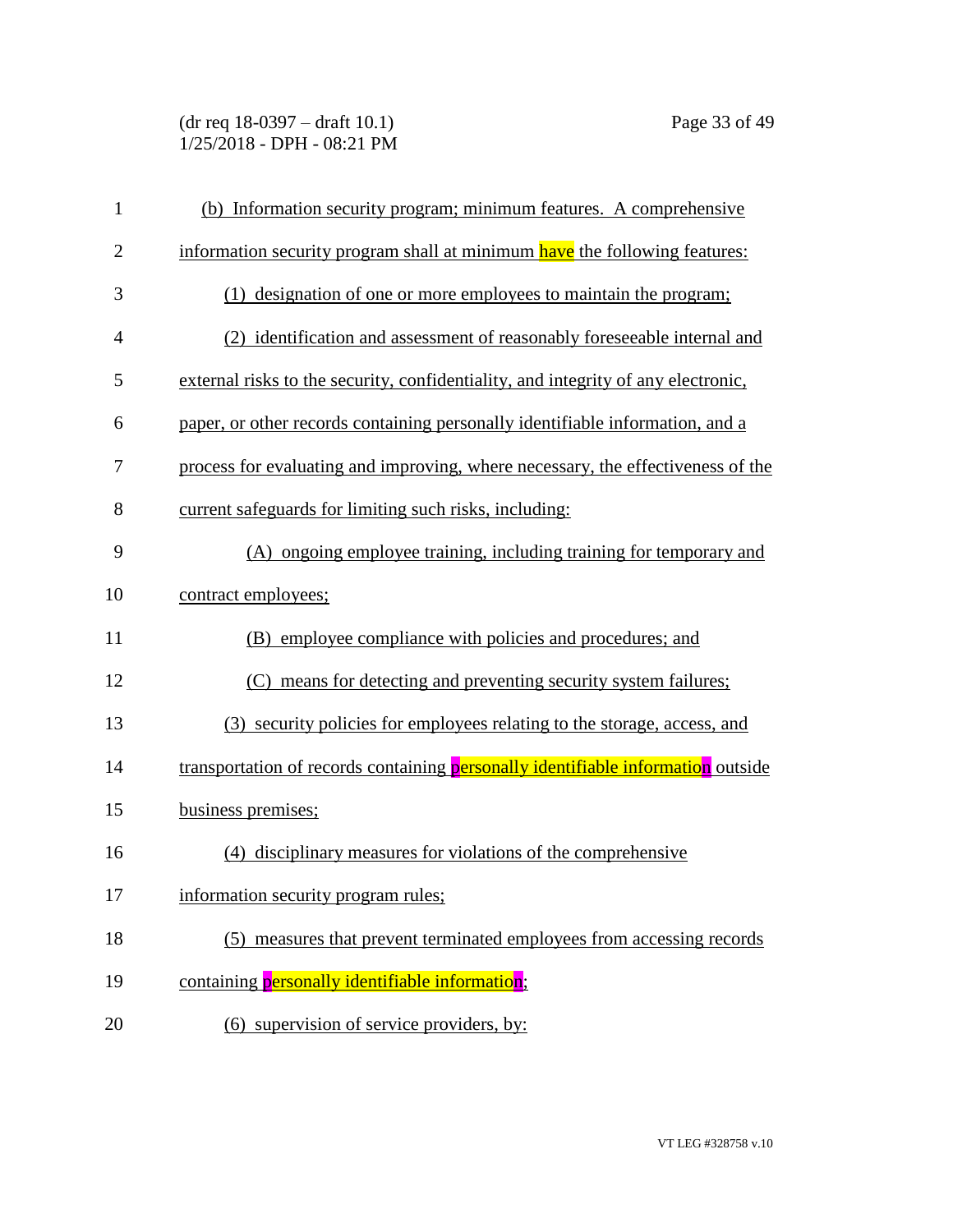(dr req 18-0397 – draft 10.1) Page 34 of 49 1/25/2018 - DPH - 08:21 PM

| $\mathbf{1}$   | (A) taking reasonable steps to select and retain third-party service            |
|----------------|---------------------------------------------------------------------------------|
| $\overline{2}$ | providers that are capable of maintaining appropriate security measures to      |
| 3              | protect personally identifiable information consistent with applicable law; and |
| $\overline{4}$ | (B) requiring third-party service providers by contract to implement            |
| 5              | and maintain appropriate security measures for <b>personally identifiable</b>   |
| 6              | information;                                                                    |
| 7              | reasonable restrictions upon physical access to records containing<br>(7)       |
| 8              | personally identifiable information and storage of the records and data in      |
| 9              | locked facilities, storage areas, or containers;                                |
| 10             | $(8)(A)$ regular monitoring to ensure that the comprehensive information        |
| 11             | security program is operating in a manner reasonably calculated to prevent      |
| 12             | unauthorized access to or unauthorized use of personally identifiable           |
| 13             | information; and                                                                |
| 14             | (B) upgrading information safeguards as necessary to limit risks;               |
| 15             | (9) regular review of the scope of the security measures:                       |
| 16             | (A) at least annually; or                                                       |
| 17             | (B) whenever there is a material change in business practices that              |
| 18             | may reasonably implicate the security or integrity of records containing        |
| 19             | personally identifiable information; and                                        |
| 20             | $(10)(A)$ documentation of responsive actions taken in connection with          |
| 21             | any incident involving a breach of security; and                                |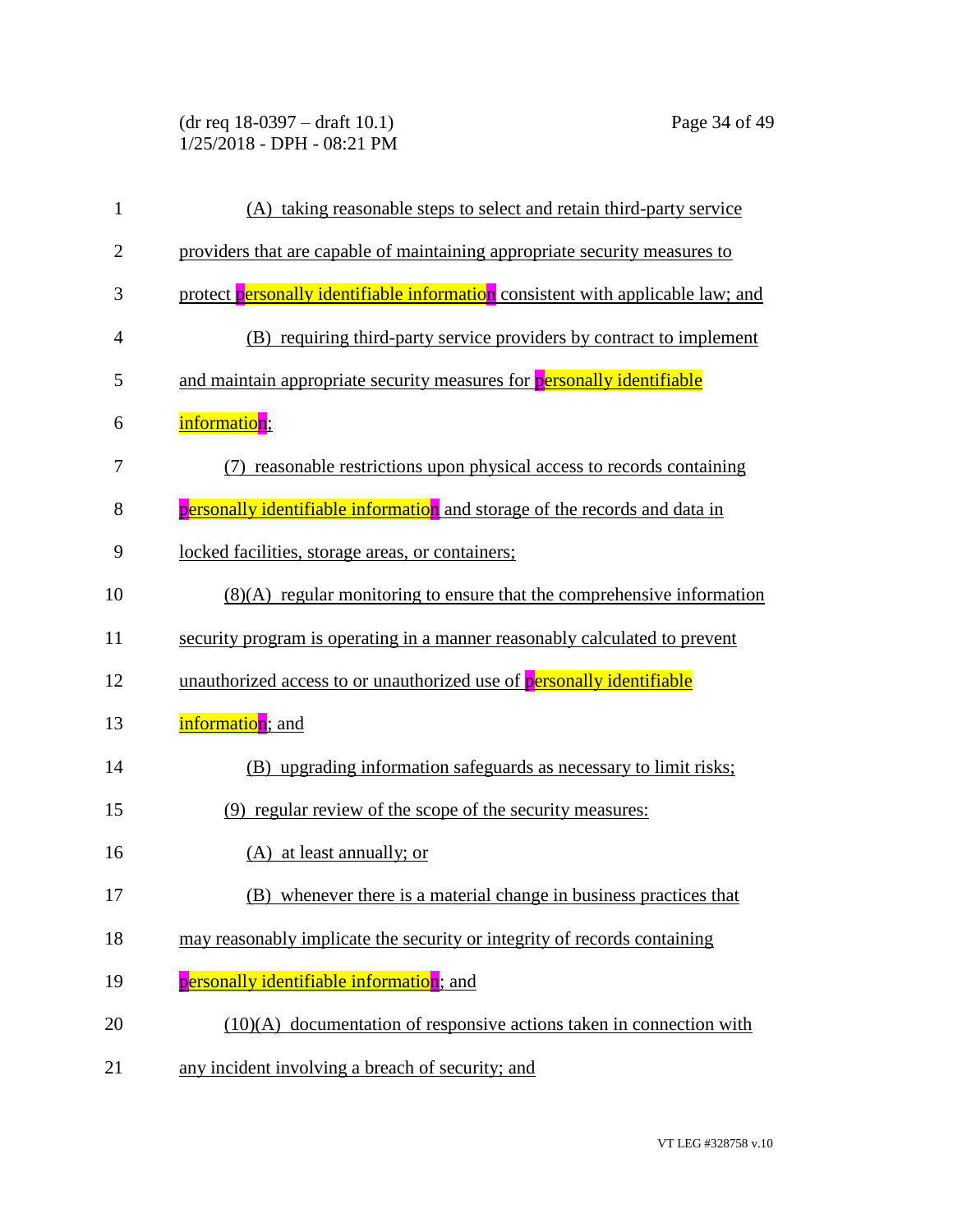(dr req 18-0397 – draft 10.1) Page 35 of 49 1/25/2018 - DPH - 08:21 PM

| $\mathbf{1}$   | (B) mandatory post-incident review of events and actions taken, if              |
|----------------|---------------------------------------------------------------------------------|
| $\overline{2}$ | any, to make changes in business practices relating to protection of personally |
| 3              | identifiable information.                                                       |
| $\overline{4}$ | (c) Information security program; computer system security requirements.        |
| 5              | A comprehensive information security program required by this section shall at  |
| 6              | minimum, and to the extent technically feasible, have the following elements:   |
| 7              | (1) secure user authentication protocols, as follows:                           |
| 8              | (A) an authentication protocol that has the following features:                 |
| 9              | (i) control of user IDs and other identifiers;                                  |
| 10             | (ii) a reasonably secure method of assigning and selecting                      |
| 11             | passwords or use of unique identifier technologies, such as biometrics or token |
| 12             | devices;                                                                        |
| 13             | (iii) control of data security passwords to ensure that such                    |
| 14             | passwords are kept in a location and format that do not compromise the          |
| 15             | security of the data they protect;                                              |
| 16             | (iv) restricting access to only active users and active user                    |
| 17             | accounts; and                                                                   |
| 18             | blocking access to user identification after multiple<br>(v)                    |
| 19             | unsuccessful attempts to gain access; or                                        |
| 20             | an authentication protocol that provides a higher level of security<br>(B)      |
| 21             | than the features specified in subdivision $(1)(A)$ of this subsection (c).     |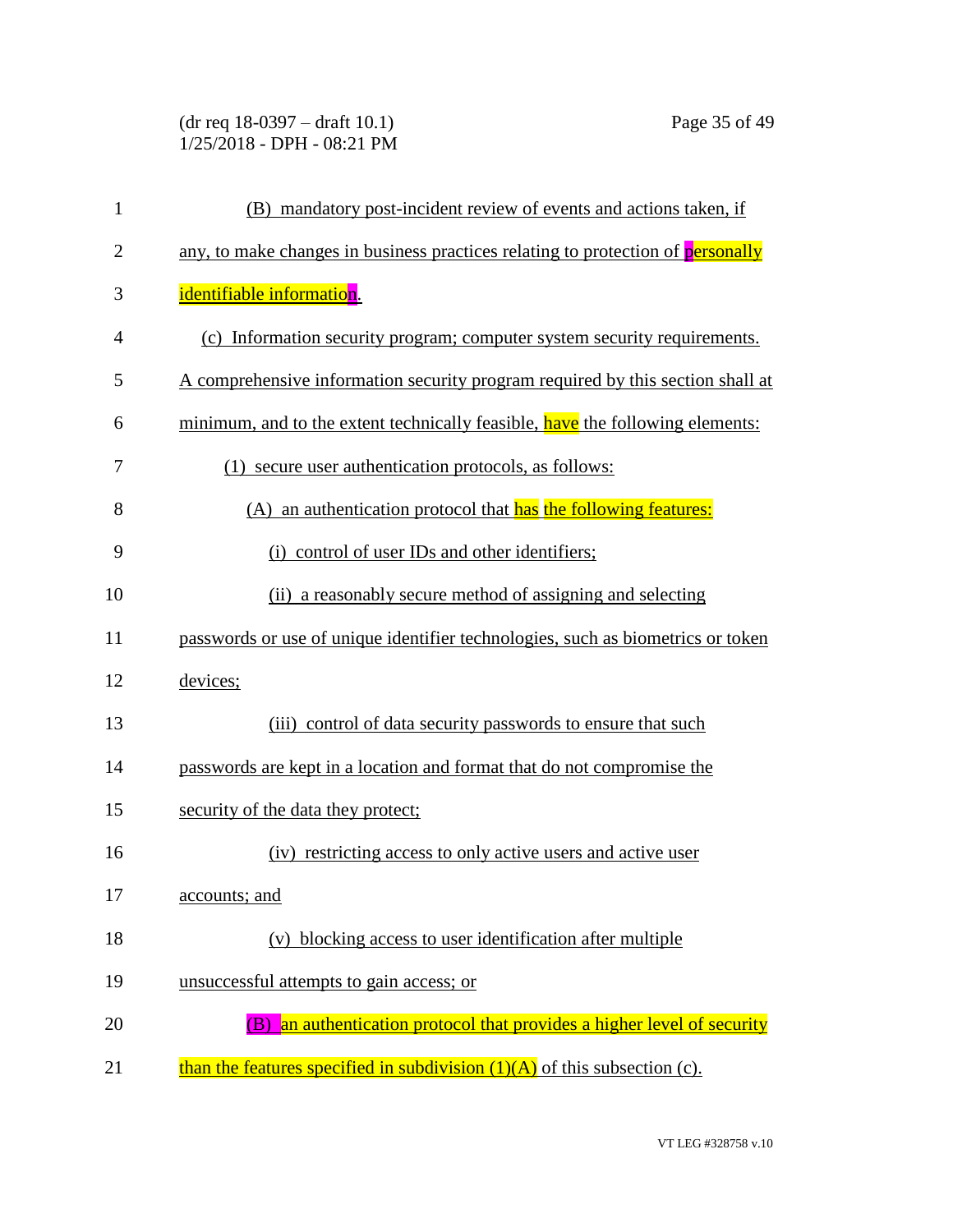(dr req 18-0397 – draft 10.1) Page 36 of 49 1/25/2018 - DPH - 08:21 PM

| $\mathbf{1}$   | (2) secure access control measures that:                                         |
|----------------|----------------------------------------------------------------------------------|
| $\overline{2}$ | (A) restrict access to records and files containing personally                   |
| 3              | identifiable information to those who need such information to perform their     |
| 4              | job duties; and                                                                  |
| 5              | (B) assign to each person with computer access unique identifications            |
| 6              | plus passwords, which are not vendor-supplied default passwords, that are        |
| 7              | reasonably designed to maintain the integrity of the security of the access      |
| 8              | controls or a protocol that provides a higher degree of security;                |
| 9              | (3) encryption of all transmitted records and files containing <b>personally</b> |
| 10             | identifiable information that will travel across public networks and encryption  |
| 11             | of all data containing personally identifiable information to be transmitted     |
| 12             | wirelessly or a protocol that provides a higher degree of security;              |
| 13             | (4) reasonable monitoring of systems for unauthorized use of or access           |
| 14             | to personally identifiable information;                                          |
| 15             | (5) encryption of all personally identifiable information stored on              |
| 16             | laptops or other portable devices or a protocol that provides a higher degree of |
| 17             | security;                                                                        |
| 18             | (6) for files containing personally identifiable information on a system         |
| 19             | that is connected to the Internet, reasonably up-to-date firewall protection and |
| 20             | operating system security patches that are reasonably designed to maintain the   |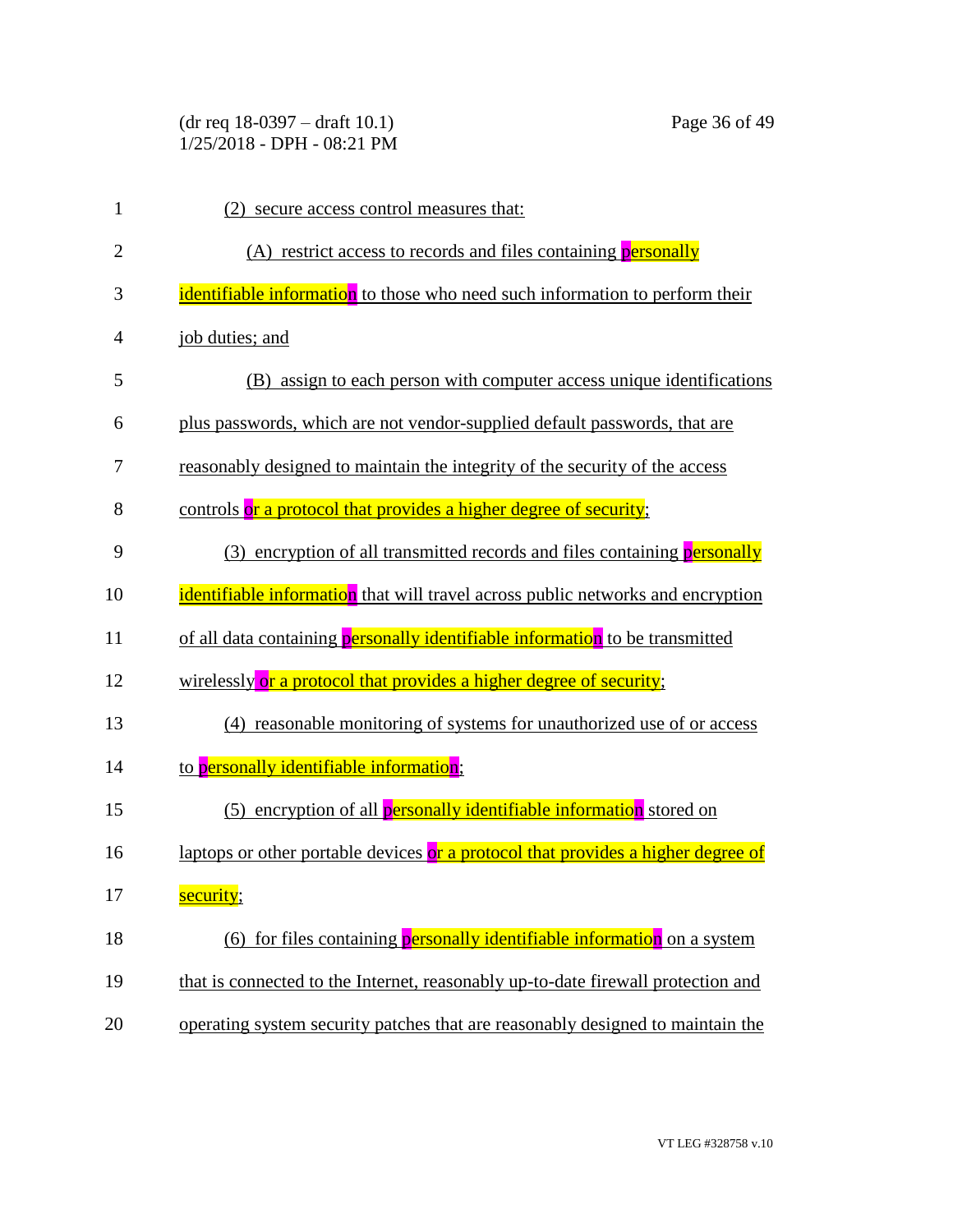| $\mathbf{1}$   | integrity of the personally identifiable information or a protocol that provides a |
|----------------|------------------------------------------------------------------------------------|
| $\overline{2}$ | higher degree of security;                                                         |
| 3              | (7) reasonably up-to-date versions of system security agent software that          |
| $\overline{4}$ | must include malware protection and reasonably up-to-date patches and virus        |
| 5              | definitions, or a version of such software that can still be supported with up-to- |
| 6              | date patches and virus definitions and is set to receive the most current security |
| 7              | updates on a regular basis or a protocol that provides a higher degree of          |
| 8              | security; and                                                                      |
| 9              | (8) education and training of employees on the proper use of the                   |
| 10             | computer security system and the importance of personally identifiable             |
| 11             | information security.                                                              |
| 12             | (d) Enforcement.                                                                   |
| 13             | (1) A person who violates a provision of this section commits an unfair            |
| 14             | and deceptive act in commerce in violation of section 2453 of this title.          |
| 15             | The Attorney General has the same authority to adopt rules to                      |
| 16             | implement the provisions of this chapter and to conduct civil investigations,      |
| 17             | enter into assurances of discontinuance, and bring civil actions as provided       |
| 18             | under chapter 63, subchapter 1 of this title.                                      |
| 19             | Sec. 3. $9$ V.S.A. § 2480b is amended to read:                                     |
| 20             | § 2480b. DISCLOSURES TO CONSUMERS                                                  |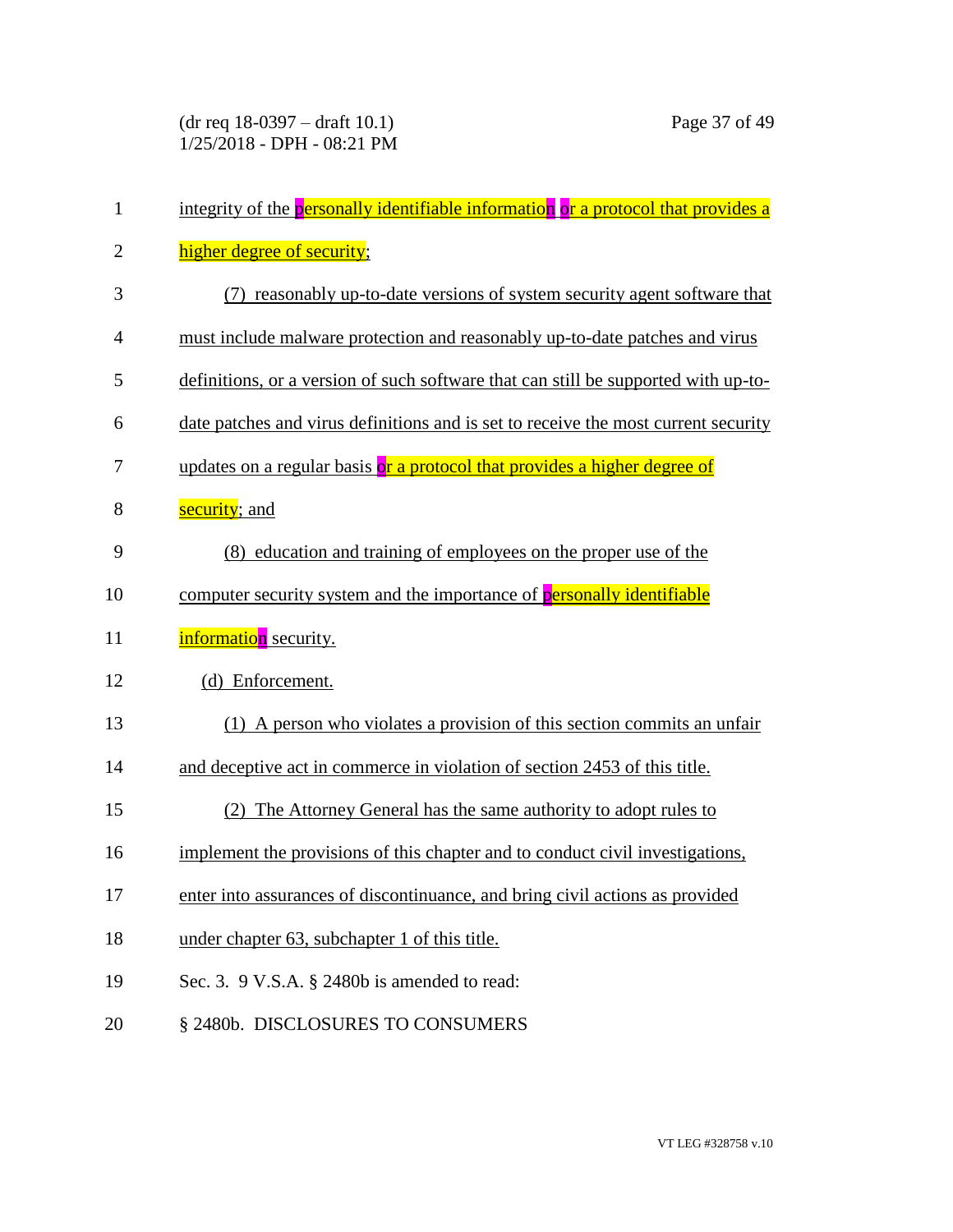# (dr req 18-0397 – draft 10.1) Page 38 of 49 1/25/2018 - DPH - 08:21 PM

| $\mathbf{1}$   | (a) A credit reporting agency shall, upon request and proper identification     |
|----------------|---------------------------------------------------------------------------------|
| $\overline{2}$ | of any consumer, clearly and accurately disclose to the consumer all            |
| 3              | information available to users at the time of the request pertaining to the     |
| $\overline{4}$ | consumer, including:                                                            |
| 5              | (1) any credit score or predictor relating to the consumer, in a form and       |
| 6              | manner that complies with such comments or guidelines as may be issued by       |
| 7              | the Federal Trade Commission;                                                   |
| 8              | (2) the names of users requesting information pertaining to the                 |
| 9              | consumer during the prior 12-month period and the date of each request; and     |
| 10             | (3) a clear and concise explanation of the information.                         |
| 11             | (b) As frequently as new telephone directories are published, the credit        |
| 12             | reporting agency shall cause to be listed its name and number in each           |
| 13             | telephone directory published to serve communities of this State. In            |
| 14             | accordance with rules adopted by the Attorney General, the credit reporting     |
| 15             | agency shall make provision for consumers to request by telephone the           |
| 16             | information required to be disclosed pursuant to subsection (a) of this section |
| 17             | at no cost to the consumer.                                                     |
| 18             | (c) Any time a credit reporting agency is required to make a written            |
| 19             | disclosure to consumers pursuant to 15 U.S.C. § 1681g, it shall disclose, in at |
| 20             | least 12 point type, and in bold type as indicated, the following notice:       |
| 21             | "NOTICE TO VERMONT CONSUMERS                                                    |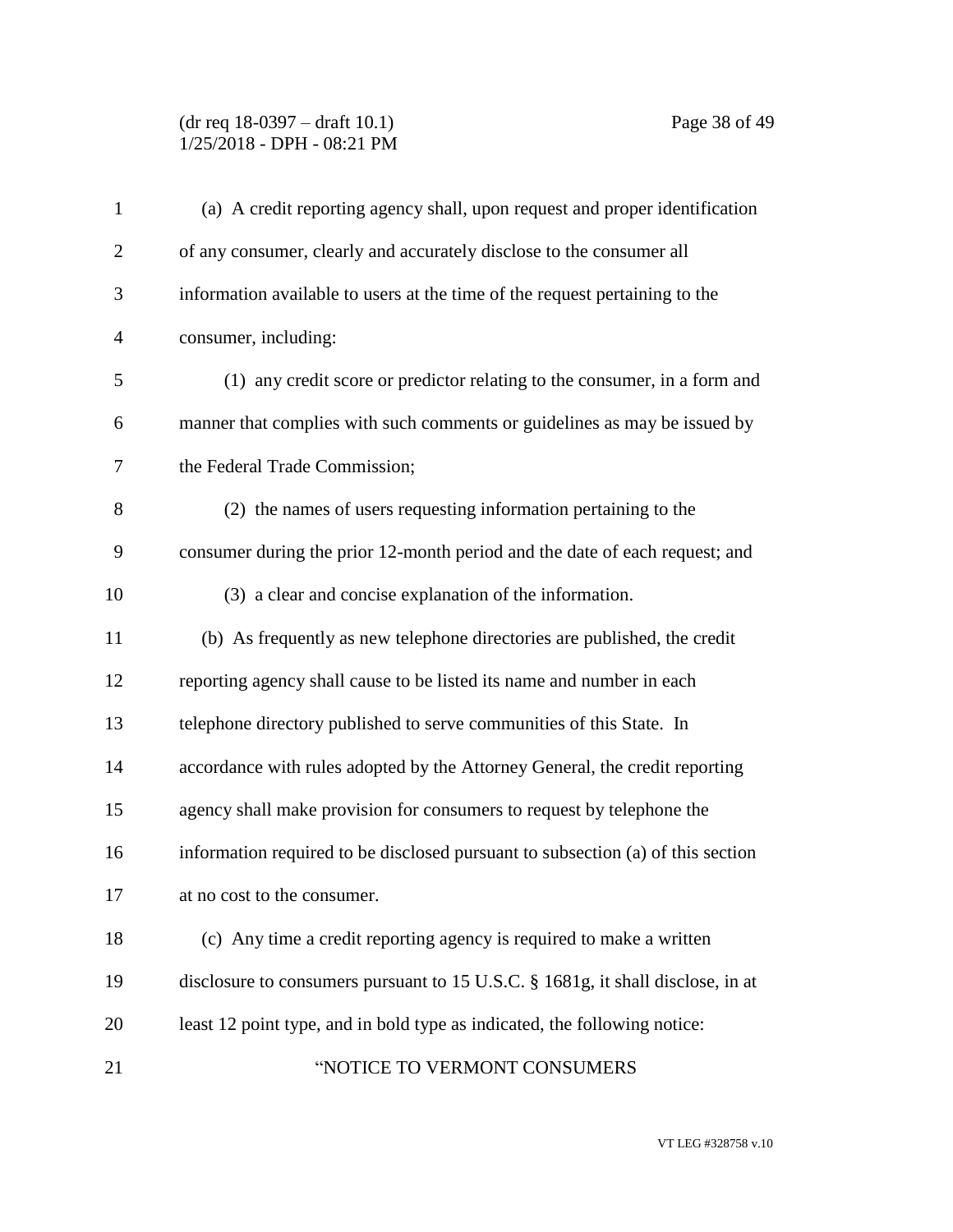(dr req 18-0397 – draft 10.1) Page 39 of 49 1/25/2018 - DPH - 08:21 PM

| $\mathbf{1}$   | (1) Under Vermont law, you are allowed to receive one free copy of           |
|----------------|------------------------------------------------------------------------------|
| $\overline{2}$ | your credit report every 12 months from each credit reporting agency. If you |
| 3              | would like to obtain your free credit report from [INSERT NAME OF            |
| 4              | COMPANY], you should contact us by [[writing to the following address:       |
| 5              | [INSERT ADDRESS FOR OBTAINING FREE CREDIT REPORT]] or                        |
| 6              | [calling the following number: [INSERT TELEPHONE NUMBER FOR                  |
| 7              | OBTAINING FREE CREDIT REPORT]], or both].                                    |
| 8              | (2) Under Vermont law, no one may access your credit report without          |
| 9              | your permission except under the following limited circumstances:            |
| 10             | (A) in response to a court order;                                            |
| 11             | (B) for direct mail offers of credit;                                        |
| 12             | (C) if you have given ongoing permission and you have an existing            |
| 13             | relationship with the person requesting a copy of your credit report;        |
| 14             | (D) where the request for a credit report is related to an education         |
| 15             | loan made, guaranteed, or serviced by the Vermont Student Assistance         |
| 16             | Corporation;                                                                 |
| 17             | (E) where the request for a credit report is by the Office of Child          |
| 18             | Support Services when investigating a child support case;                    |
| 19             | (F) where the request for a credit report is related to a credit             |
| 20             | transaction entered into prior to January 1, 1993; and or                    |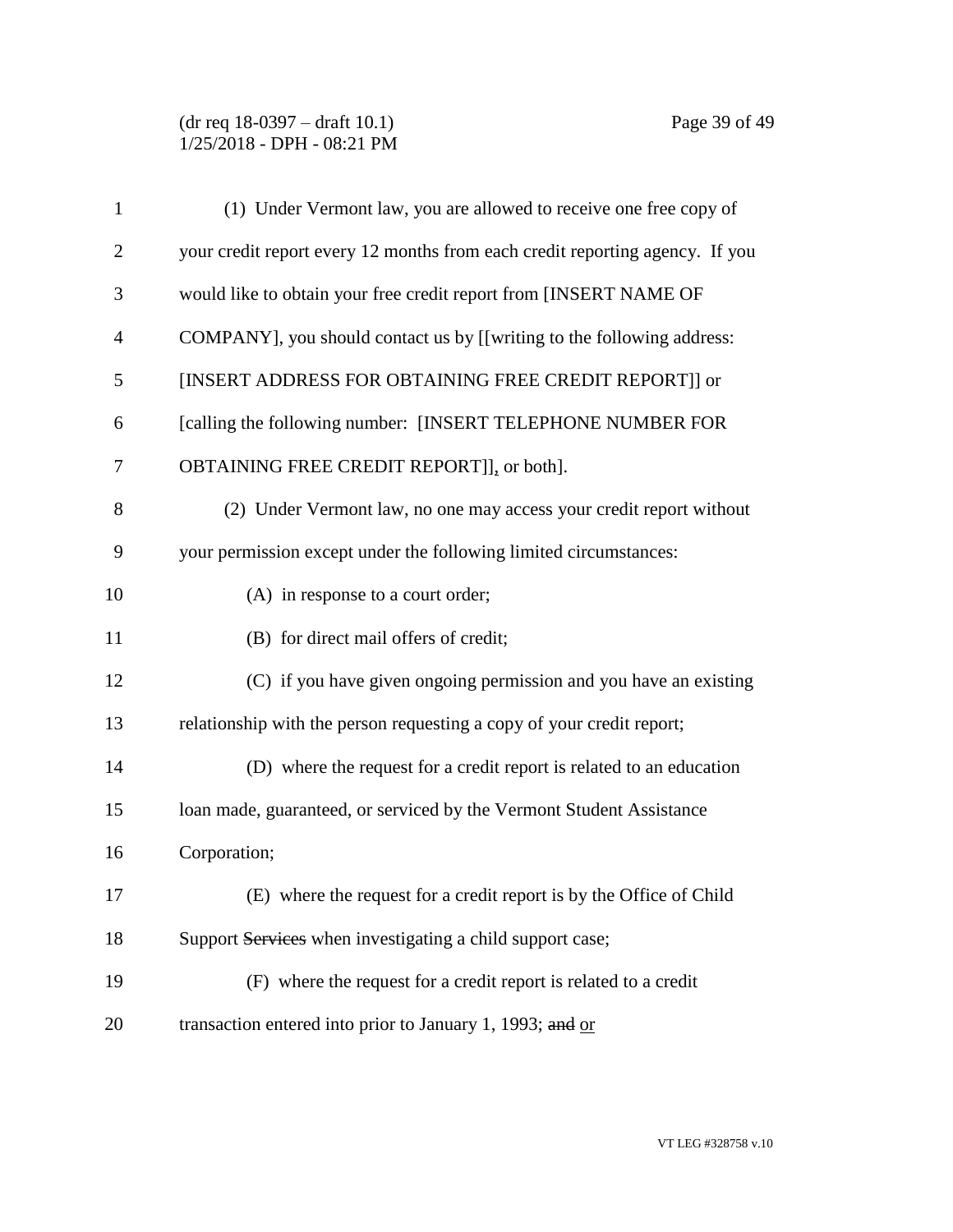## (dr req 18-0397 – draft 10.1) Page 40 of 49 1/25/2018 - DPH - 08:21 PM

| $\mathbf{1}$   | (G) where the request for a credit report is by the Vermont State Tax             |
|----------------|-----------------------------------------------------------------------------------|
| $\overline{2}$ | Department of Taxes and is used for the purpose of collecting or investigating    |
| 3              | delinquent taxes.                                                                 |
| $\overline{4}$ | (3) If you believe a law regulating consumer credit reporting has been            |
| 5              | violated, you may file a complaint with the Vermont Attorney General's            |
| 6              | Consumer Assistance Program, 104 Morrill Hall, University of Vermont,             |
| 7              | Burlington, Vermont 05405.                                                        |
| 8              | Vermont Consumers Have the Right to Obtain a Security Freeze                      |
| 9              | You have a right to place a "security freeze" on your credit report pursuant      |
| 10             | to 9 V.S.A. § 2480h at no charge if you are a victim of identity theft. All other |
| 11             | Vermont consumers will pay a fee to the credit reporting agency of up to          |
| 12             | \$10.00 to place the freeze on their credit report. The security freeze will      |
| 13             | prohibit a credit reporting agency from releasing any information in your credit  |
| 14             | report without your express authorization. A security freeze must be requested    |
| 15             | in writing by certified mail.                                                     |
| 16             | The security freeze is designed to help prevent credit, loans, and services       |
| 17             | from being approved in your name without your consent. However, you               |
| 18             | should be aware that using a security freeze to take control over who gains       |
| 19             | access to the personal and financial information in your credit report may        |
| 20             | delay, interfere with, or prohibit the timely approval of any subsequent request  |
| 21             | or application you make regarding new loans, credit, mortgage, insurance,         |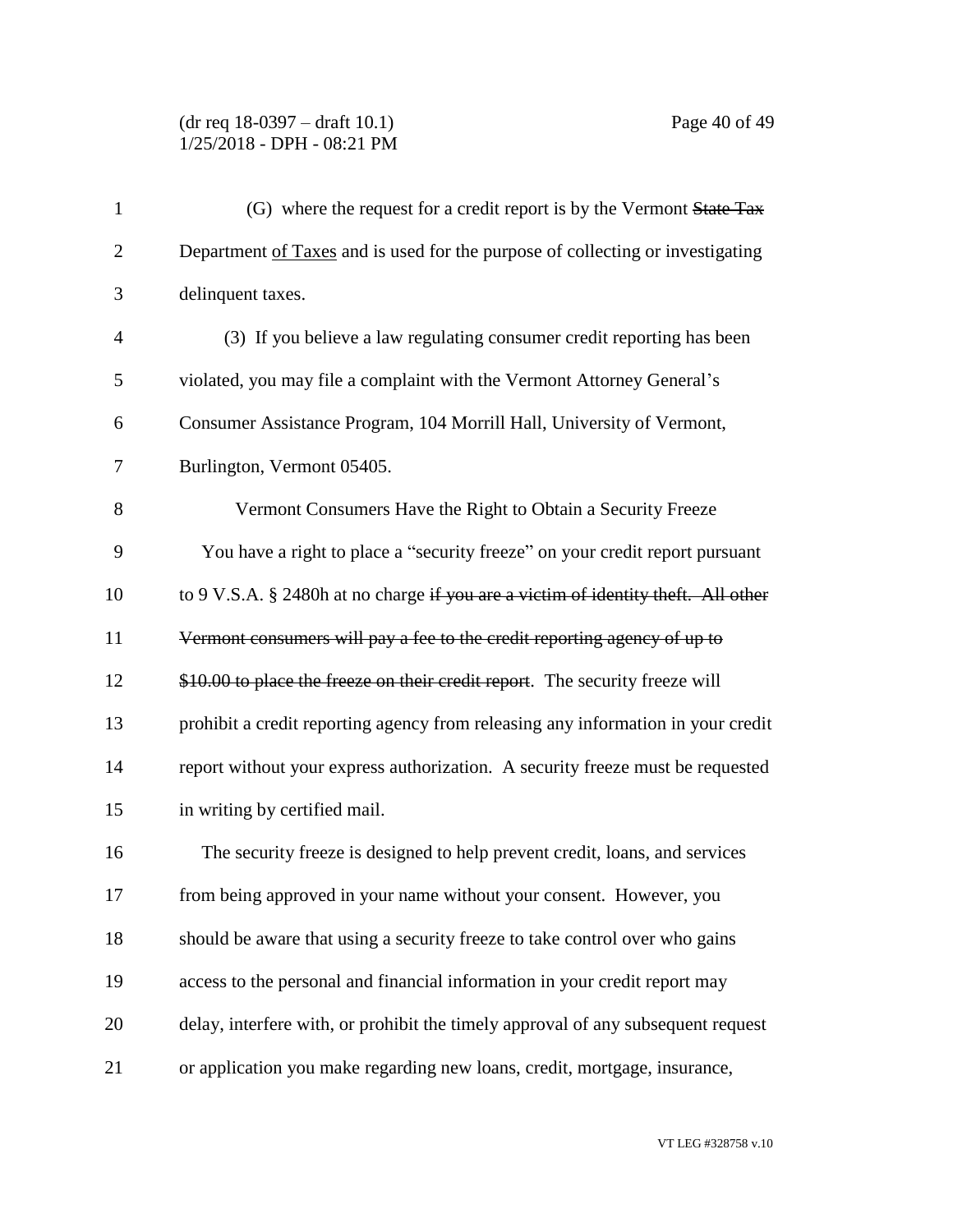(dr req 18-0397 – draft 10.1) Page 41 of 49 1/25/2018 - DPH - 08:21 PM

| $\mathbf{1}$   | government services or payments, rental housing, employment, investment,              |
|----------------|---------------------------------------------------------------------------------------|
| $\overline{2}$ | license, cellular phone, utilities, digital signature, internet Internet credit card  |
| 3              | transaction, or other services, including an extension of credit at point of sale.    |
| $\overline{4}$ | When you place a security freeze on your credit report, within ten business           |
| 5              | days you will be provided a personal identification number, or password, or           |
| 6              | other equally or more secure method of authentication to use if you choose to         |
| 7              | remove the freeze on your credit report or authorize the release of your credit       |
| 8              | report for a specific party, parties, or period of time after the freeze is in place. |
| 9              | To provide that authorization, you must contact the credit reporting agency and       |
| 10             | provide all of the following:                                                         |
| 11             | (1) The unique personal identification number, $\theta$ password, or other            |
| 12             | method of authentication provided by the credit reporting agency.                     |
| 13             | (2) Proper identification to verify your identity.                                    |
| 14             | (3) The proper information regarding the third party or parties who are               |
| 15             | to receive the credit report or the period of time for which the report shall be      |
| 16             | available to users of the credit report.                                              |
| 17             | A credit reporting agency may not charge a fee of up to \$5.00 to a consumer          |
| 18             | who is not a victim of identity theft to remove the freeze on your credit report      |
| 19             | or authorize the release of your credit report for a specific party, parties, or      |
| 20             | period of time after the freeze is in place. For a victim of identity theft, there is |
| 21             | no charge when the victim submits a copy of a police report, investigative            |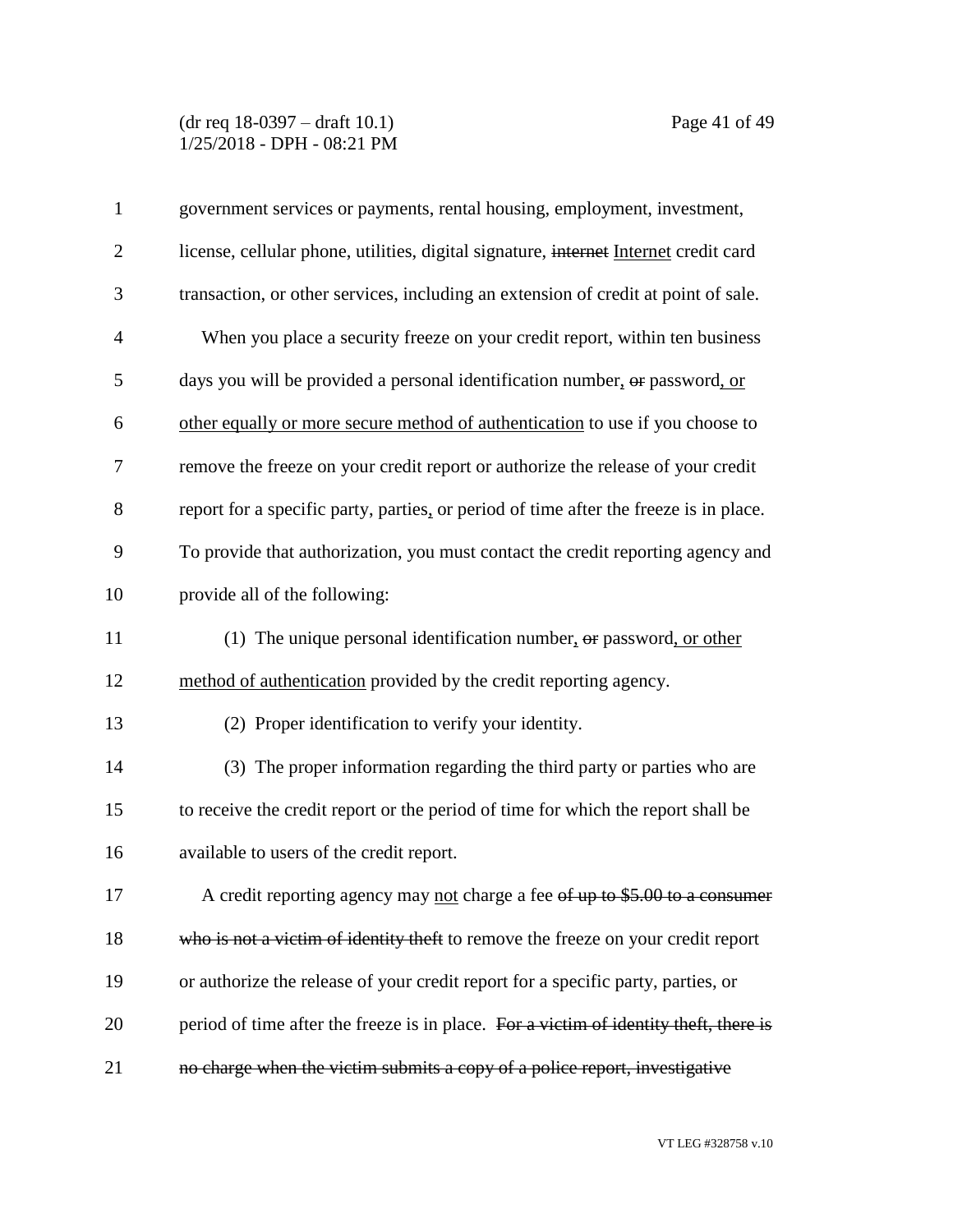(dr req 18-0397 – draft 10.1) Page 42 of 49 1/25/2018 - DPH - 08:21 PM

| $\mathbf{1}$   | report, or complaint filed with a law enforcement agency about unlawful use of   |
|----------------|----------------------------------------------------------------------------------|
| $\overline{2}$ | the victim's personal information by another person.                             |
| 3              | A credit reporting agency that receives a request from a consumer to lift        |
| $\overline{4}$ | temporarily a freeze on a credit report shall comply with the request no later   |
| 5              | than three business days after receiving the request.                            |
| 6              | A security freeze will not apply to "preauthorized approvals of credit." If      |
| 7              | you want to stop receiving preauthorized approvals of credit, you should call    |
| 8              | [INSERT PHONE NUMBERS] [ALSO INSERT ALL OTHER CONTACT                            |
| 9              | INFORMATION FOR PRESCREENED OFFER OPT OUT OPT-OUT.                               |
| 10             | A security freeze does not apply to a person or entity, or its affiliates, or    |
| 11             | collection agencies acting on behalf of the person or entity with which you      |
| 12             | have an existing account that requests information in your credit report for the |
| 13             | purposes of reviewing or collecting the account, provided you have previously    |
| 14             | given your consent to this use of your credit reports. Reviewing the account     |
| 15             | includes activities related to account maintenance, monitoring, credit line      |
| 16             | increases, and account upgrades and enhancements.                                |
| 17             | You have a right to bring a civil action against someone who violates your       |
| 18             | rights under the credit reporting laws. The action can be brought against a      |
| 19             | credit reporting agency or a user of your credit report."                        |
| 20             | (d) The information required to be disclosed by this section shall be            |
| 21             | disclosed in writing. The information required to be disclosed pursuant to       |
|                |                                                                                  |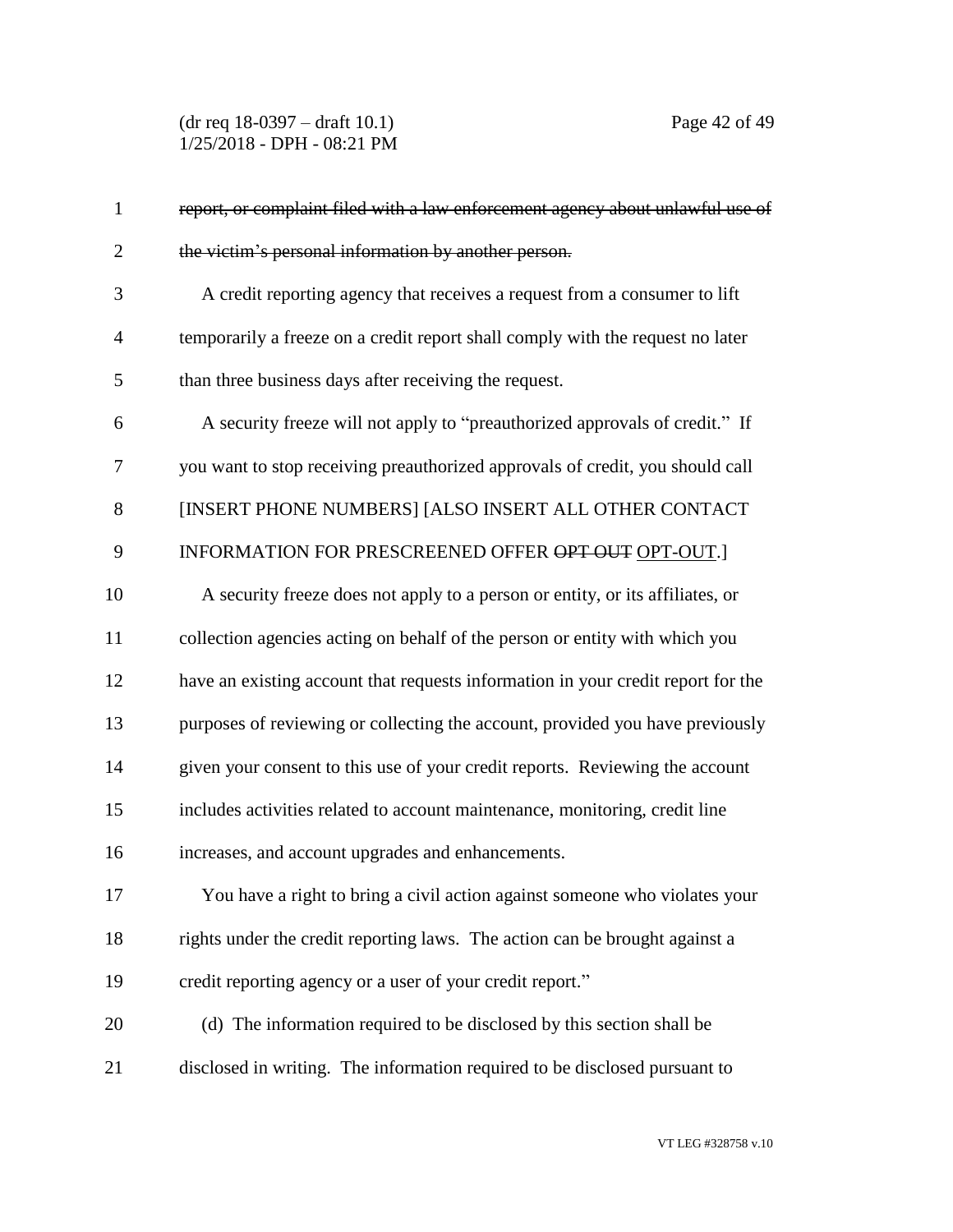(dr req 18-0397 – draft 10.1) Page 43 of 49 1/25/2018 - DPH - 08:21 PM

| $\mathbf{1}$   | subsection (c) of this section shall be disclosed on one side of a separate          |
|----------------|--------------------------------------------------------------------------------------|
| $\overline{2}$ | document, with text no smaller than that prescribed by the Federal Trade             |
| 3              | Commission for the notice required under 15 U.S.C. $\frac{1681q}{1681g}$ . The       |
| $\overline{4}$ | information required to be disclosed pursuant to subsection (c) of this section      |
| 5              | may accurately reflect changes in numerical items that change over time (such        |
| 6              | as the phone telephone number or address of Vermont State agencies), and             |
| 7              | remain in compliance.                                                                |
| 8              | (e) The Attorney General may revise this required notice by rule as                  |
| 9              | appropriate from time to time so long as no new substantive rights are created       |
| 10             | therein.                                                                             |
| 11             | Sec. 4. 9 V.S.A. § 2480h is amended to read:                                         |
| 12             | § 2480h. SECURITY FREEZE BY CREDIT REPORTING AGENCY; TIME                            |
| 13             | IN EFFECT                                                                            |
| 14             | (a) $(1)$ Any Vermont consumer may place a security freeze on his or her             |
| 15             | credit report. A credit reporting agency shall not charge a fee to victims of        |
| 16             | identity theft but may charge a fee of up to \$10.00 to all other Vermont            |
| 17             | consumers for placing and \$5.00 for or removing, removing for a specific party      |
| 18             | or parties, or removing for a specific period of time after the freeze is in place a |
| 19             | security freeze on a credit report.                                                  |
| 20             | (2) A consumer who has been the victim of identity theft may place a                 |
| 21             | security freeze on his or her credit report by making a request in writing by        |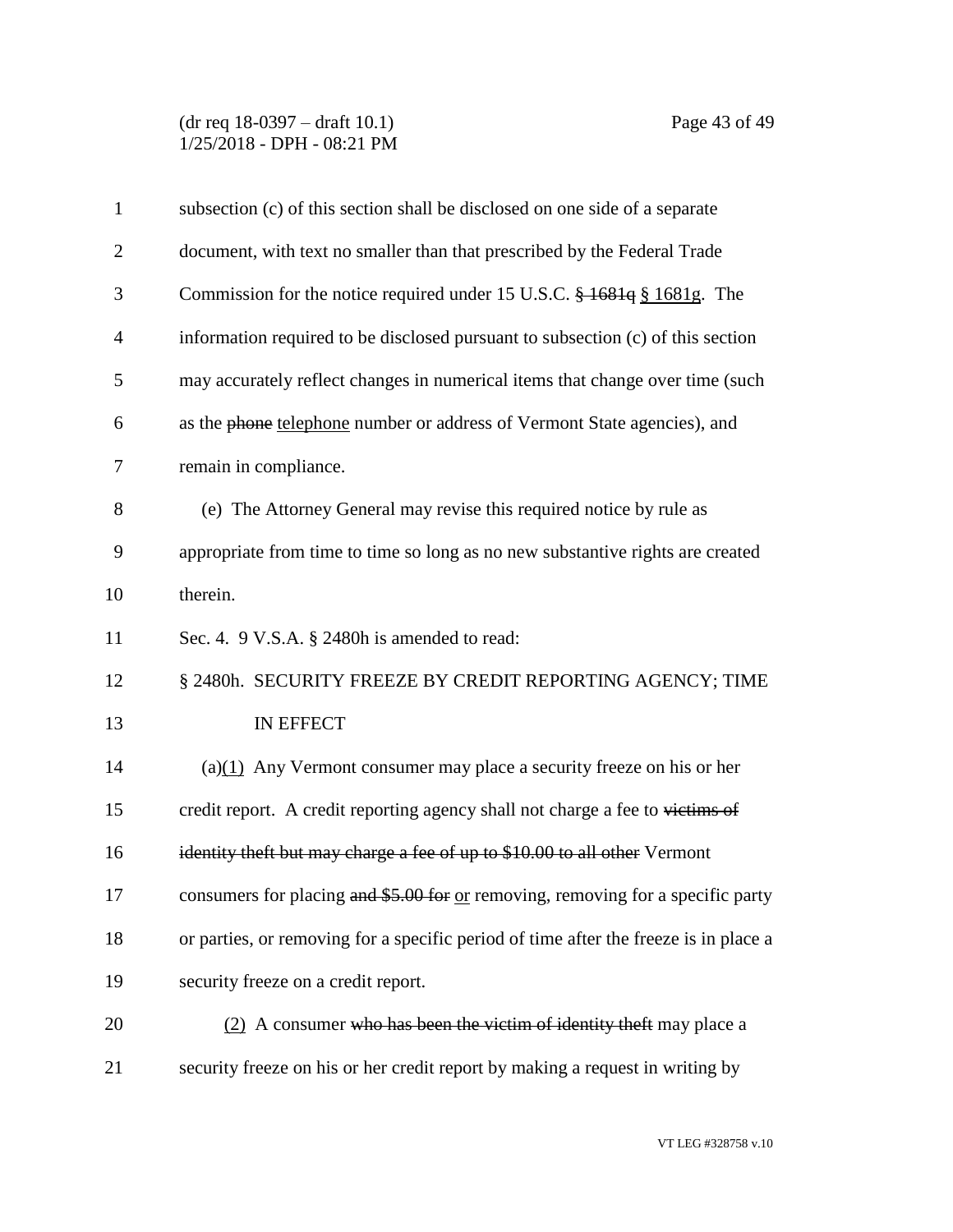(dr req 18-0397 – draft 10.1) Page 44 of 49 1/25/2018 - DPH - 08:21 PM

| $\mathbf 1$    | certified mail to a credit reporting agency with a valid copy of a police report, |
|----------------|-----------------------------------------------------------------------------------|
| $\overline{2}$ | investigative report, or complaint the consumer has filed with a law              |
| 3              | enforcement agency about unlawful use of his or her personal information by       |
| 4              | another person. All other Vermont consumers may place a security freeze on        |
| 5              | his or her credit report by making a request in writing by certified mail to a    |
| 6              | credit reporting agency.                                                          |
| 7              | (3) A security freeze shall prohibit, subject to the exceptions in                |
| 8              | subsection (1) of this section, the credit reporting agency from releasing the    |
| 9              | consumer's credit report or any information from it without the express           |
| 10             | authorization of the consumer. When a security freeze is in place, information    |
| 11             | from a consumer's credit report shall not be released to a third party without    |
| 12             | prior express authorization from the consumer.                                    |
| 13             | (4) This subsection does not prevent a credit reporting agency from               |
| 14             | advising a third party that a security freeze is in effect with respect to the    |
| 15             | consumer's credit report.                                                         |
| 16             | (b) A credit reporting agency shall place a security freeze on a consumer's       |
| 17             | credit report no not later than five business days after receiving a written      |
| 18             | request from the consumer.                                                        |
| 19             | (c) The credit reporting agency shall send a written confirmation of the          |
| 20             | security freeze to the consumer within 10 business days and shall provide the     |
| 21             | consumer with a unique personal identification number or password, other than     |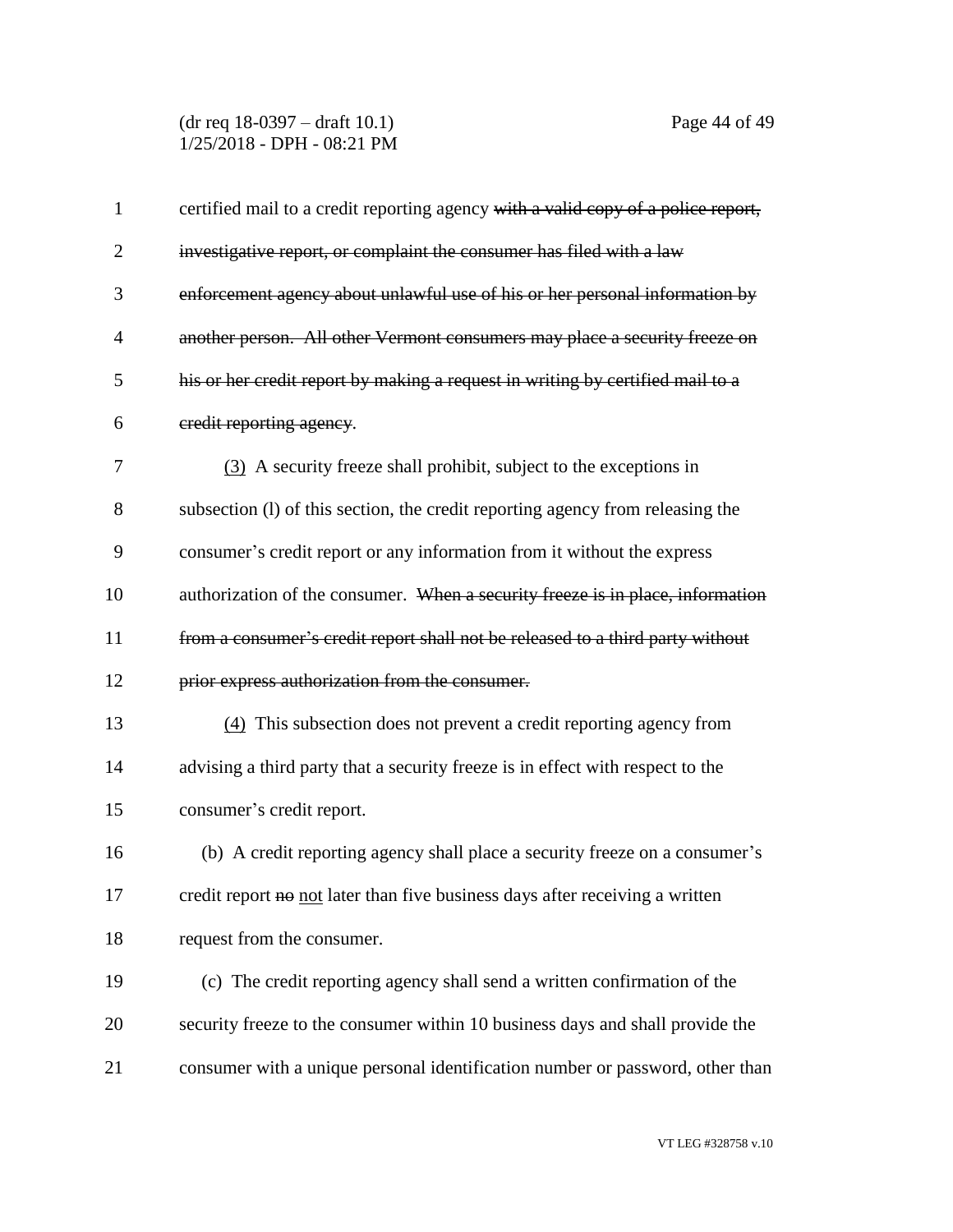(dr req 18-0397 – draft 10.1) Page 45 of 49 1/25/2018 - DPH - 08:21 PM

| $\mathbf{1}$   | the customer's Social Security number, or another method of authentication         |
|----------------|------------------------------------------------------------------------------------|
| $\overline{2}$ | that is equally or more secure than a PIN or password, to be used by the           |
| 3              | consumer when providing authorization for the release of his or her credit for a   |
| 4              | specific party, parties, or period of time.                                        |
| 5              | (d) If the consumer wishes to allow his or her credit report to be accessed        |
| 6              | for a specific party, parties, or period of time while a freeze is in place, he or |
| 7              | she shall contact the credit reporting agency, request that the freeze be          |
| 8              | temporarily lifted, and provide the following:                                     |
| 9              | (1) Proper proper identification.                                                  |
| 10             | (2) The the unique personal identification number, $\theta$ re password, or other  |
| 11             | method of authentication provided by the credit reporting agency pursuant to       |
| 12             | subsection (c) of this section.; and                                               |
| 13             | (3) The the proper information regarding the third party, parties, or time         |
| 14             | period for which the report shall be available to users of the credit report.      |
| 15             | (e) A credit reporting agency may develop procedures involving the use of          |
| 16             | telephone, fax, the Internet, or other electronic media to receive and process a   |
| 17             | request from a consumer to lift temporarily lift a freeze on a credit report       |
| 18             | pursuant to subsection (d) of this section in an expedited manner.                 |
| 19             | (f) A credit reporting agency that receives a request from a consumer to lift      |
| 20             | temporarily a freeze on a credit report pursuant to subsection (d) of this section |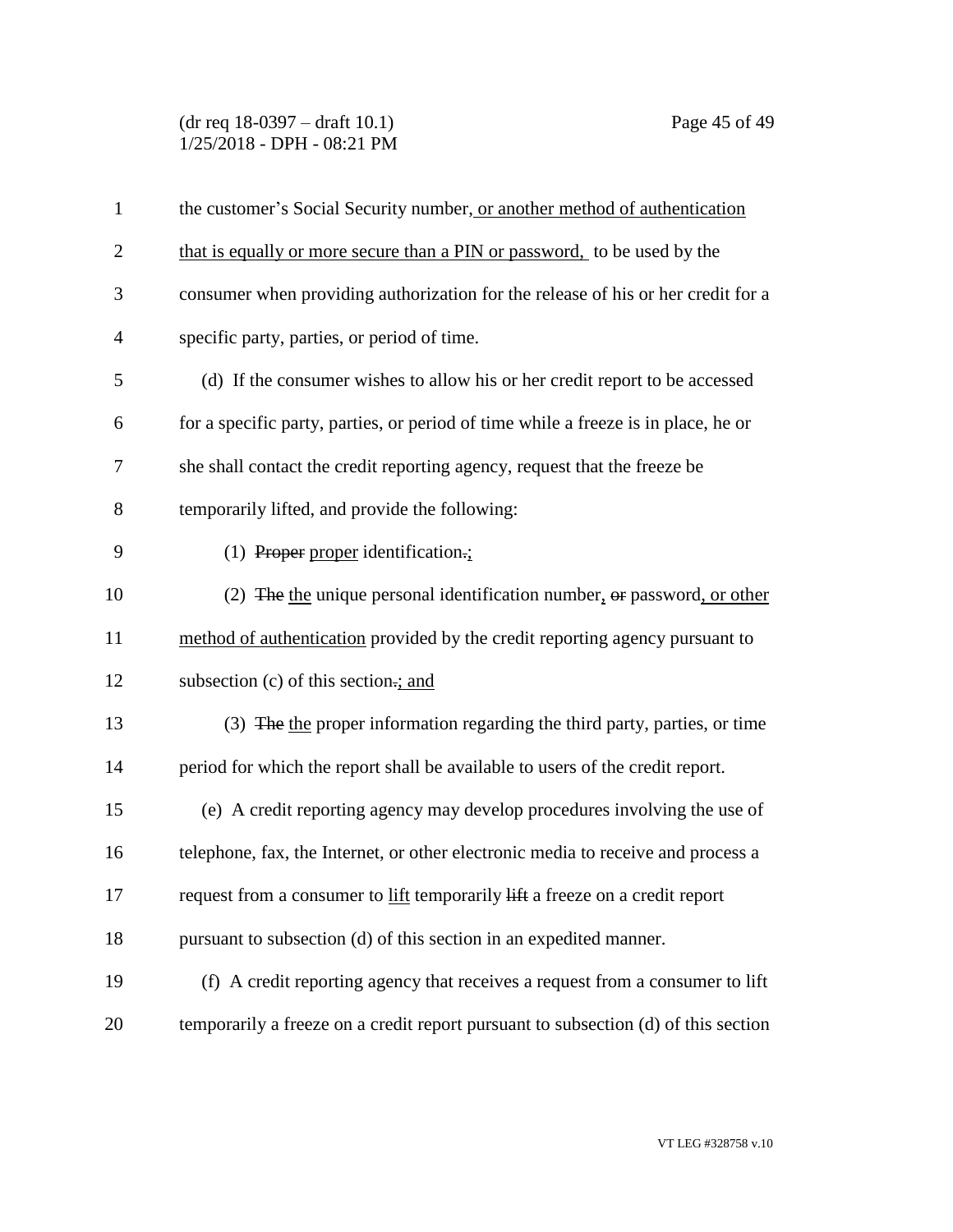(dr req 18-0397 – draft 10.1) Page 46 of 49 1/25/2018 - DPH - 08:21 PM

| $\mathbf{1}$   | shall comply with the request no not later than three business days after                          |
|----------------|----------------------------------------------------------------------------------------------------|
| $\overline{2}$ | receiving the request.                                                                             |
| 3              | (g) A credit reporting agency shall remove or $\frac{if}{if}$ temporarily $\frac{if}{if}$ a freeze |
| $\overline{4}$ | placed on a consumer's credit report only in the following cases:                                  |
| 5              | (1) Upon consumer request, pursuant to subsection (d) or (j) of this                               |
| 6              | section.                                                                                           |
| 7              | (2) If the consumer's credit report was frozen due to a material                                   |
| 8              | misrepresentation of fact by the consumer. If a credit reporting agency intends                    |
| 9              | to remove a freeze upon a consumer's credit report pursuant to this                                |
| 10             | subdivision, the credit reporting agency shall notify the consumer in writing                      |
| 11             | prior to removing the freeze on the consumer's credit report.                                      |
| 12             | (h) If a third party requests access to a credit report on which a security                        |
| 13             | freeze is in effect and this request is in connection with an application for                      |
| 14             | credit or any other use and the consumer does not allow his or her credit report                   |
| 15             | to be accessed for that specific party or period of time, the third party may treat                |
| 16             | the application as incomplete.                                                                     |
| 17             | (i) If a consumer requests a security freeze pursuant to this section, the                         |
| 18             | credit reporting agency shall disclose to the consumer the process of placing                      |
| 19             | and lifting temporarily lifting a security freeze and the process for allowing                     |
| 20             | access to information from the consumer's credit report for a specific party,                      |
| 21             | parties, or period of time while the security freeze is in place.                                  |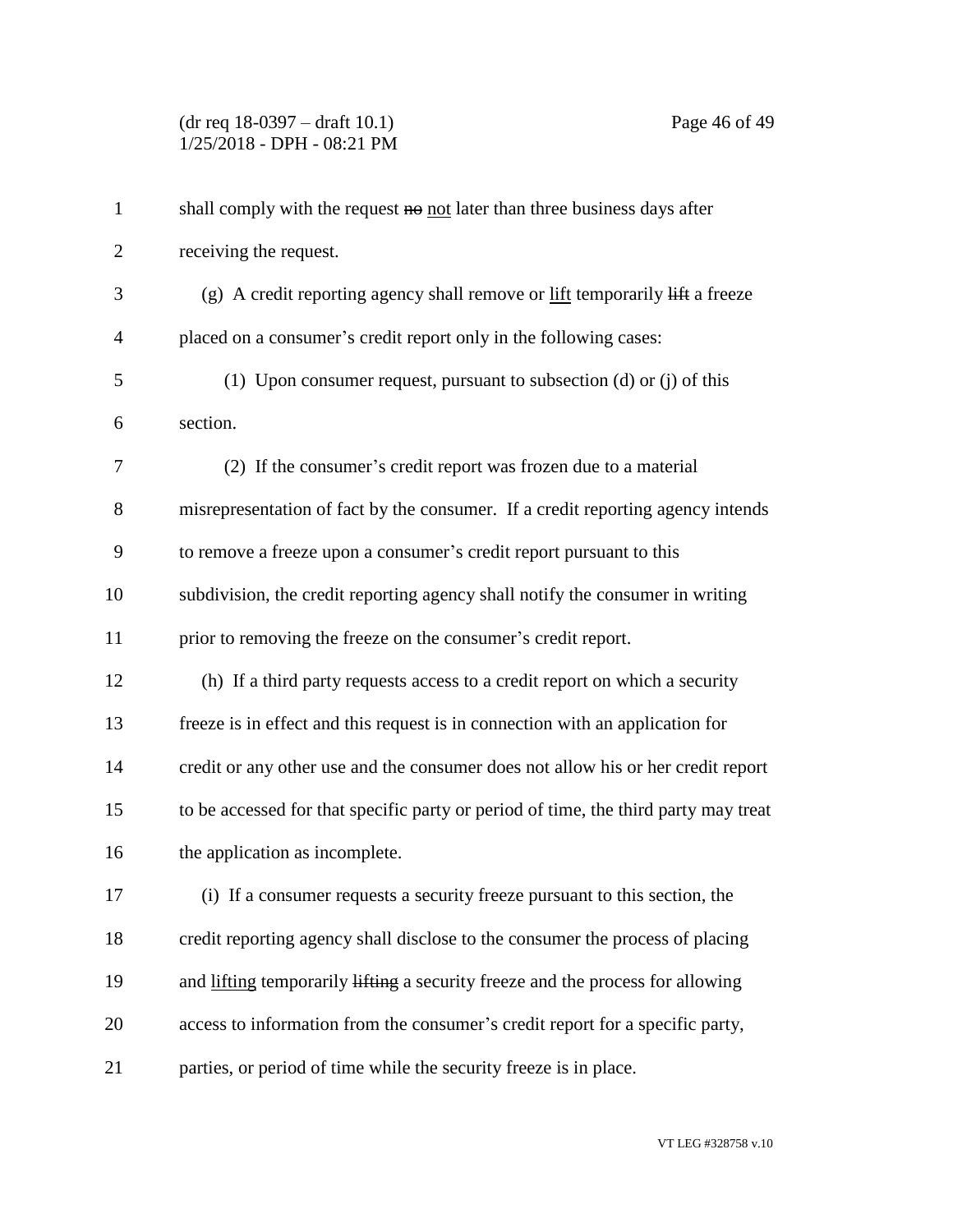### (dr req 18-0397 – draft 10.1) Page 47 of 49 1/25/2018 - DPH - 08:21 PM

| $\mathbf{1}$   | (j) A security freeze shall remain in place until the consumer requests that      |
|----------------|-----------------------------------------------------------------------------------|
| $\overline{2}$ | the security freeze be removed. A credit reporting agency shall remove a          |
| 3              | security freeze within three business days of receiving a request for removal     |
| $\overline{4}$ | from the consumer who provides both of the following:                             |
| 5              | (1) Proper proper identification.; and                                            |
| 6              | (2) The the unique personal identification number, $\theta$ password, or other    |
| 7              | method of authentication provided by the credit reporting agency pursuant to      |
| 8              | subsection (c) of this section.                                                   |
| 9              | (k) A credit reporting agency shall require proper identification of the          |
| 10             | person making a request to place or remove a security freeze.                     |
| 11             | (1) The provisions of this section, including the security freeze, do not         |
| 12             | apply to the use of a consumer report by the following:                           |
| 13             | (1) A person, or the person's subsidiary, affiliate, agent, or assignee with      |
| 14             | which the consumer has or, prior to assignment, had an account, contract, or      |
| 15             | debtor-creditor relationship for the purposes of reviewing the account or         |
| 16             | collecting the financial obligation owing for the account, contract, or debt, or  |
| 17             | extending credit to a consumer with a prior or existing account, contract, or     |
| 18             | debtor-creditor relationship, subject to the requirements of section 2480e of     |
| 19             | this title. For purposes of this subdivision, "reviewing the account" includes    |
| 20             | activities related to account maintenance, monitoring, credit line increases, and |
| 21             | account upgrades and enhancements.                                                |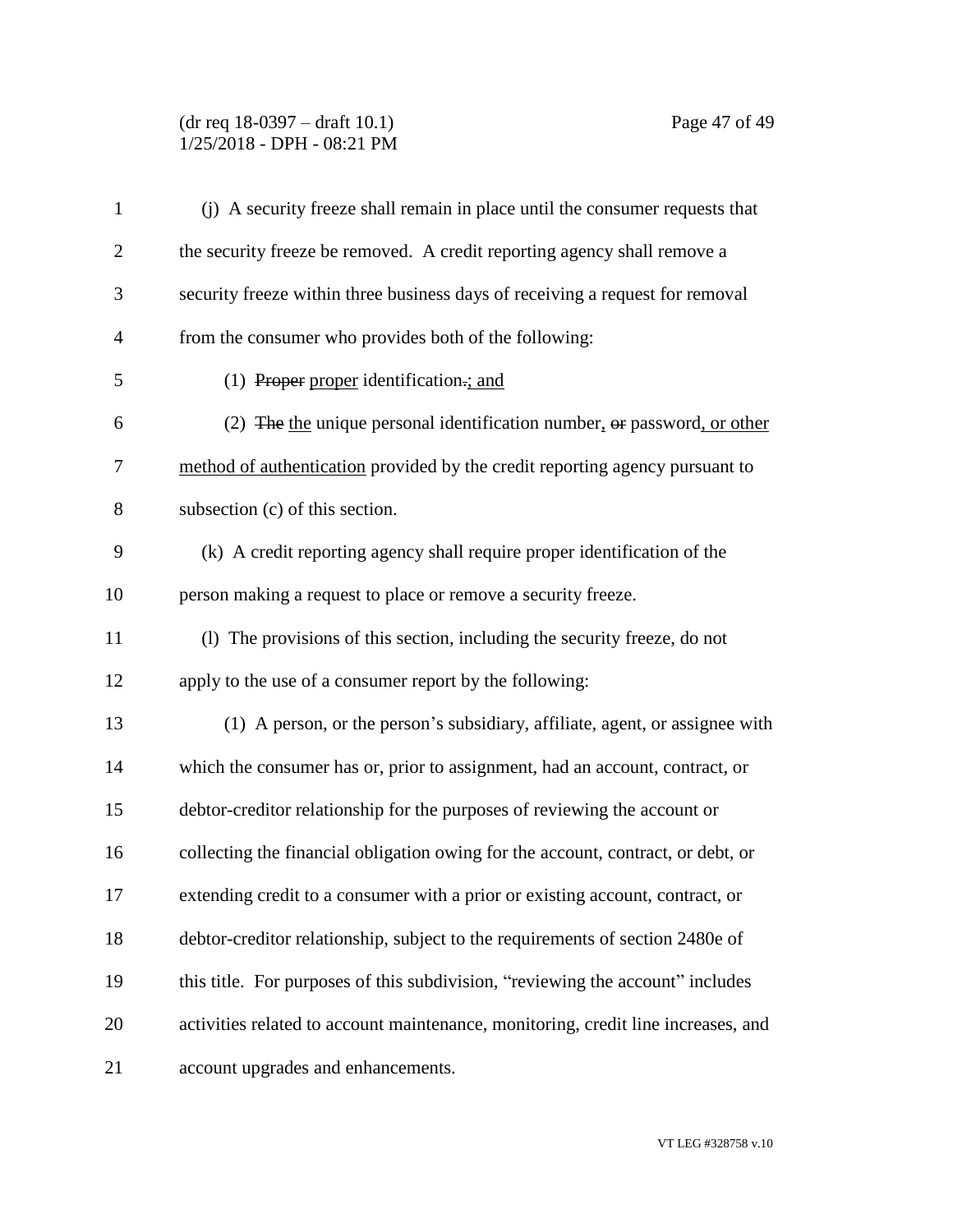(dr req 18-0397 – draft 10.1) Page 48 of 49 1/25/2018 - DPH - 08:21 PM

| $\mathbf{1}$   | (2) A subsidiary, affiliate, agent, assignee, or prospective assignee of a           |
|----------------|--------------------------------------------------------------------------------------|
| $\overline{2}$ | person to whom access has been granted under subsection (d) of this section          |
| 3              | for purposes of facilitating the extension of credit or other permissible use.       |
| $\overline{4}$ | (3) Any person acting pursuant to a court order, warrant, or subpoena.               |
| 5              | (4) The Office of Child Support when investigating a child support case              |
| 6              | pursuant to Title IV-D of the Social Security Act (42 U.S.C. et seq.) and            |
| 7              | 33 V.S.A. § 4102.                                                                    |
| 8              | (5) The Economic Services Division of the Department for Children and                |
| 9              | Families or the Department of Vermont Health Access or its agents or assignee        |
| 10             | acting to investigate welfare or Medicaid fraud.                                     |
| 11             | (6) The Department of Taxes, municipal taxing authorities, or the                    |
| 12             | Department of Motor Vehicles, or any of their agents or assignees, acting to         |
| 13             | investigate or collect delinquent taxes or assessments, including interest and       |
| 14             | penalties, unpaid court orders, or acting to fulfill any of their other statutory or |
| 15             | charter responsibilities.                                                            |
| 16             | (7) A person's use of credit information for the purposes of prescreening            |
| 17             | as provided by the federal Fair Credit Reporting Act.                                |
| 18             | (8) Any person for the sole purpose of providing a credit file monitoring            |
| 19             | subscription service to which the consumer has subscribed.                           |
| 20             | (9) A credit reporting agency for the sole purpose of providing a                    |
| 21             | consumer with a copy of his or her credit report upon the consumer's request.        |